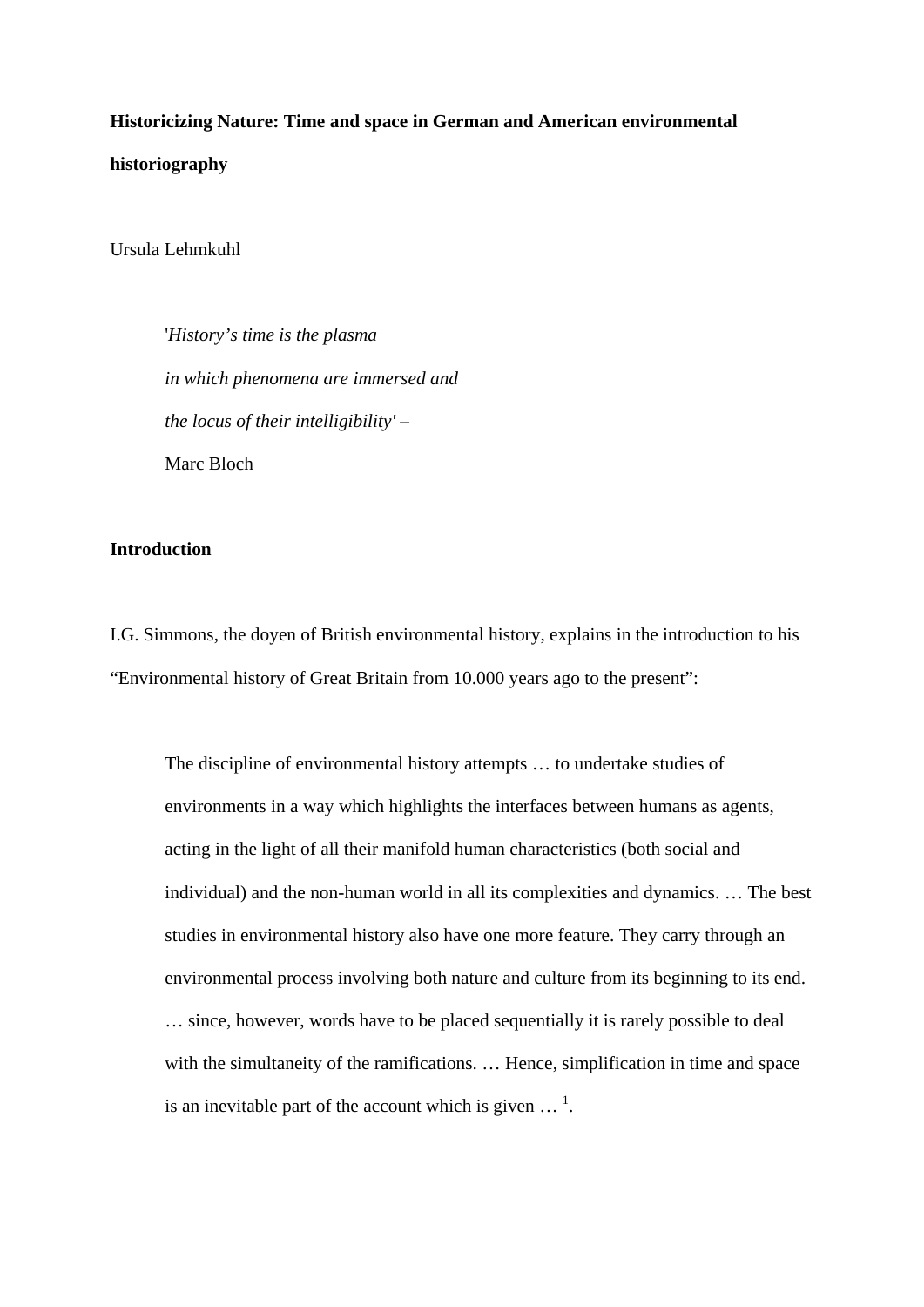This reflection on the dimensions of time and space in environmental history points out conceptual difficulties that historians have to reckon with if they want to study "how people have lived in the natural systems of the planet, and how they have perceived nature and reshaped it to suit their own idea of good living" and if they start to investigate "how nature, once changed, requires people to reshape their cultures, economies, and politics to meet new realities" – as Louis Warren in his definition of environmental history suggests.<sup>2</sup>

Time – as well as space – is basic to history both with regard to what historians claim to present about the past and with regard to how they go about representing it. Around the term 'history' cluster notions of time: process, duration, reproduction, change, development, evolution, and transformation.<sup>3</sup> At the same time the analysis usually concentrates on certain geographically defined spaces. Most historians conceive of history as not simply something that happens to people, but something people make – within, of course, the very powerful constraints of the natural, social or cultural world within which they are operating. More than other historical sub-fields, environmental history has to consider the fact that human engagements with the natural world are not merely mental or intellectual but spaced, timed and embodied  $4$ 

This observation, however, implies a couple of fundamental questions with regard to the epistemological and ontological foundations of environmental history: How do we analyze the interplay between nature, environment, ecology, culture, politics and economics? How can we capture the historical interaction between human and non-human beings, their mutual dependence and interdependencies and the power structures shaping them? How is the actor relationship between man/woman and nature shaped? Is it at all possible to conceive nature as a historical actor and what is the specific quality of this agency? In short: how can we theorize the relationship between the human and the non-human environment?

Whereas philosophers might tackle the problem to find an all encompassing definition of what nature, and of what time and space is, the historians' task is to point out the historical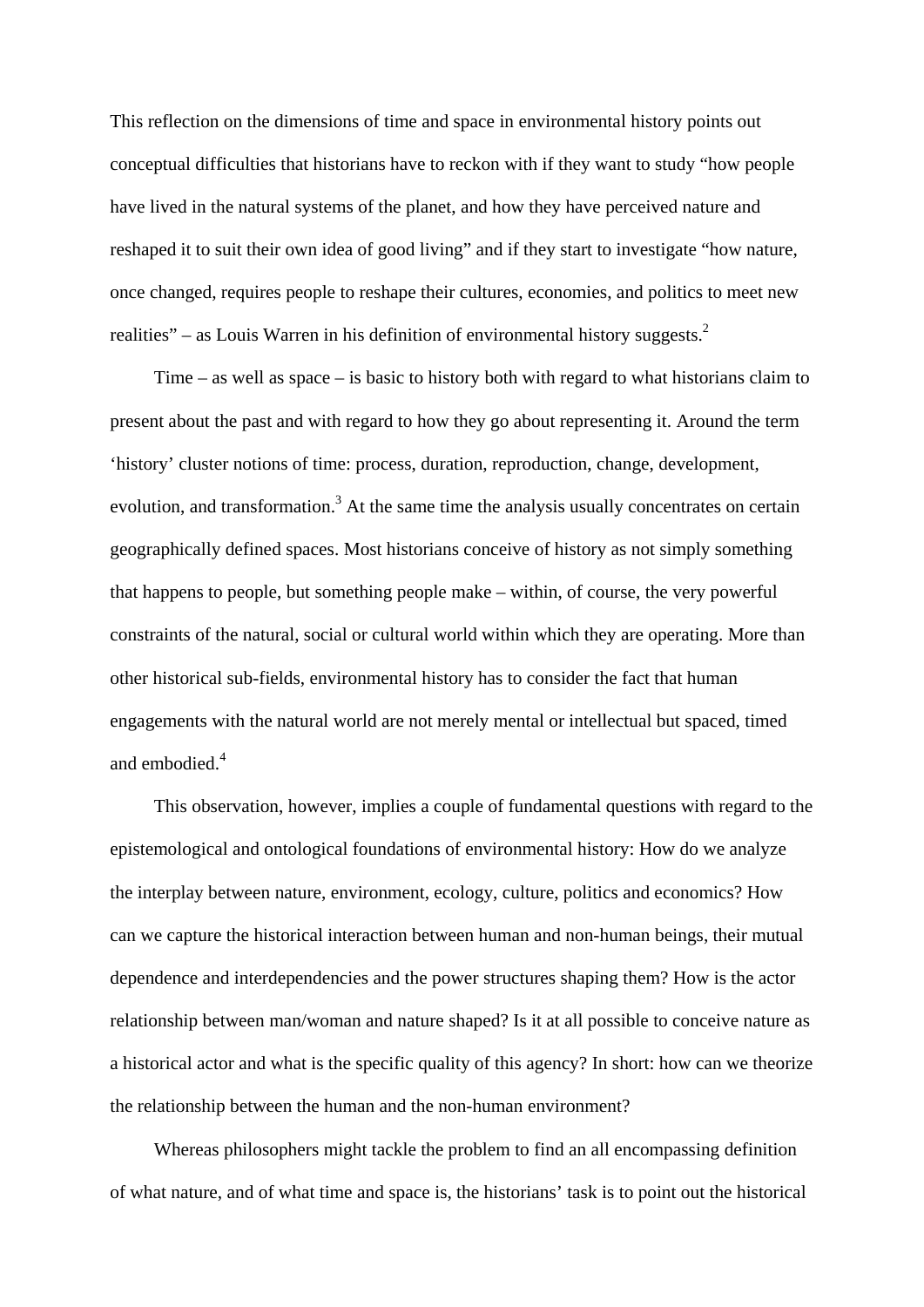contingency of 'nature' and to historically contextualize time and space. Nature means something different at any given time. Notions of landscape change overtime. Hence the first step in theorizing the relationship between the human and the non-human environment is to lay out the time specific understanding of nature and to define the notion in the context of the time and space historians' are analyzing. The second step is to reflect upon the temporal and spatial embeddedness of the historian and of historiography itself. Why does nature or the environment emerge at specific points in time as phenomena of historical research and how does a historian's interest in nature and the environment relate to social, cultural, political and economic pressures and processes?

Reflecting the focus of the first session "historicization of nature" and the overall topic of the conference "comparative approaches to environmental history" this essay discusses the above questions in *four steps*: first the fundamental notions at stake here and their relevance for historical research will be reviewed. What is time, what is space, and how is history and historiography related to both? Our conceptions of time and space, historiography and the philosophy of history have been influenced quite significantly by three paradigmatic shifts in  $20<sup>th</sup>$  century humanities and sciences which will be at the center of analysis in the second part of this essay. A historical analysis of nature cannot ignore the major empirical contributions of human geography to our understanding of the interplay of nature and culture, nor can it discount the philosophical and sociological implications for the concepts of time and space resulting from the discoveries of the general theory of relativity, of quantum theory and thermodynamics or the challenges of globalization and the concomitant growing awareness of environmental destruction. In the 1990s the United Nations introduced the concept of "sustainability" as a paradigm challenging to a certain extent the paradigm of "progress". One may therefore ask whether "sustainability" includes a temporal/spatial model that might be able to re-shape the time/space/nature/economics system in an innovative and ecologically responsible way and whether and how this model could inform environmental historical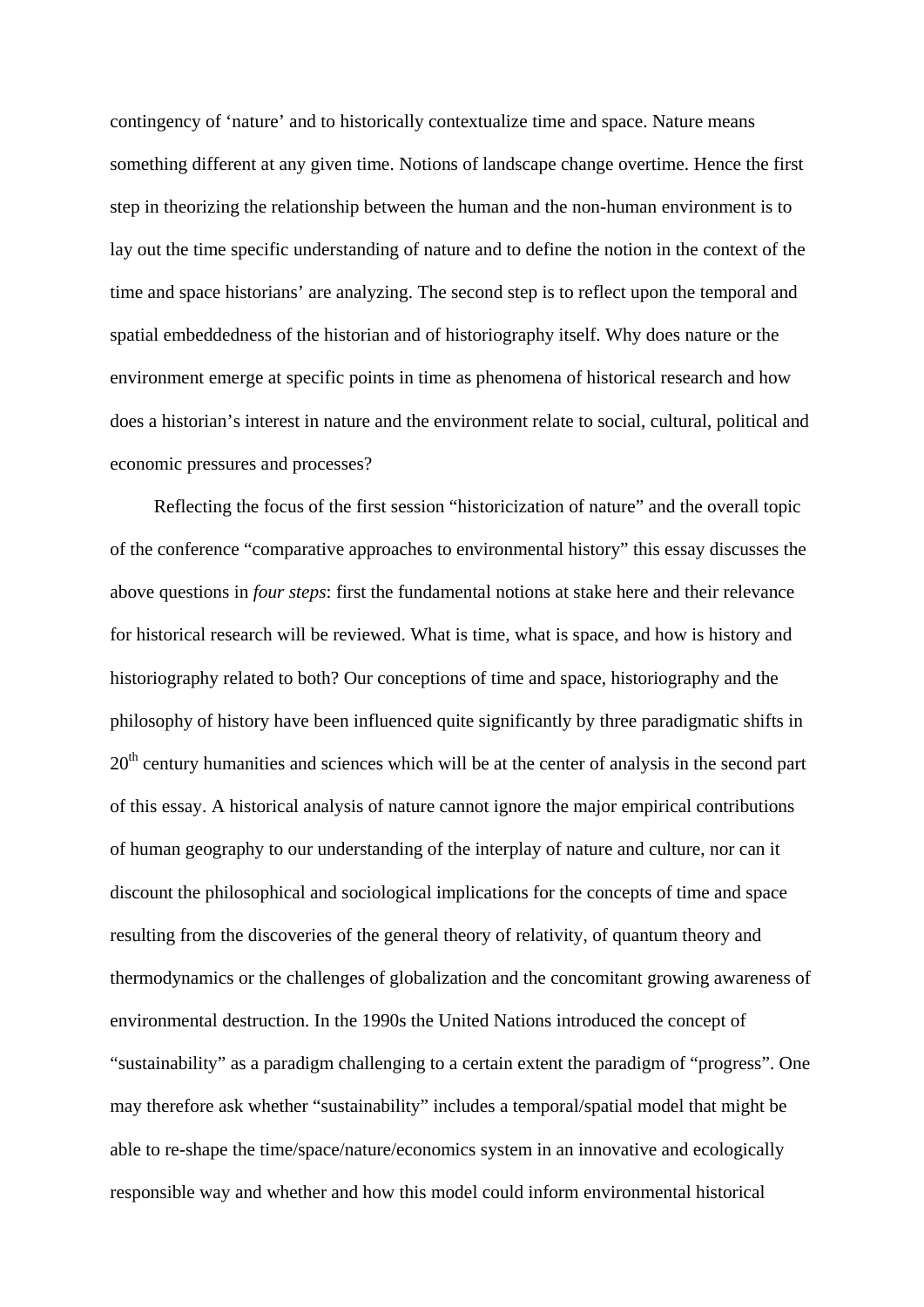research. Is "sustainability" a concept that re-orients constructively our thinking about the future, or does it just replicate preservationist perspectives and their conservative ethic, ignoring the historical dynamics of the relationship between humans and nature and thus prohibiting an innovative discourse about future developments? Using these paradigmatic considerations as a foil, the third part of the essay will investigate the development of historians' concern with nature and the environment. As part of this historiographical analysis historical narratives of German and American environmental historians will be sketched. What are the heuristic models used in these environmental histories and what are their empirical foci? How do these studies deal with the problem of time frame and spatial extension in their empirical work? In a last step the two parts of the paper – the philosophical one and the historiographical one – will be brought together by discussing conceptual commonalities and differences in American and German historian's concern with nature in time.

### **Basics: Time and space as historical categories**

### *Time*

For all living species physical space is immediately conceivable. In contrast, time only becomes comprehensible by language. This is why Durkheim e.g. argued that only humans have a concept of time.<sup>5</sup> Time itself does not have a content. It is language that gives time structure and content, and only through being given content can time be historicized. Language creates the possibility of passing on memories or visions and hopes. It thus adds the time dimensions of past and future to our conceptions of the world. The past can only be saved from being forgotten and thus disappearing by telling stories.<sup>6</sup> Future developments can be anticipated as "wishes" or "visions" and can eventually be realized by strategic planning.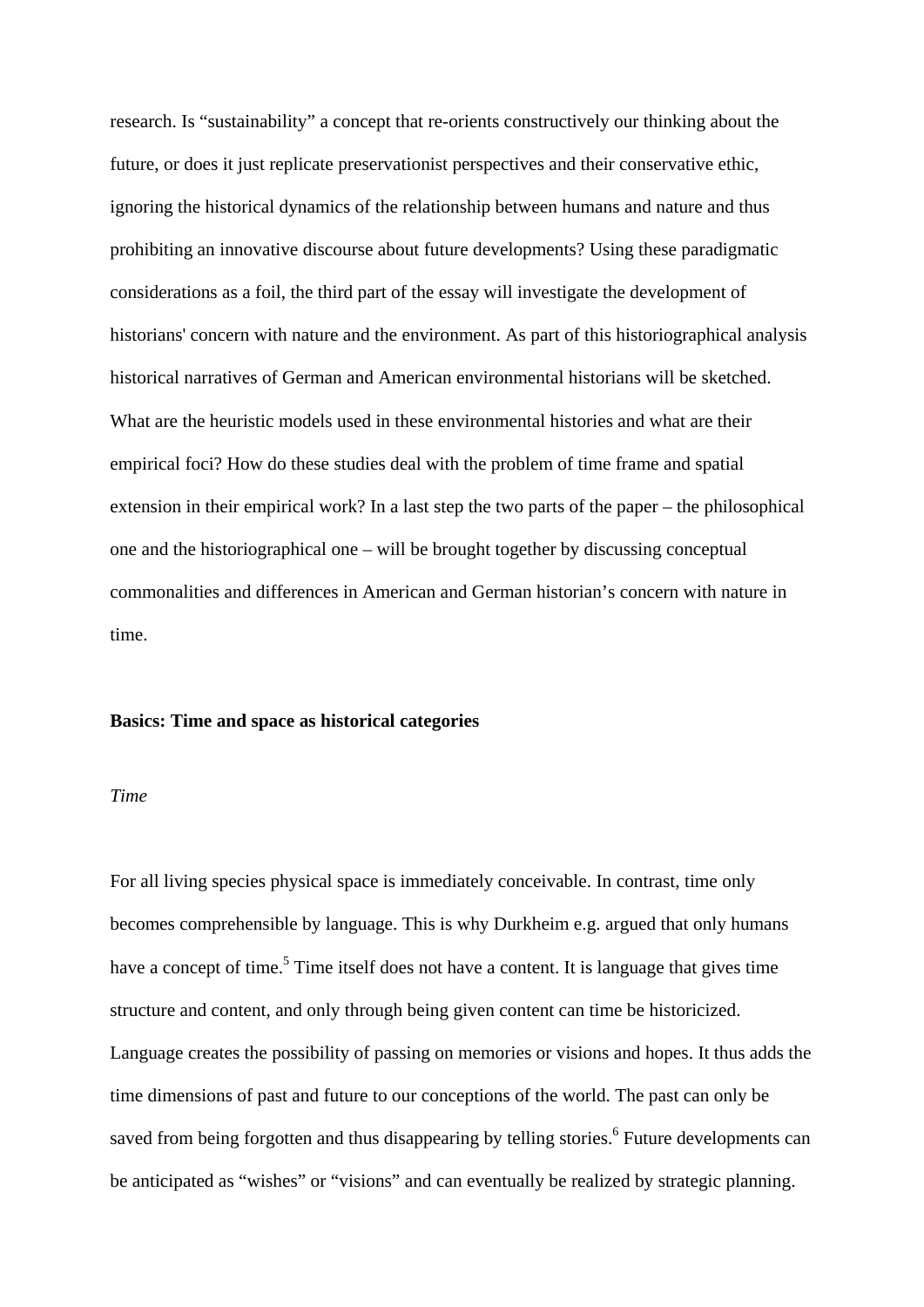Hence, story-telling or creating narratives is one of the major ways in which human intelligence ascribes meaning to life in time.<sup>7</sup>

Time is very much conceived of as an objectively given social category of thought with a universalistic character. However, as a creation of the human intellect, conceptions of time remain closely connected to the social and intellectual specificities and imaginations of specific cultures and thus may vary considerably between societies. The cultural embeddedness of time becomes especially significant if we consider historical writing and the development of History as an academic discipline.<sup>8</sup> Despite History being a genre of time par excellence producing and reproducing social constructions of (historical) times, historians rarely discuss its nature or how it is textualized. The temporal framework of historical narratives is dealt with as a sort of *a priori* because the emergence of history as a "scientific" discipline during the  $19<sup>th</sup>$  century went hand in hand with the establishment of a universal and standardized concept of time whose main characteristics were linearity and secularity. This universal notion of time, produced and reproduced by "scientific" history, very much nurtured the perception of time being an objectively given and universal category and a social institution.

The modern idea of historical time was linear as opposed to cyclical, secular as opposed to religious, universal rather than particular to any epoch, nation, or faith… The new historical sense of time reproduced the universalizing, standardizing time of the scientists, but for human rather than natural history. … A new relationship to the facts of history followed from the new conception of time. The disciplining of history, its metamorphosis into a scientific discipline, became possible only once a new notion of time had emerged.<sup>9</sup>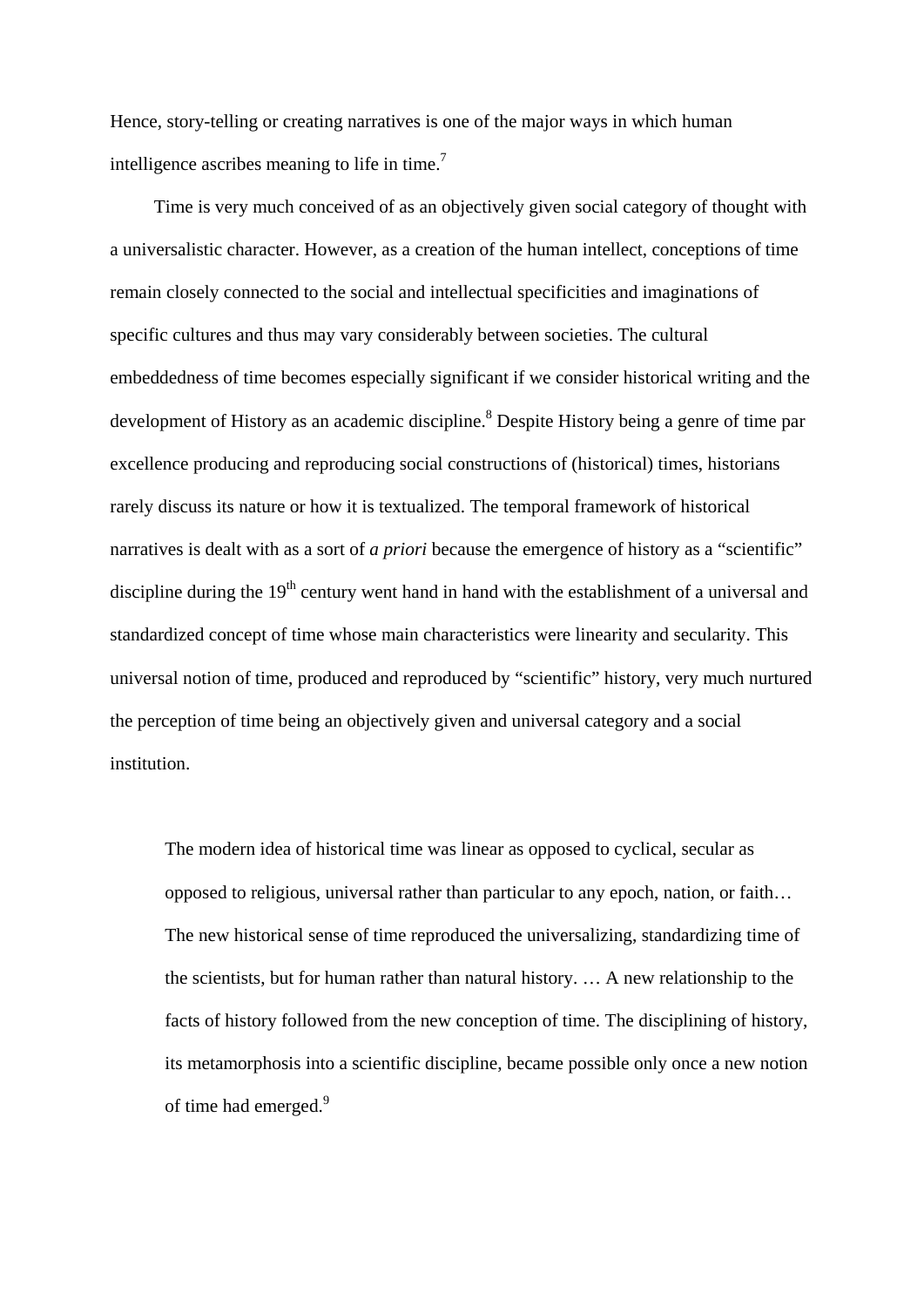The universalization of historical time is probably one of the reasons why historians do not discuss its usage in the narratives they present. They presuppose time and employ temporal ordering in different and often related ways very often more or less intuitively.<sup>10</sup> The second reason is that historians tell stories. Story-telling is an expression of the primacy accorded to temporality in remembering the past. This primacy characterizes the history of Western metaphysics since Aristotle and has hence become so much part of our social knowledge that a lack of reflection on the temporality of story-telling does not arose any scholarly apprehension.

It was Walter Benjamin who questioned the primacy of temporality in remembering the past and in writing about the past. In his Arcade Project Benjamin presented a constellar model of history, based on interrelation rather than linear flow.<sup>11</sup> Walter Benjamin breaks history down into fragments which it is for the reader to reassemble into a qualitatively new whole. But according to Benjamin it is not only with regard to the structure of the text that there exists an inherent interconnectedness of historical time and space or place. In his essay on Proust Benjamin developed the formula of the spatial or "space-bound" aspect of convoluted (*verschränkte*) time as opposed to the boundless time of eternity.

The eternity which Proust opens to view is convoluted time, not boundless time. His true interest is in the passage of time in its most real – that is, space-bound – form [*raumverschränkte Gestalt*], and this passage nowhere holds sway more openly than in remembrance within and aging without. $^{12}$ 

Temporality and history are intertwined and at the same time intimately interwoven with space. The concept of "Standortgebundenheit" (the spatial and temporal embeddedness of the historian)<sup>13</sup> or the metaphor of "path-dependency" used by political scientists to acknowledge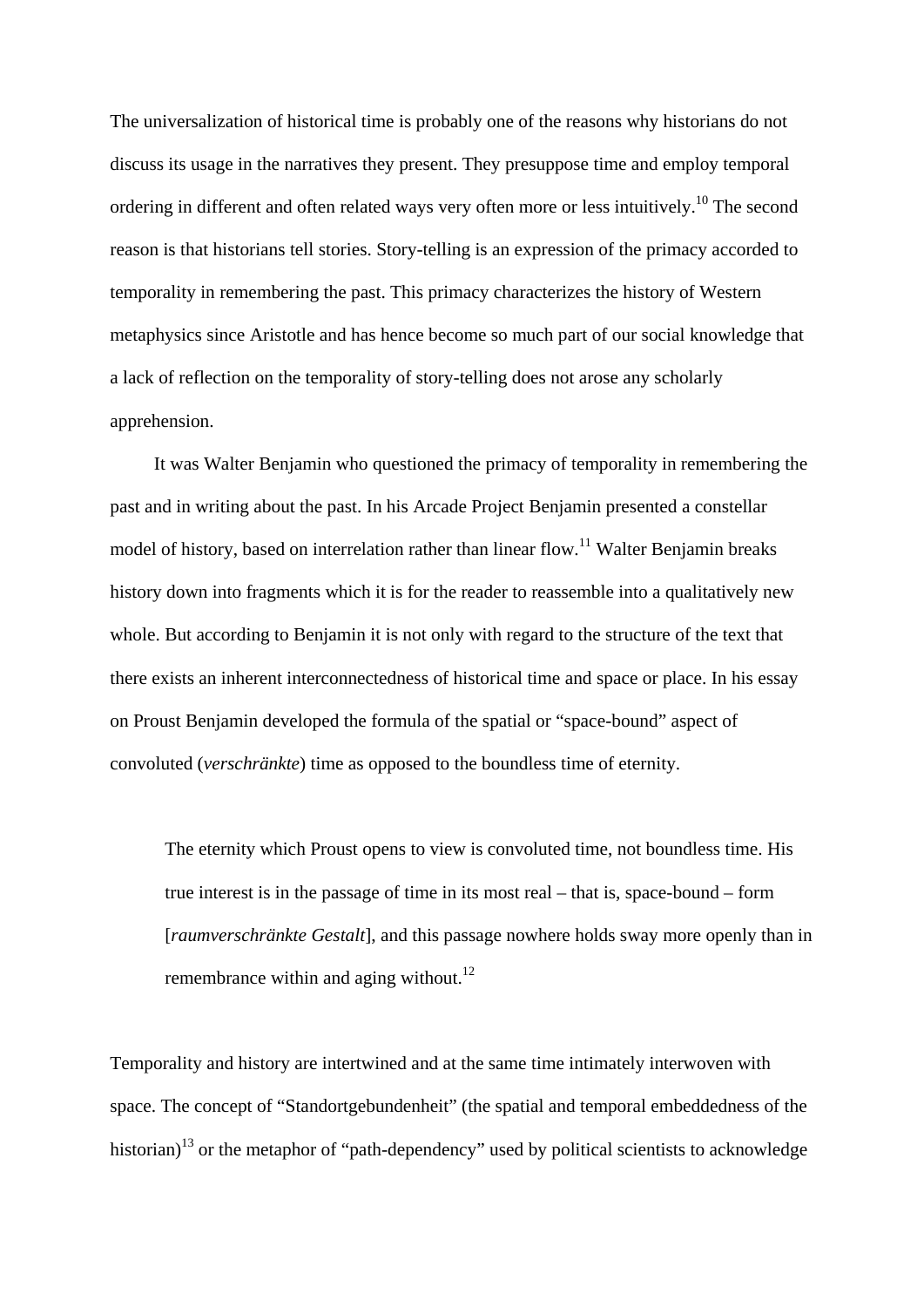the importance of historical developments and processes e.g. for political decision-making or the functionality of institutions<sup>14</sup> reflects this interwoveness of time and space.

The textuality of historical time and the linearity of historical texts (as opposed to photographs, sound-documents, or material objects) allegedly produce the problem of simplification in *representing* the history of environments which I.G. Simmons is referring to.15 But does it necessarily also lead to a simplified *understanding* of the historical narrative and its meaning? Writing and reading a text is one thing. Both aspects of the (re)production and consummation of past events in the form of texts are inherently sequential. They cannot overcome the constraints of time and linearity. Understanding the message and meaning of a text or a book, however, is based on cognitive processes and brain functions that are much more similar to those we activate when we see and read pictures. We remember the text as a whole – its composition, its argumentation, its main thesis etc. – and not necessarily the sequence of the words and sentences as such. Moreover, the understanding of a text is a very individualized act of recognition and remembrance, based on individual interests, knowledge, perception or reading patterns and cognitive filter mechanisms. Last but not least, social time and the time used in historical texts is different from and sometimes opposed to the time(s) of nature, including the temporal processes and rhythms that inhabit or order the natural world.<sup>16</sup> These three observations not only ask for a historically contextualized definition of time and space in any environmental history, but they also demand the reflection of the historical contingency of reading and understanding of historical narratives dealing with nature, ecology and the environment.

### *Space*

Lefebvre in his study "The Production of Space"<sup>17</sup> argues that "space is not a neutral and passive geometry. Space is produced and reproduced through human activity and it thus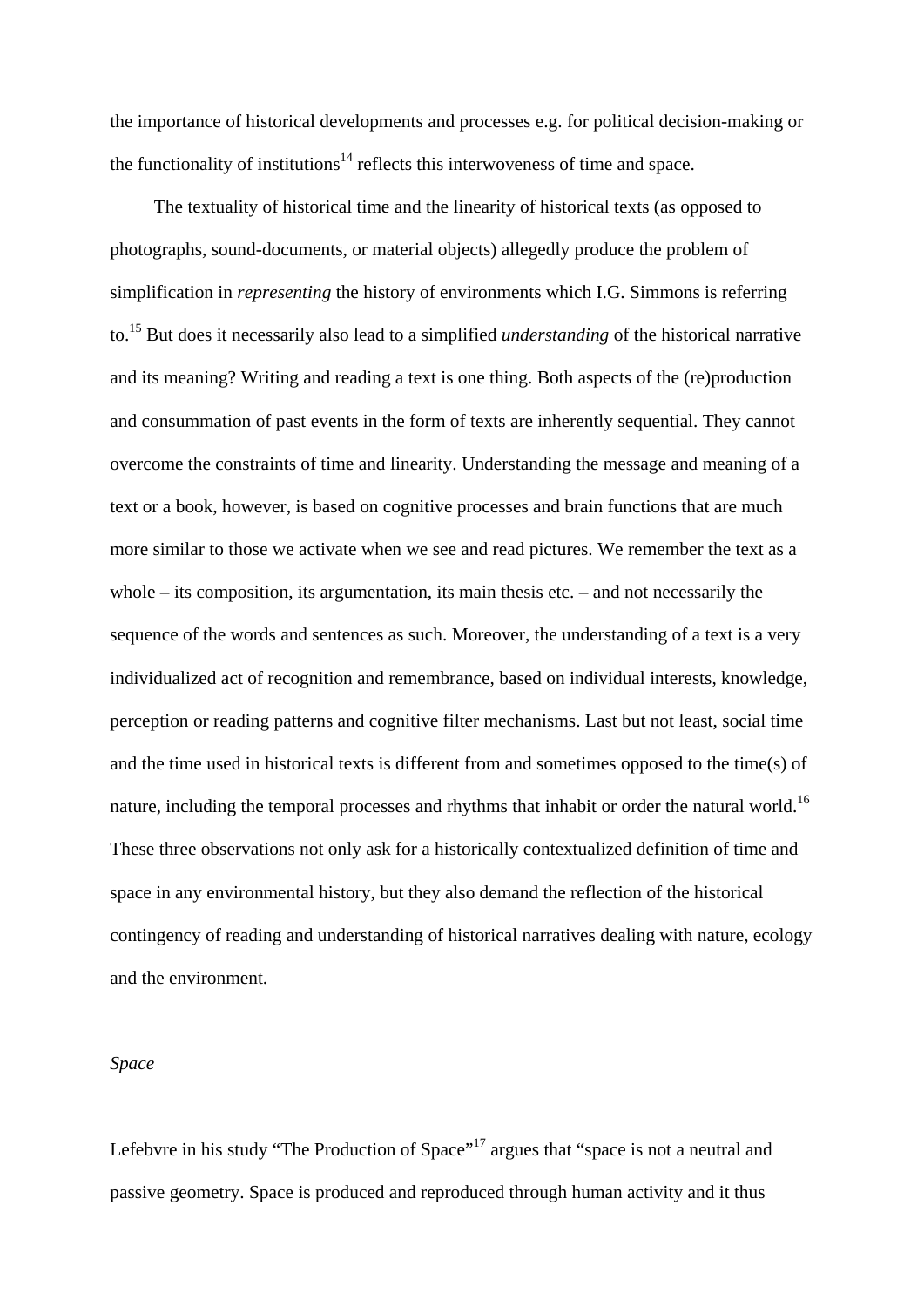represents a site of struggle and contestation. It is not an empty container simply waiting to be filled."18 Space has to be distinguished from 'place'. Space plus culture equals 'place'. The diversity of human cultures creates diverse places across both space and time.<sup>19</sup> Other terms are sometimes used in place of 'place', such as home, dwelling, milieu, territory, and of course, space. None of these are necessarily equivalent to the notion of 'place'. The concept 'place' highlights the scholarly concern a) with the interaction between peoples and environments that creates particular places and b) with individual localities. The latter perspective especially characterizes the historical approach to place as a socially and culturally embedded everyday experience playing a crucial role in the formation of group and individual identity and reflecting and reinforcing power relations.<sup>20</sup> According to the latter perspective Wilson in "The Culture of Nature" explains:

We don't just talk and dream about our relations with the non-human world. We also actively explore them in the real places of our streets, gardens and working landscapes. By crossing to the sunny side of the road on a winter's day, or by arranging some flowers in a vase, we both respond to and address the animals and plants, rocks and water and climate that surround us. Those working landscapes – the ordinary places of human production and settlement – are enormously complex places. Their history is, in part, a history of engineering – of how we build bridges, contain water, prune trees and lay sidewalks. But it is also an aesthetic history. It is about shaping, defining and making the world beautiful in a way that makes sense to us in the time and place that we live. $21$ 

Wilson strengthens Lefebvre's argument that different spatial phenomena such as land, territory or site should be understood as part of the same dialectical structure of the production of space or spatialisation. Space as time is a social construct. In contrast to time,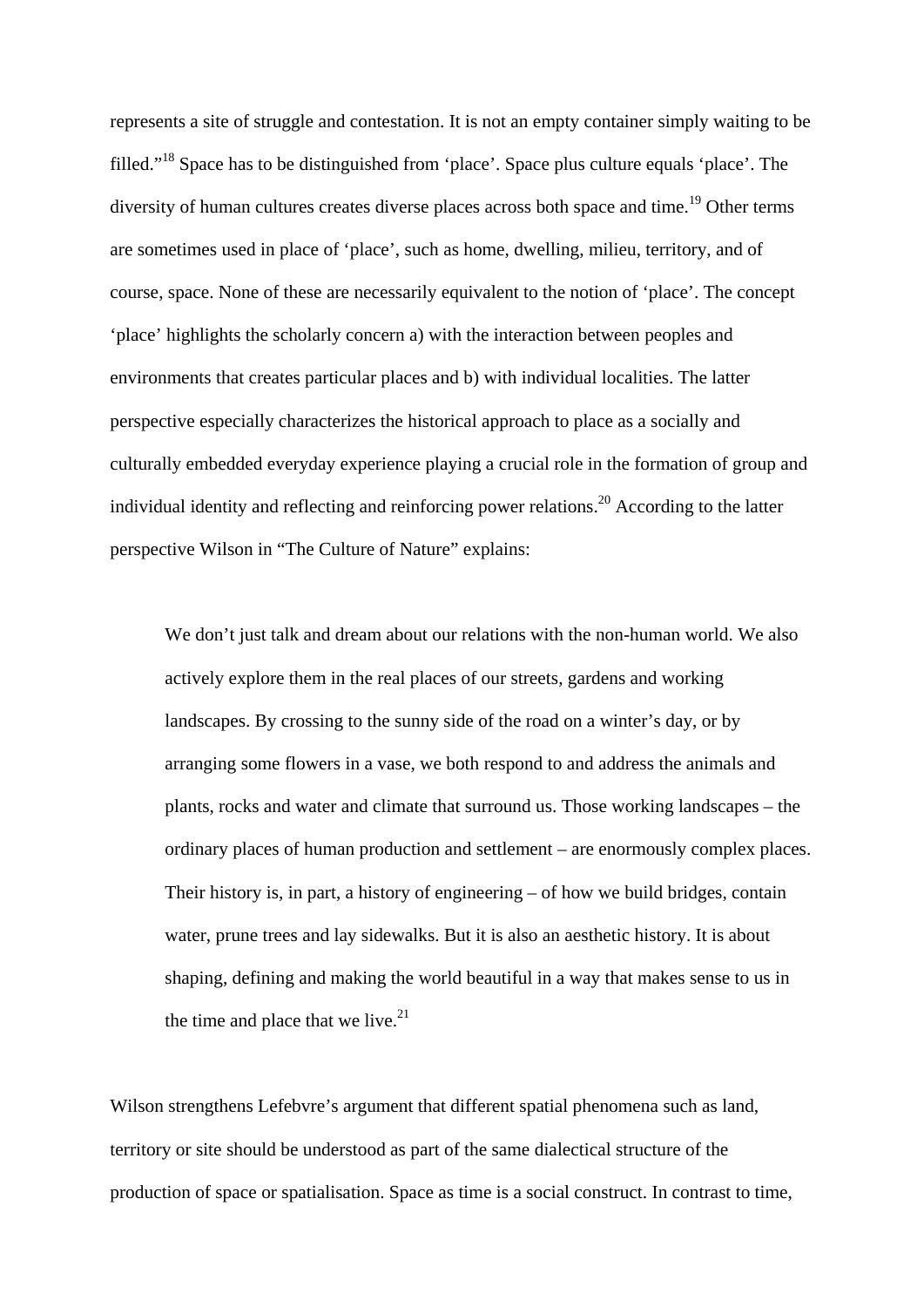however, space is not a social institution. But while, as a result of a fragmented disciplinebased analysis, the social and the geographical aspects of space are very often separated, in environmental history they need to be brought together in a unified heuristic structure that is able to capture the social bases of spatialisation.

Since space is produced and reproduced by human activities, the historian's task is to differentiate and analyze the historical varieties of space and spatialisation. In contrast to 'time' 'space' has not been a favourite subject of philosophers. One of the few philosophicalsociological treatments of the phenomenon 'space' is Henri Lefebvre's "The production of space". Drawing on a Marxist humanist framework Lefebvre suggests a distinction between "dominated space" and "appropriated space". Dominated space is space "transformed and mediated by technology, by practice"<sup>22</sup>. This dominance has deep roots in history and its origins coincide with those of political power itself. "Military architecture, fortifications and ramparts, dams and irrigation systems – all offer many fine examples of dominated space".<sup>23</sup>

… dominated space is invariably the realization of a master's project. … In order to dominate space, technology introduces a new form into a pre-existing space – generally rectilinear or rectangular form such as a meshwork or chequerwork. A motorway brutalizes the countryside and the land, slicing through space like a great knife. Dominated space is usually closed, sterilized, emptied out. $^{24}$ 

Appropriated spaces in contrast are "natural spaces modified in order to serve the needs and possibilities of a group". Appropriated spaces are those involving its 'consumption'. Examples for appropriated spaces are peasant houses and villages: "they recount, though in mumbled and somewhat confused way, the lives of those who built and inhabitated them".<sup>25</sup>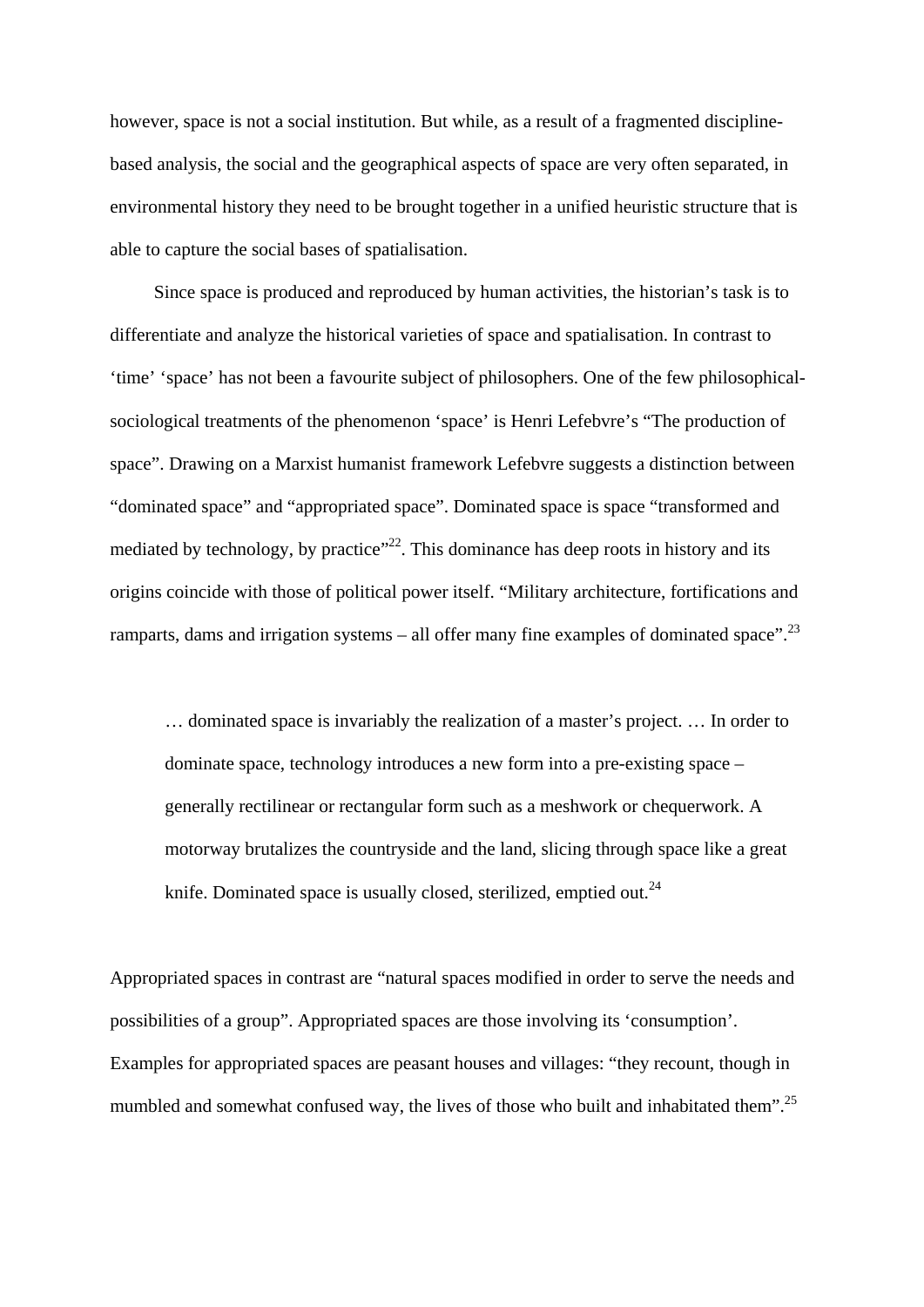An appropriated space resembles a work of art, which is not to say that it is in any sense an imitation work of art. Often such a space is a structure – a monument or building – but this is not always the case: a site, a square or a street may also be legitimately described as an appropriated space. Examples of appropriated spaces abound, but it is not always easy to decide in what respect, how, by whom and for whom they have been appropriated. $26$ 

A good example of the appropriation of space is the clearing of the forests by American settlers during the  $18<sup>th</sup>$  and  $19<sup>th</sup>$  century. Since the early  $19<sup>th</sup>$  century the transformation of the natural environment by settlers has been described in notions of the settlers' destructive mastery over nature. James Fennimore Cooper, for example, in his novel "The Pioneers, or The Sources of the Susquehanna" depicts the settlers as possessed by an irrational, emotional desire to decimate nature. Their slaughter of the wild plants and animals exceeds all considerations of economic need and interest. This narrative has been repeated and reproduced ever since. It dominates the historical description of the settlement process from an environmental perspective. William Cronon e.g. argued that colonists often denuded forests for profit.27 The conceptual differentiation of space into *dominated space* and *appropriated space* as proposed by Lefebvre offers a theoretically or philosophically based heuristic model for a re-evaluation of what the settlers' motives and their impact on the environment might have been. Instead of telling the story of settlement in terms of environmental destruction for economic reason, i.e. in terms of the domination of space, the story of settlement could be told in terms of the consumption of nature (i.e. the appropriation of space) by the early settlers trying to survive in the wilderness. Such a re-evaluation is e.g. put forward by Alan Taylor in his essay "'Wasty Ways': Stories of American settlement".<sup>28</sup> Taylor explains: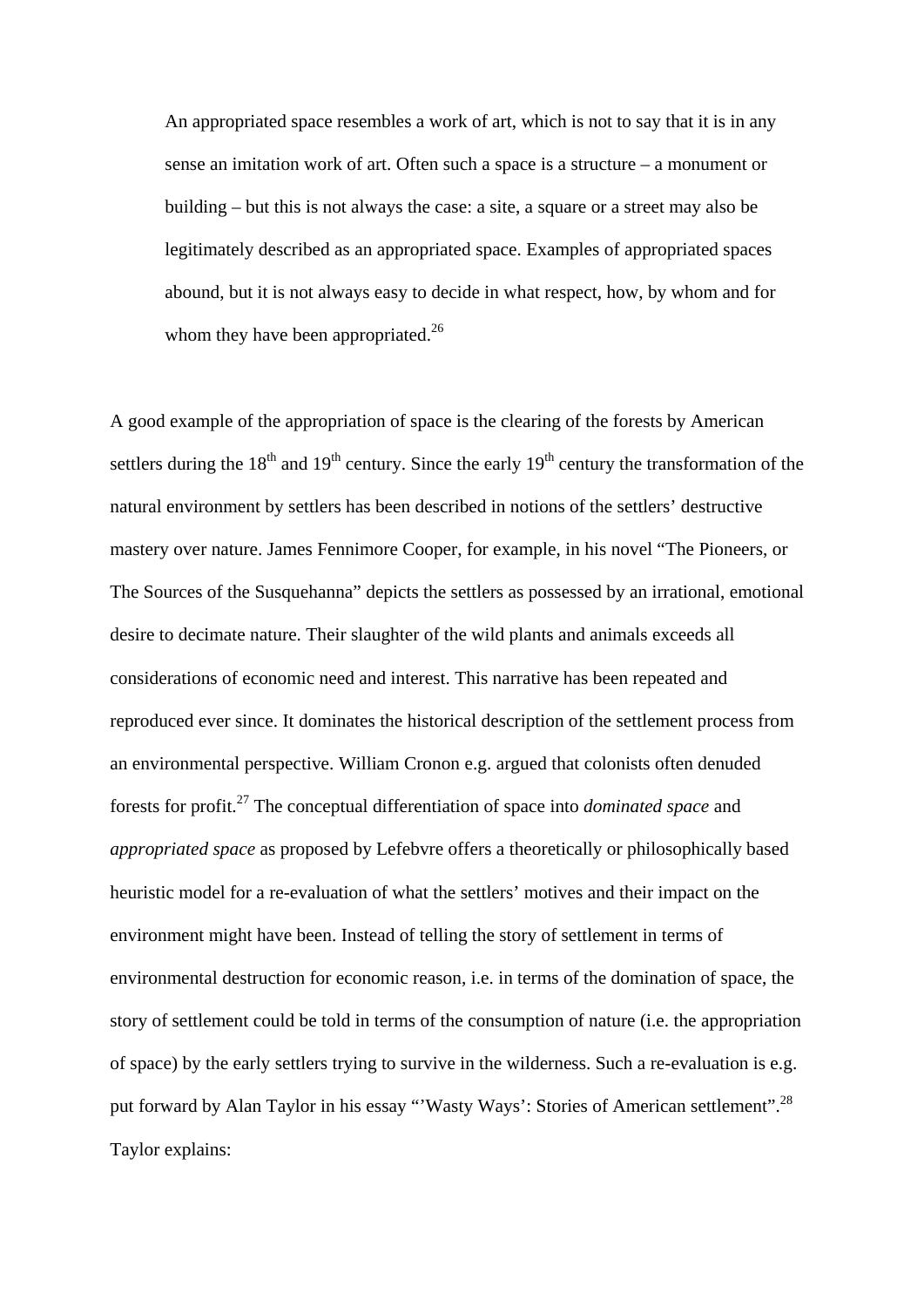Environmental historical narratives of North American settlement often open with a nostalgic description of a natural abundance now lost: towering forests, immense flocks of waterfowl, majestic game animals, a boundless, diverse tangle of wild plants, and native peoples who manage their environment with restraint … then the powerful Euro-American settlers appear to attack and subdue the wild. Only later do their successors experience the harsh consequences, as a nature scorned counterattacks with severe erosion, dust storms, shrinking aquifers, and salinized soil. In sum, a tripartite structure characterizes the classic environmental histories: initial abundance, transforming settlers, and a legacy of diminished nature. Such narratives are powerful and persuasive because, from our contemporary vantage point, they convey a truth: we do live in an altered nature of diminished diversity and painful dilemmas that derive from the settlement past. … By making so much of settlers' power over nature, however, our environmental narratives make too little of settlers' initial weakness and suffering. … the drastic consumption of nature had its roots in the prolonged and previous period when early settlers felt threatened and often overmatched by the new environmental setting.<sup>29</sup>

Taylor pleads for a location of the settlers' assault on nature within their often harsh initial experiences with a new land and within the stories they told one another about the meaning of their experiences. In his analysis of the appropriation of "wilderness" by farm-building he shows how the settlers' behaviour emerged from a dialectic between their experiences with the surrounding wilderness and their own environmental storytelling. The transformation of wilderness into a more productive and secure version of nature was interpreted by the settlers as a replacement of nature "that they called wilderness with another nature called pastoral".<sup>30</sup> Hence, nature was not intentionally destroyed for economic purposes but it was appropriated to serve the needs of the human beings living in this environment.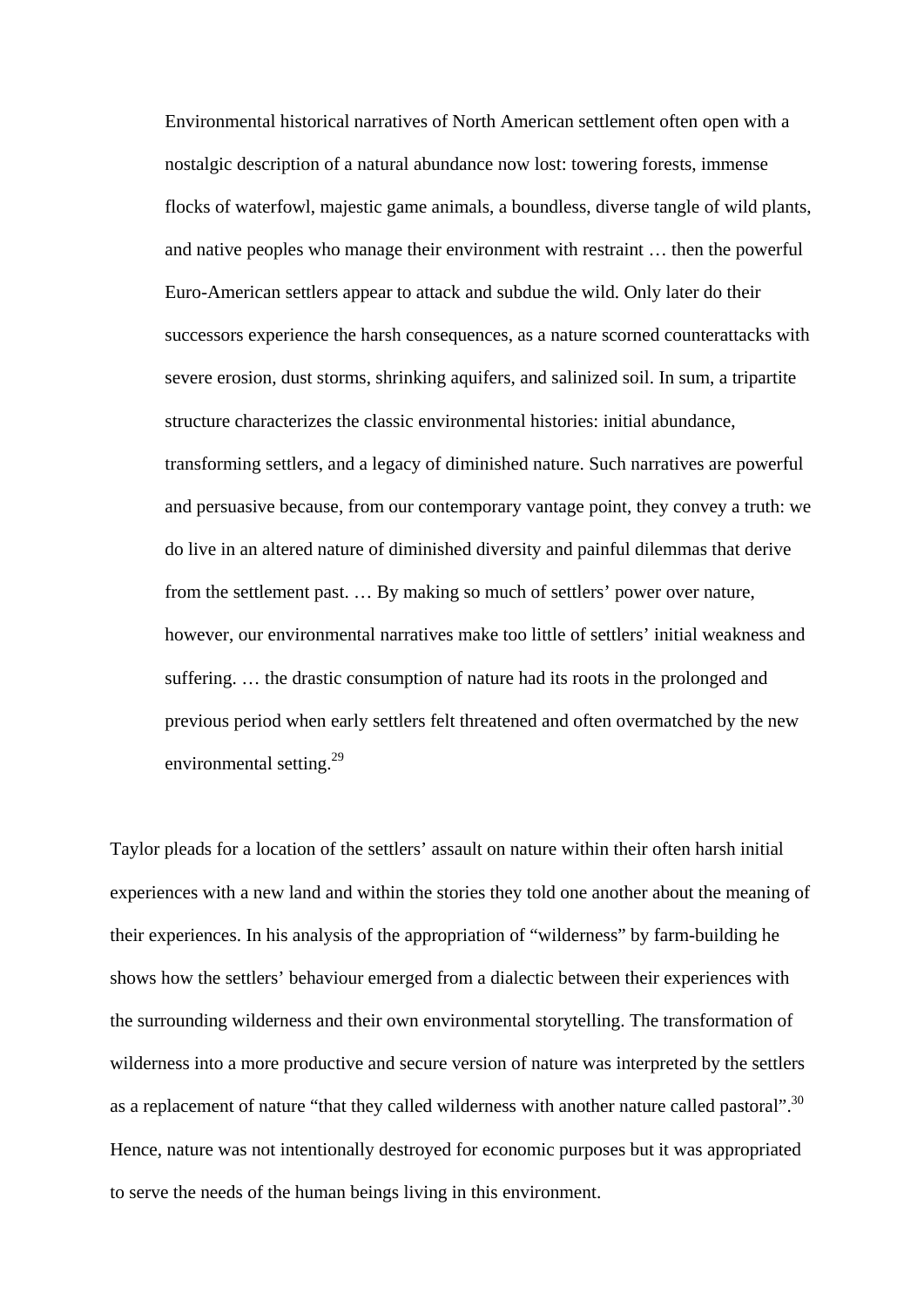Although Lefebvre's categories of "domination" and "appropriation" might indeed help to develop criteria for the evaluation of the relationship between humans and the non-human world going beyond the traditional, pejorative and mono-causal narrative of human's domination of space, they themselves need further empirical operationalization to strengthen their analytical quality by reducing their inherent normative relativity. It has to be clarified, for example, when, how and why appropriation ends and domination begins. In addition, empirically based criteria have to be developed to measure these ends and beginnings. In order to be able to do so environmental histories not only have to reflect the time and space embeddedness of the historian (*Standortgebundenheit*), but also the specific cuts historians make for example between culture and nature when they choose their topic and construct their framework of analysis.31 Historians have to recognize that space is always depending on certain moments in time and that the production of space is closely interconnected to the development of certain technologies.<sup>32</sup>

### *Meta-Histories of time and space*

Environmental historical narratives, however, are not only and exclusively characterized by the tripartite structure of a meta-environmental narrative pinpointed by Alan Taylor. A second, very influential meta-narrative, structuring environmental historical accounts, is the modernization paradigm. This paradigm has shaped the development of Western professional history ever since the eighteenth century. Despite its many varieties, professional history in the  $20<sup>th</sup>$  century has been usually written under the interpretative signpost of "modernization" and "progress". In this meta-narrative the West was defined as the paradigmatic model of modernity.  $19<sup>th</sup>$  and  $20<sup>th</sup>$  century history was accordingly described as a historical process by which the Western world became modern and tried to modernize the rest of the globe. This interpretative scheme was especially virulent in the context of the history of colonization. The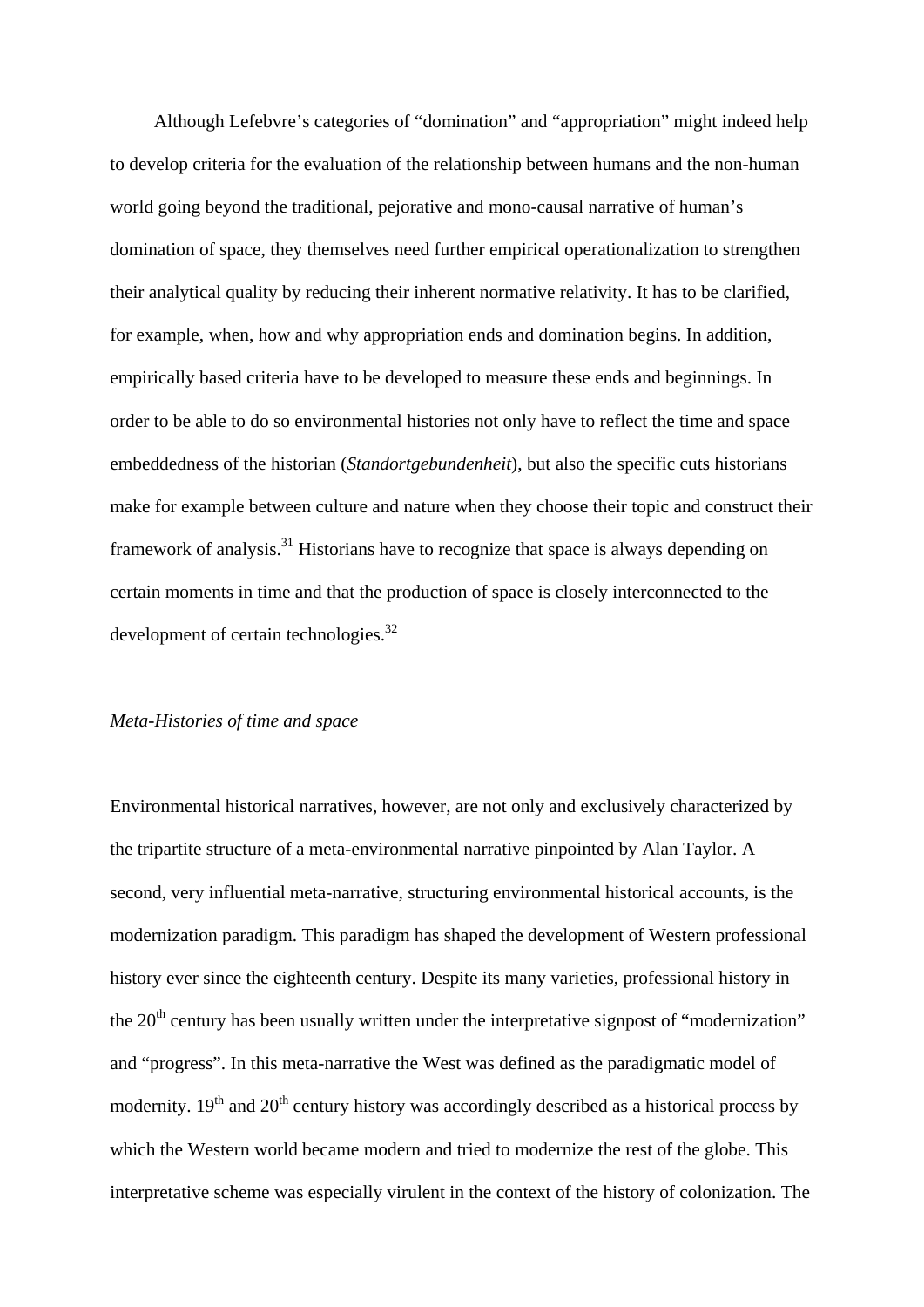modernization paradigm is based on an implicit spatial concept, dividing our planet into "the West" and "the rest". In this spatial model the West is depicted as the space of culture and civilization and "the rest" as the space of "wilderness" which needs and waits to be civilized and thus modernized.

This spatial model of the historical meta-narrative of modernization is mirrored in the American historical tradition of Western and frontier history which is usually pointed out as the first proto-environmental historical field.<sup>33</sup> Western and frontier history presented a spatially defined concept of nature with an implicit positive notion of wilderness that nevertheless needed to be "colonized" in the sense of civilized or modernized. This "double bind" characterizes, for example, the argument in Frederick Jackson Turner's essay "The Significance of the Frontier in American History". Turner explains:

Up to our own day American history has been in a large degree the history of the colonization of the Great West. The existence of an area of free land, its continuous recession, and the advance of American settlement westward, explain American development. … The peculiarity of American institutions is, the fact that they have been compelled to adapt themselves to the changes of an expanding people–to the changes involved in crossing a continent, in winning a wilderness, and in developing at each area of this progress out of the primitive economic and political conditions of the frontier into the complexity of city life. … American development has exhibited not merely advance along a single line, but a return to primitive conditions on a continually advancing frontier line, and a new development for that area. American social development has been continually beginning over again on the frontier. This perennial rebirth, this fluidity of American life, this expansion westward with its new opportunities, its continuous touch with the simplicity of primitive society, furnish the forces dominating American character.34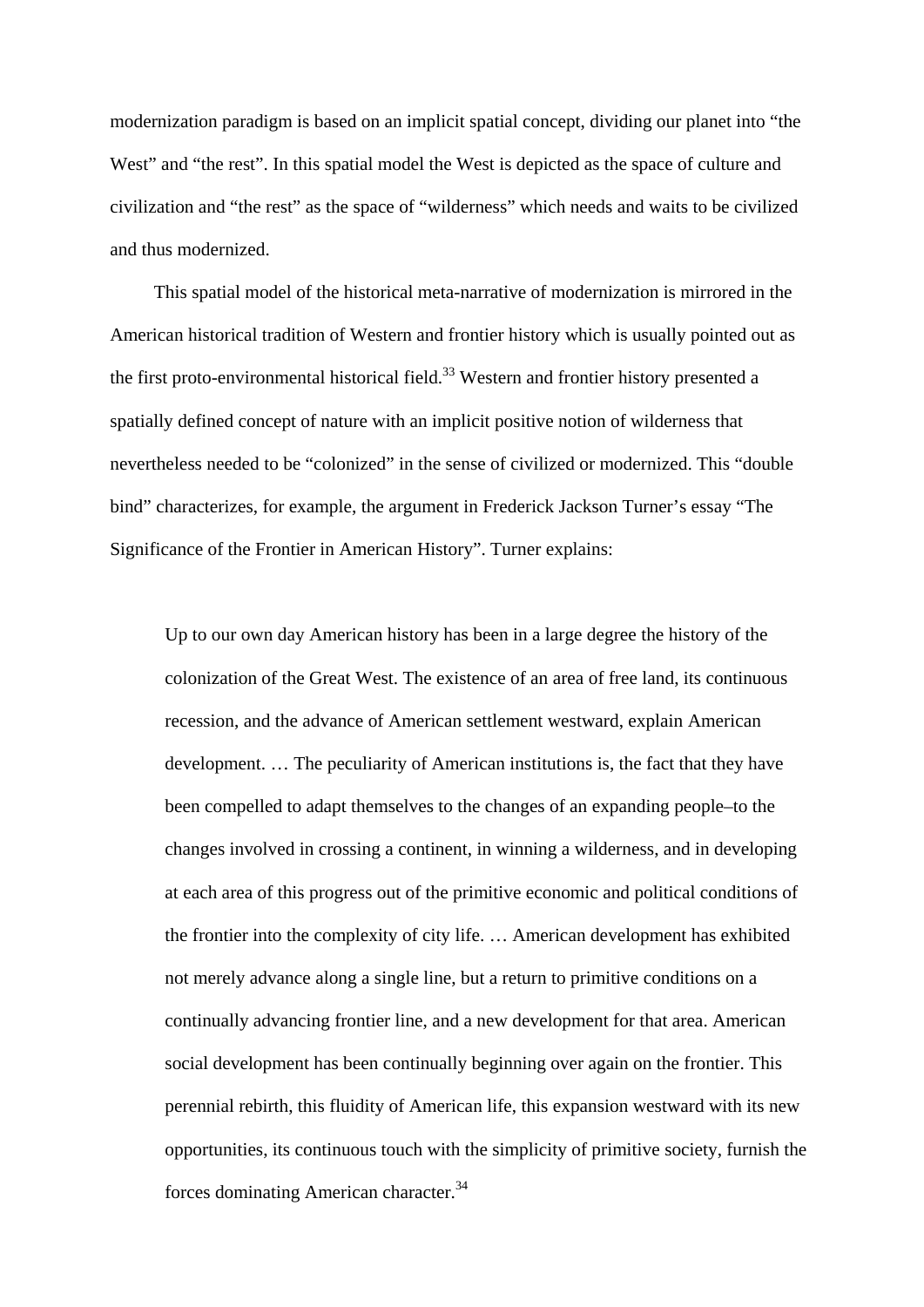Western or frontier history in the tradition of Frederick Jackson Turner reflected upon the significance that a specific "moving space", the American *frontier*, had played in the American past. Already one hundred years before the "spatial turn" in the humanities, the history of the *frontier* was presented in a narrative based on a concept of nature stressing its hybridity and the impossibility of disentangling the human from the non-human. Moreover, in his article Turner presented a social and intellectual interpretation of "space" pinpointing a paradox that had emerged in the context of the modernization paradigm and the very experience of modernization processes since the early  $19<sup>th</sup>$  century. The mastery of nature in the sense of Lefebvre's concept of "domination of space" that signified modernisation processes went hand in hand with the development of a considerable interest, passion and enthusiasm for nature itself.<sup>35</sup> To a certain extent this paradox reflects one of the central arguments in Lefebvre analysis of modernity – the substitution of the primacy of temporality and time by the supremacy of space. Lefebvre argues:

With the advent of modernity time has vanished from social space. It is recorded solely on measuring-instruments, on clocks, that are isolated and functionally specialized as this time itself. Lived time loses its form and its social interest – with the exception, that is, of time spent working. Economic space subordinates time to itself; political space expels it as threatening and dangerous (to power). The primacy of the economic and above all of the political implies the supremacy of space over time. … This manifest expulsion of time is arguably one of the hallmarks of modernity.36

**Historicizing Nature: 20th Century Paradigm shifts in the Humanities and Sciences**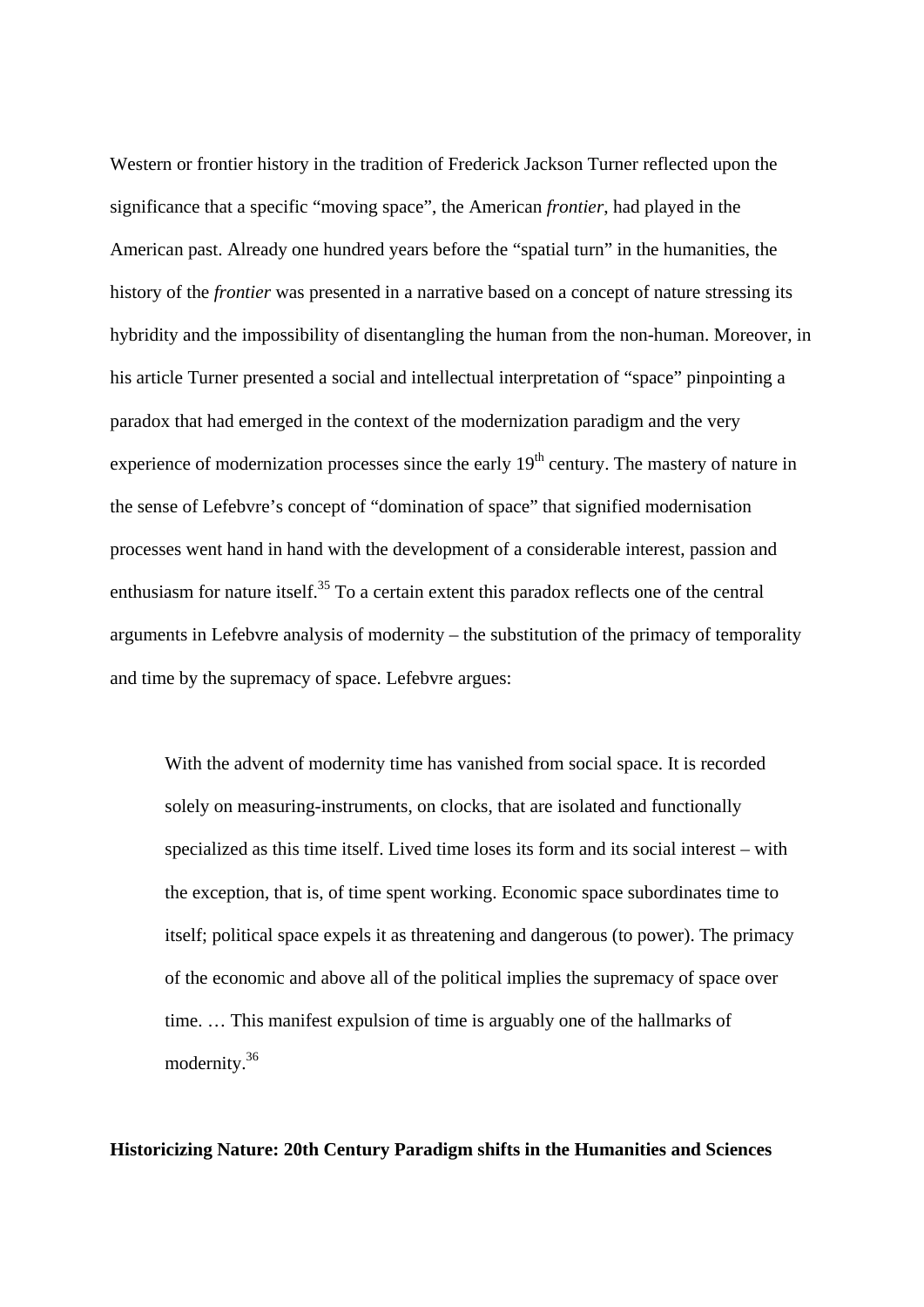Environmental History and the theorizing about how to conceive of the spatial and temporal character of the interdependence and interaction of nature, the environment and humankind was influenced by three major paradigm shifts in the humanities and sciences during the last 100 years.

## *Historicizing space: Geography and history during the first half of the 20<sup>th</sup> century*

The first paradigm shift, which introduced a historicization of space, resulted from the differentiation process within the humanities during the second half of the  $19<sup>th</sup>$  and early  $20<sup>th</sup>$ century. Geography and History in Europe as well as in the United States started out as two separate disciplines. With the development of human geography at the end of the  $19<sup>th</sup>$  century and the publications of major and path-breaking studies e.g. by the French geographer Paul Vidal de la Blache<sup>37</sup> and German geographers like Friedrich Ratzel,<sup>38</sup> Geography and History came closer together. Numerous regional studies written during the first half of the  $20<sup>th</sup>$ century confirmed the deep-rooted interdependence of human action and nature. Vidal de la Blache e.g. argued that a "region" is the result of the interaction of space/landscape and man. Space and landscapes influence humans' spirit and corps and vice versa, human beings change landscapes according to their capacities and their economic, social and cultural needs.<sup>39</sup> Vidal de la Blache also introduced the differentiation between "human time" (history) and "spatial time" (geography). $40$  But it took another generation of scholars and the foundation of the *Annales* School to further elaborate the intricate temporal interrelationship between Geography and History.

The *Annales* School questioned the traditional focus on political history and the "histoire événementielle" and its concentration on specific individuals and events. Instead, it emphasized long-term trends and demographic and environmental factors. In "La Méditerranée"<sup>41</sup> Fernand Braudel, using the time categories introduced by Vidal de la Blache,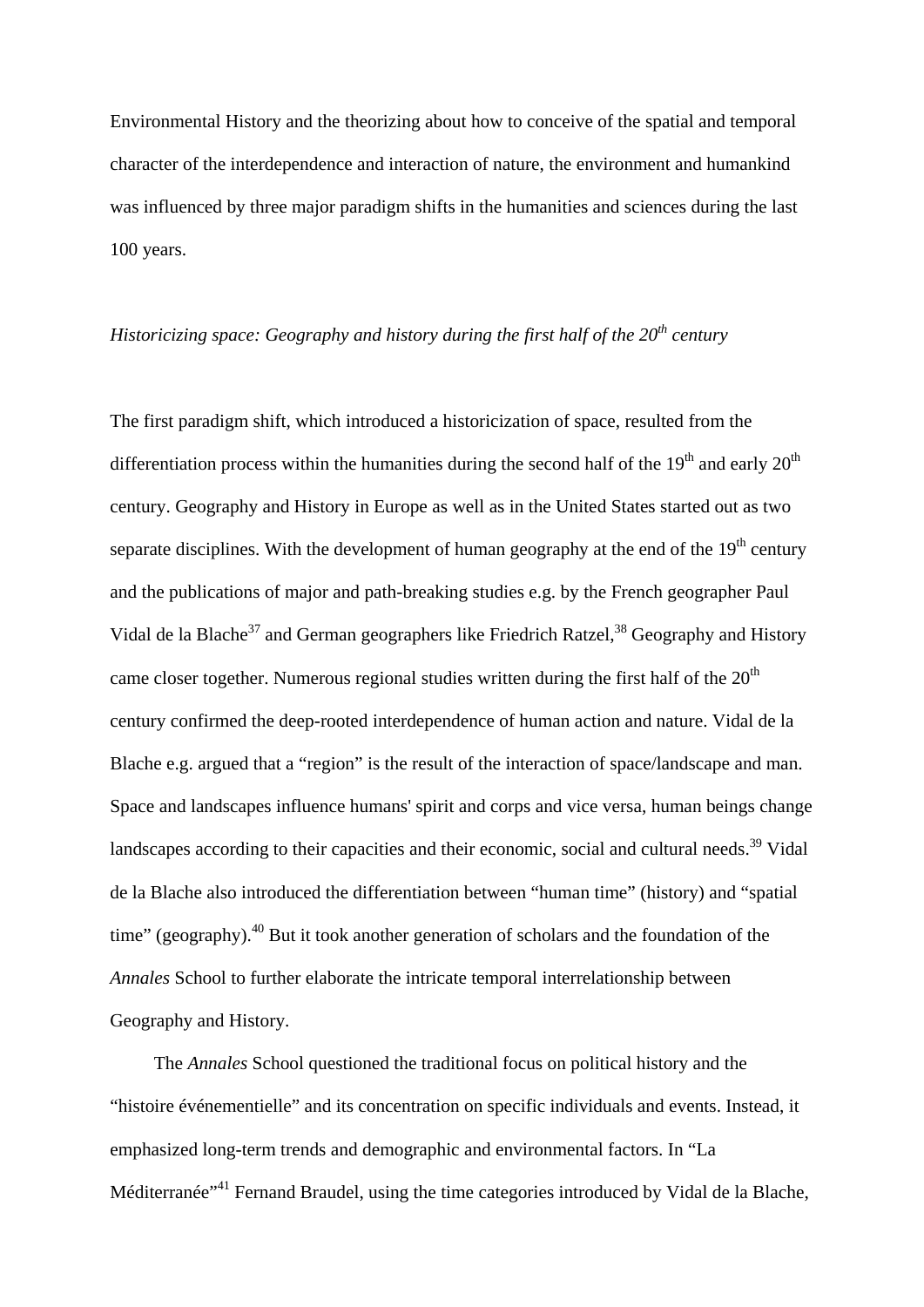historicized "space" in a complex time model differentiating between "permanence", "longue durée" and "courte durée", and focusing on the "dialectic of time". Whereas Vidal de la Blache as a geographer was predominantly interested in the space dimension of Human Geography, Braudel as a historian focused on the time dimensions of Geography and its influence on human action. Braudel argued for the inclusion of "la durée" or "permanence" as legitimate historical categories and claimed that history takes place in the interaction of the three time dimensions mentioned above. With the time concepts of "quasi-immobilité" and "longue durée" history entered a research field that used to be the terrain of geographers. Braudel's concepts were further developed by Lucien Febvre. He introduced a third dimension into the analysis of regions or geographical entities, the "text". Febvre argued that "text" has an important function for the development and the coming into being of regions. In his study on "La Franche-Comté" he underlined the importance of historical descriptions of landscapes for developing the character and the meaning of a region.  $42$ 

In the first decades of the twentieth century – even before the *Annales* School had taken shape – the New Historians in the United States put forward similar ideas. They urged their colleagues to escape "from the limitations formerly imposed upon the study of the past" and to include the widest possible range of sources in their analysis.<sup>43</sup>

History became a modern discipline when its major theorists began to seek knowledge of the broad, unseen structures that channel processes of change. Curiosity about great men and women or precedent-shattering events yielded early in the nineteenth century to a more compelling interest in the regularities that structured social action. With Marx, Weber, and Durkheim, the search for structure became part of parcel of the modernity of the discipline of history. They and their followers believed that time had a direction and that society, like nature, was composed of a network of systems that scientific investigation could locate.<sup>44</sup>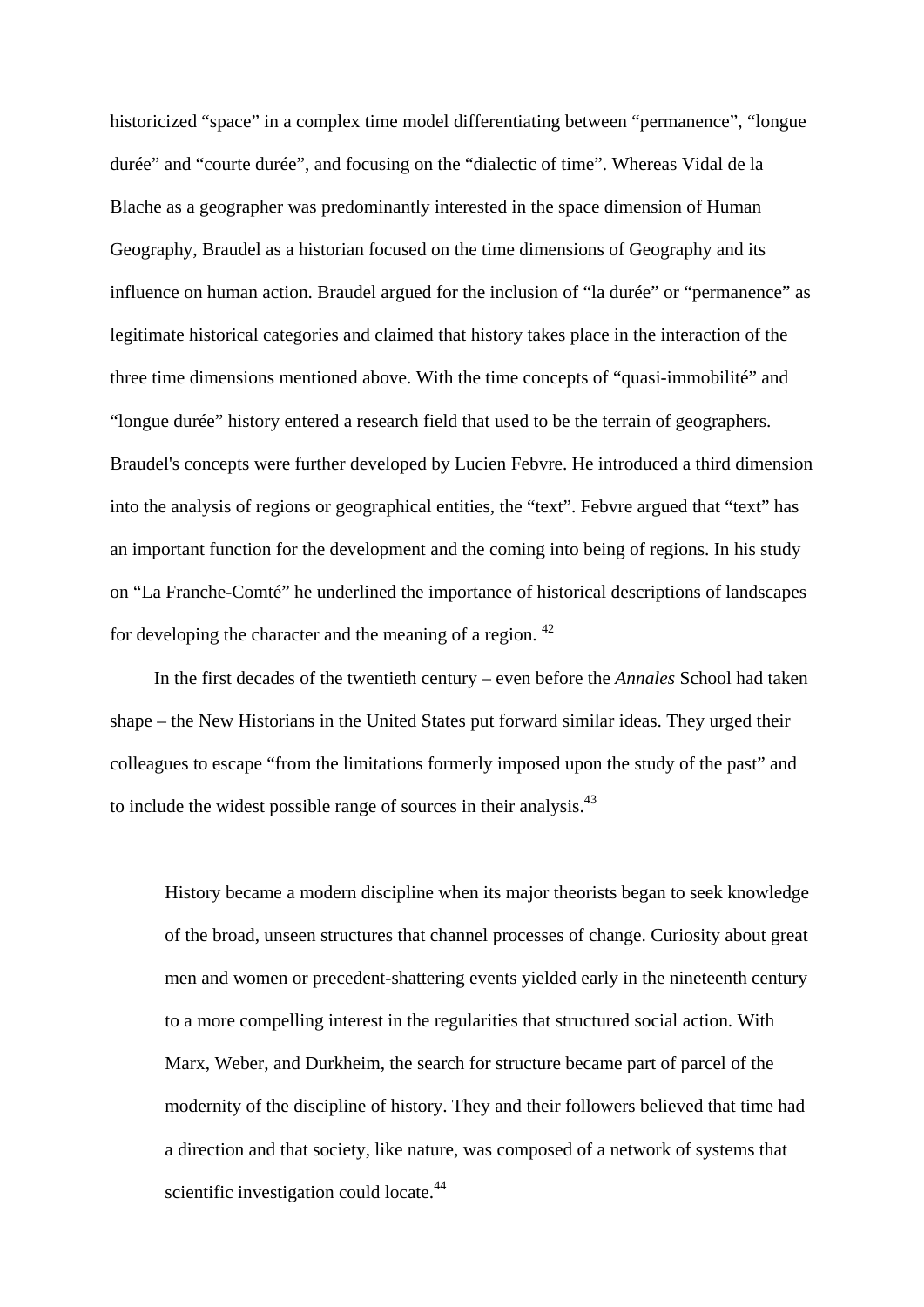Hence, on both sides of the Atlantic historians and geographers tried to overcome traditional event-oriented historical research and to introduce structures, geographical regions and space into their analysis. As a result space was historicized. The historicization of space acknowledged the growing human influence on nature and reflected the differentiation process taking place in the parent disciplines of environmental history: geography and history. The move towards diachrony went into two directions: one emphasizing micro-developmental processes and the other macro-processual or macro-historical ones. As a result two historical subfields emerged that distinguish themselves not only with regard to the level of analysis (micro – macro) but also regarding the time dimensions analysed: "Strukturgeschichte" which in terms of environmental history can be translated as "spatial history" focusing on the "longue durée" on the one hand and social history and the history of mentalities concentrating on shorter time periods ("courte durée") on the other. One major conceptual effect of the developing sub-field of Environmental History was the realization that both time dimensions and the respective focus of analysis are intertwined. Environmental historians try to understand changes on the micro-level by relating them to large-scale historical developments external to the societies inhabitating the spaces analysed.

# *Discovering the relativity of time, space and nature: Mathematics, physics and scientific ecology*

Quasi simultaneously a paradigm shift took place in the sciences where the relativity of time and space was discovered. With Einstein's general theory of relativity, quantum theory and thermodynamics, mathematicians and physicists appropriated space and time and made them part of their domain. These theories questioned the Kantian assumption that time and space are categories separate from the empirical sphere, belonging to the *a priori* realm of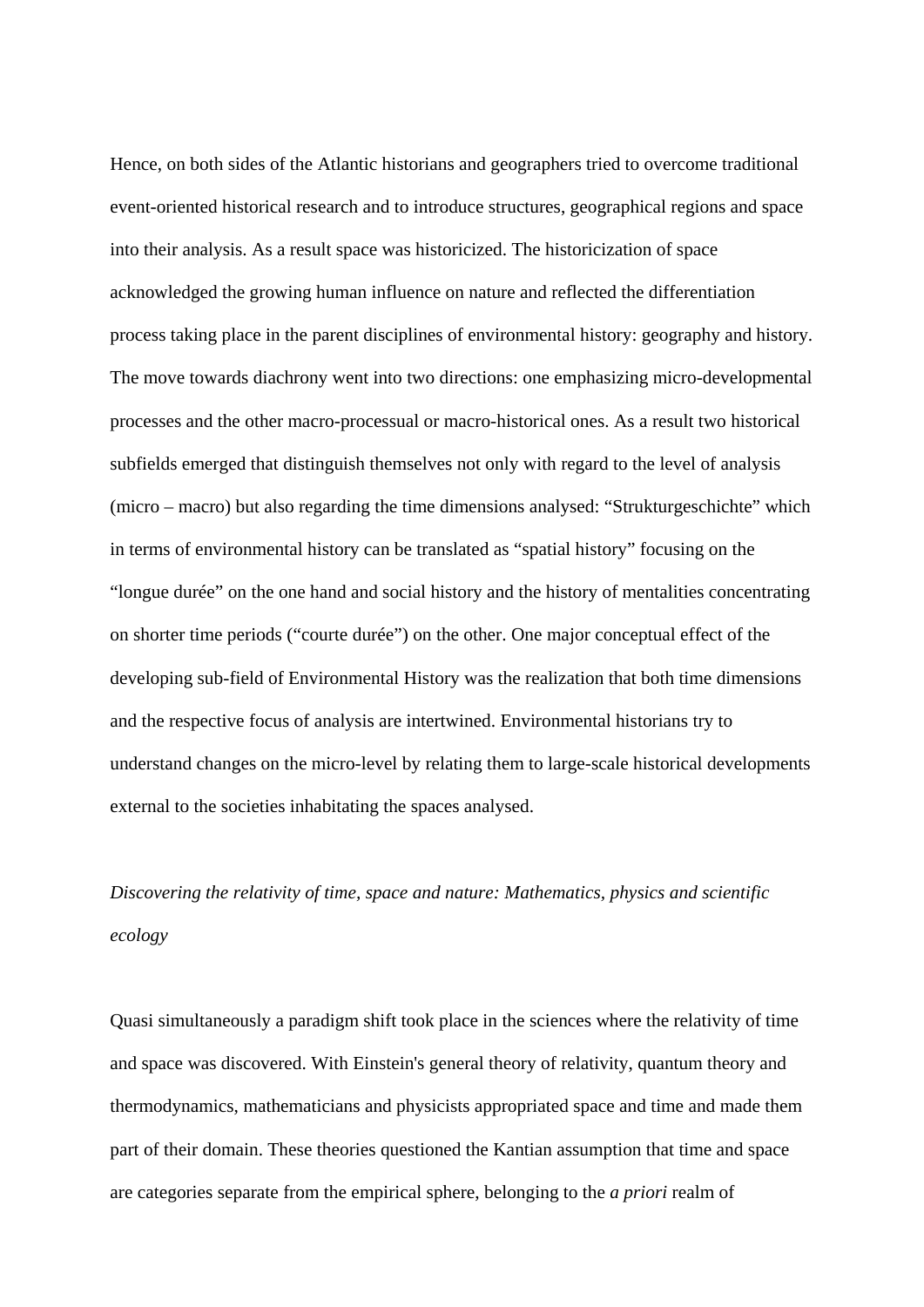consciousness. They pointed out the complex interdependencies between space, time and nature. Much of the twentieth-century science has shown that a distinction between space and time is inappropriate. Space and time combine to produce a particular nature. Nature and the environment are not only spatial but intrinsically temporal and there are many different times in nature. Even seemingly dead things like physical landscapes are not merely 'natural' and time-free but are both of particular times and are constructed through temporal processes of entropy, self-organisation, dynamical chaos, decay, an so on.<sup>45</sup> This "scientific" and "empirical turn" had a deep impact not only on  $20<sup>th</sup>$  century Philosophy but also on the developing discipline of Ecology. By contrast, historical research seemed to stay immune of the new insights, at least until the "spatial turn" of the mid-1980s. Historians' concepts and views on culture and nature remained very much in the Western post-enlightenment tradition, stressing the important role of science, the key function of rationality and the implicit separation of the species Homo sapiens from the rest of nature, implying our self-elevation to a dominant position.

Environmental historians discovered the "new" concepts of time, space and nature by way of Ecology's reception of the scientific insights into the theory of relativity, quantum theory or thermodynamics. Concepts such as "organisms" or "communities" were replaced by systemic approaches. Ecologists started to talk about "ecosystems". System theory pointed out that there is no fixed time independent of the system to which it refers. Time is thus a local, internal feature of the system of observation. The philosophical consequence of this assumption was that the 'modern' differentiation between natural time and social time became obsolete. The same holds true for the concept of "space": The 'modern' concept of "space" remained Cartesian and absolute. "Space like time was treated as an objective phenomenon existing independently of its contents. In this sense space was seen as a container that had effects existing within it, but was not itself affected by them".<sup>46</sup> In the humanities and social sciences this 'modern' conception of space only changed some 20 years ago with the "spatial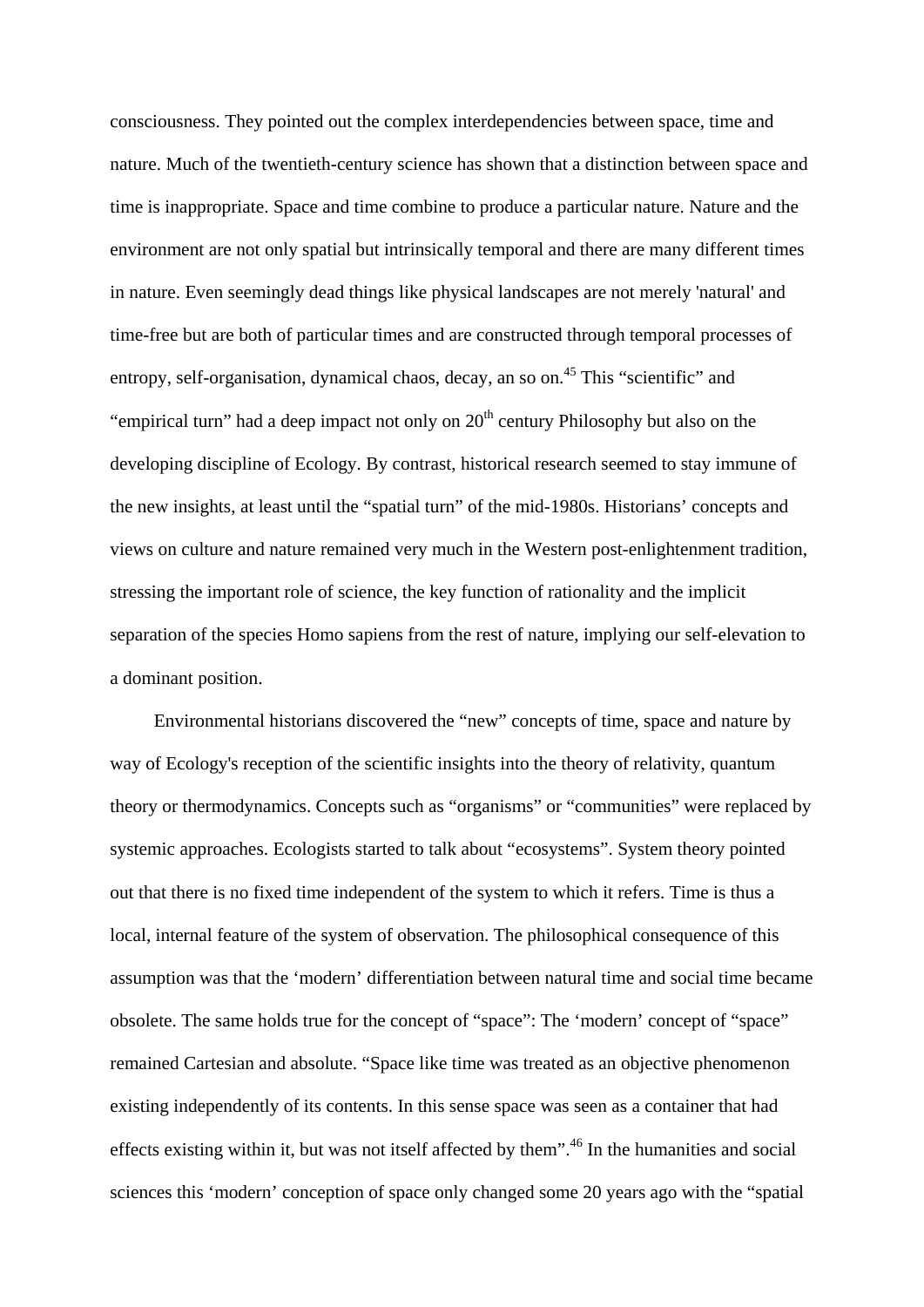turn". As a result of the growing interest in understanding the social and cultural meaning of space, space was increasingly regarded as lacking independent existence. Scholars agreed that space

comes into being as a function of other processes and phenomena (which in the world of relativity also generate time). Thus any space is contingent upon the specific objects and processes through which it is constructed and observed. Questions of space become epistemological rather than ontological. … Relative space … embraces the fact of scalar continuity and the constant blurring and interaction between scales that are always dependent on process and observation. … Geographical 'place' is today treated as an instantiation of process rather than an ontological given. This way of thinking about spatial scale immediately reintroduces matters of time and history into geography.47

In the wake of the "spatial turn" space was conceived of as a function of natural and social processes, but also as an outcome of these processes. Hence, space has social agency, able to create and transform the material world.<sup>48</sup> This understanding of space allowed transcending the modernist dualism of nature and culture in favour of a more dialectic model which is mirrored e.g. in the scholarly literature on landscapes. According to this new concept of space as a social actor, landscape can be defined as being simultaneously a natural and a cultural space. The concept of landscape brings together nature and culture as spatial actors.<sup>49</sup>

Dethroning the post-Newton assumption that human beings could master nature and thus establish their own autonomy as social actors, the new scientific paradigms developing in the early  $20<sup>th</sup>$  century confirmed that human beings were themselves the product of various causal processes. To use the words of Joyce Appleby: "Science … threatened the possibility of free will and self-conscious autonomy … as it extended the intellectual grasp of those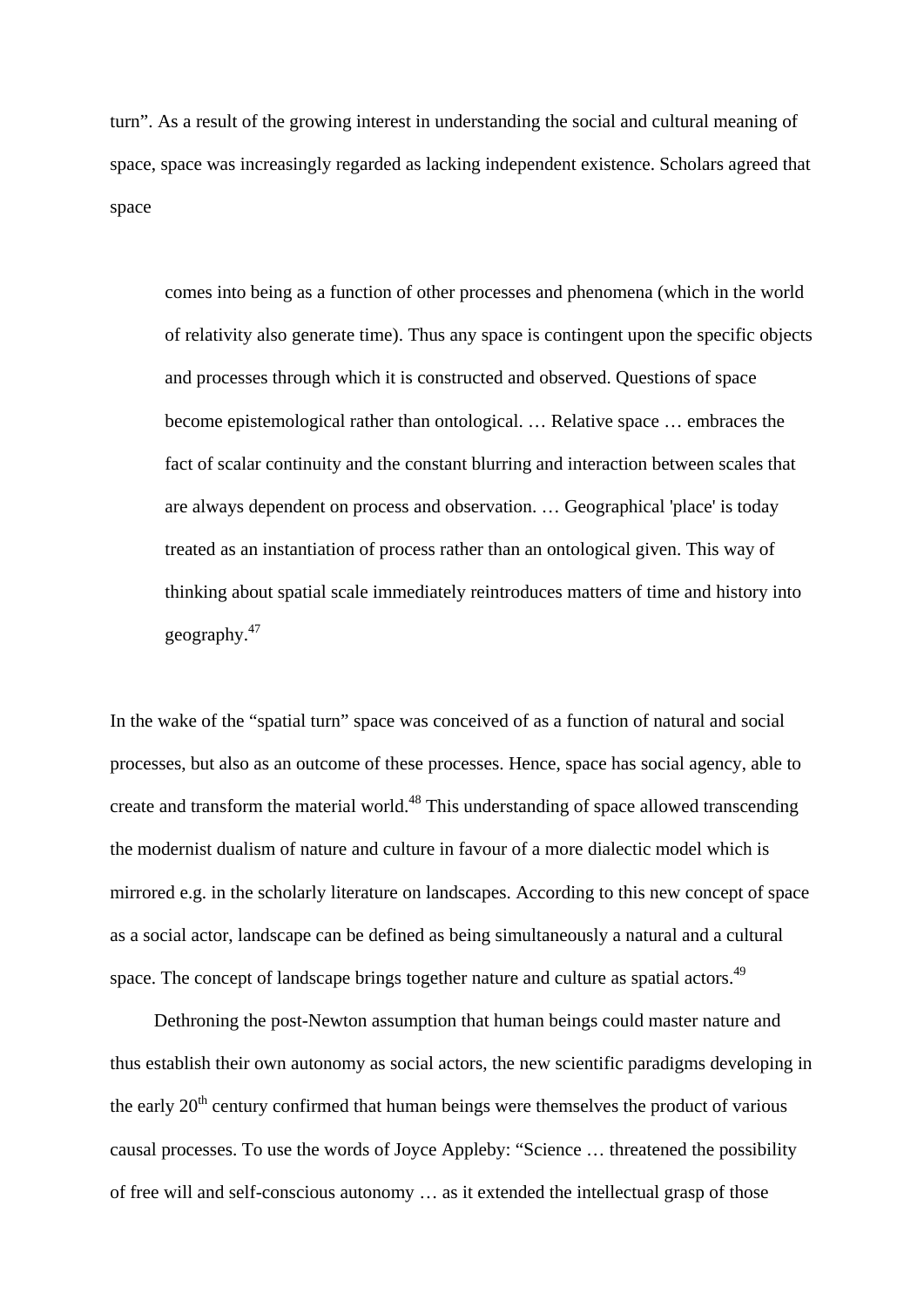deprived of freedom of action".50 Environmental historians drew and draw on this insight in the limits of human capabilities of mastering nature and the argument that humans themselves are product of causal processes that cannot be immediately influenced by them. Environmental History is more than other historical subfields based on the assumption that an inherent tension between free will and determinism exists. Environmental historians show how on the one hand nature and the environment confine and direct what is thought and done and how nature and the environment constrain the options for action at any given moment of time. On the other hand they bring to a fore how human effort, imagination and desire trying to master and tame the deterministic power of nature. It is one of their predominant research perspectives to figure out which of these antagonistic forces causes certain effects and for what reasons.

A. J. Toynbee used this dialectic model in his monumental study of world history in which he described the rise and fall of civilizations.<sup>51</sup> Toynbee argues that because of a regional shift in rainfall patterns caused by the fact that North Africa, Egypt and Mesopotamia were no longer tracked by Atlantic storms which for unknown reasons had moved further north, the traditional lifestyle of hunters and gatherers in this region could no longer be supported. People living in this region reacted differently to the climate change. Some people did nothing, held on to their old ways, and eventually perished. Others migrated to find more amicable climatic conditions, and remained hunters and gatherers. A few people remained there and prospered by "inventing" the domestication of plants and animals, irrigated agriculture, and cities. These people laid the foundation for the civilizations of Egypt and Sumer.

*Challenges of globalization and the development of new time concepts*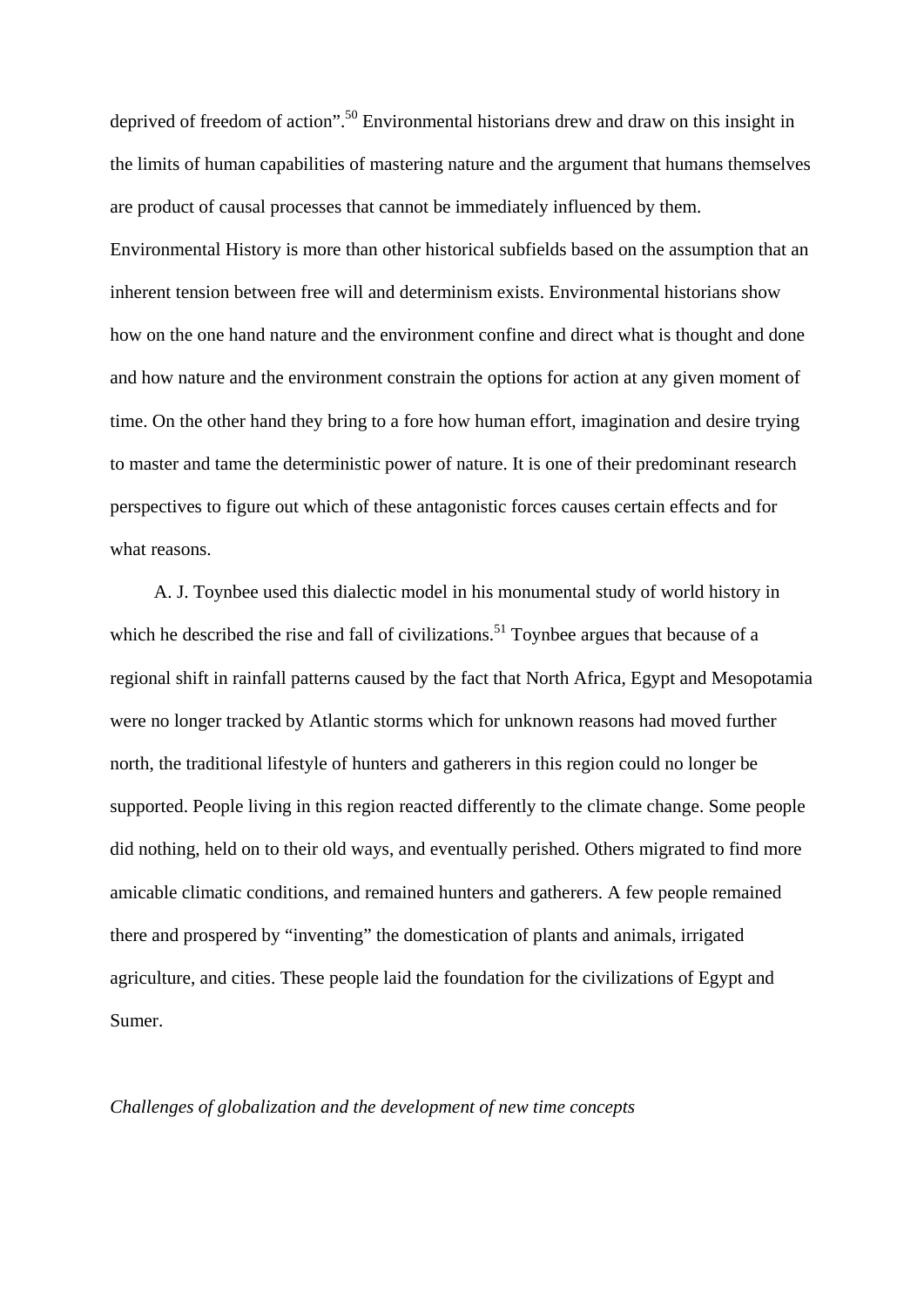The intensifying debate about the environmental challenges of globalisation in the 1970s produced another paradigm shift. The effects of globalisation underlined the theoretical and philosophical insights put forward during the first half of the  $20<sup>th</sup>$  century. Human beings all over the world realized that the dichotomy of 'nature' and 'society' does not exist and that the division between what is 'natural' and what is 'artefactual' has to be replaced by different concepts taking into account the fact that nature has to be viewed as a historical product and of course subject to laws which are themselves historical.

The global debate about the environmental costs of globalisation began with the publication of "The Limits to Growth" by the Club of Rome in  $1972$ <sup>52</sup>. The main argument of this publication was that we face limits – limits on this planet's carrying capacity for human beings, limits on using nature as the source of food, fuel, minerals and the dumping ground for wastes, limits too on what we can expect from technological innovation. This publication triggered a global debate about environmental issues. Environmental policy became part of the United Nations agenda and a special focus of the developing global civil society. Eventually, in June 1992 at the "Earth Summit" world leaders agreed to collectively pursue a new path. They decided, under the terms of Agenda 21 (the central agreement of the Earth Summit) to jointly pursue a path to put the world on a more sustainable course. To describe the course to be taken, the phrase 'sustainable development' was used. Since the Rio Summit in 1992 most nation-states and multi-national corporations have publicly endorsed the concept of sustainability, including the notion that 'we' all must live within the finite ecological limits of the planet.

On a scholarly level, Human Geography was the first discipline to react to this discussion, followed by Sociology and Political Science. Ulrich Beck e.g. used one of the arguments developed by the French *Annales* School and in the sciences during the first half of the  $20<sup>th</sup>$  century as a central perspective for his sociological treatment of the globalisation process. In "Risk Society" Beck explained that alienation from the natural world and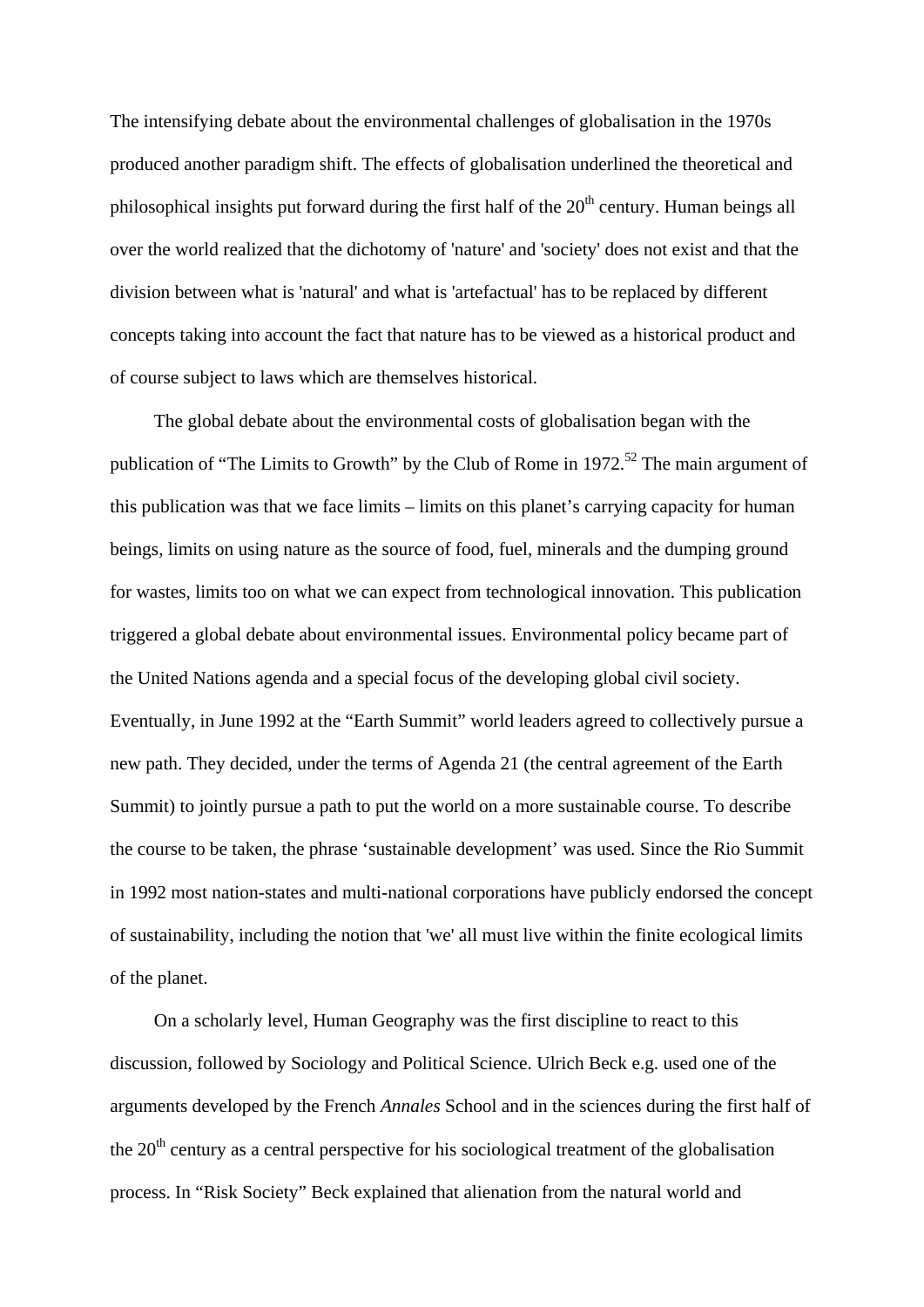ecological imbalance together with a decrease in the human capacity to have an impact on the environment and a loss of control over effects are important elements of the sociological dimensions of the globalisation process. $53$ 

But it was not so much the humanities and social sciences but more the natural sciences and the international civil society that eventually proposed new concepts of time and space, replacing the dominant notion of "progress" (a temporal correlate to the meta-narrative of modernisation) by a model that combined the development needs of large parts of the non-Western world ("the rest", see above) with the need to preserve a healthy natural environment for future generations. "Sustainable development" became the catchword. It was defined by the Brundtland Commission in 1987 as "development that meets the needs of the present without compromising the ability of future generations to meet their own needs".<sup>54</sup> It contains within it two key concepts:

the concept of 'needs', in particular the essential needs of the world's poor, to which overriding priority should be given; and the idea of limitations imposed by the state of technology and social organization on the environment's ability to meet present and future needs.<sup>55</sup>

As the United Nations and the emerging global civil society discovered the complexity of the interdependence of industrialisation and modernisation with the physical world, a reevaluation of nature took place. Nature no longer seemed to constitute 'the other', out there and merely waiting to be 'mastered'. It now seemed at least for some groups some of the time as intimately bound up with human experience, with culture, and much less simply exploitable and disposable. Indeed because of this complex interdependence it seemed as though humans had a special responsibility for nature's long-term preservation. Philosophers, sociologists and novelists who catered to a growing group of transnational actors (especially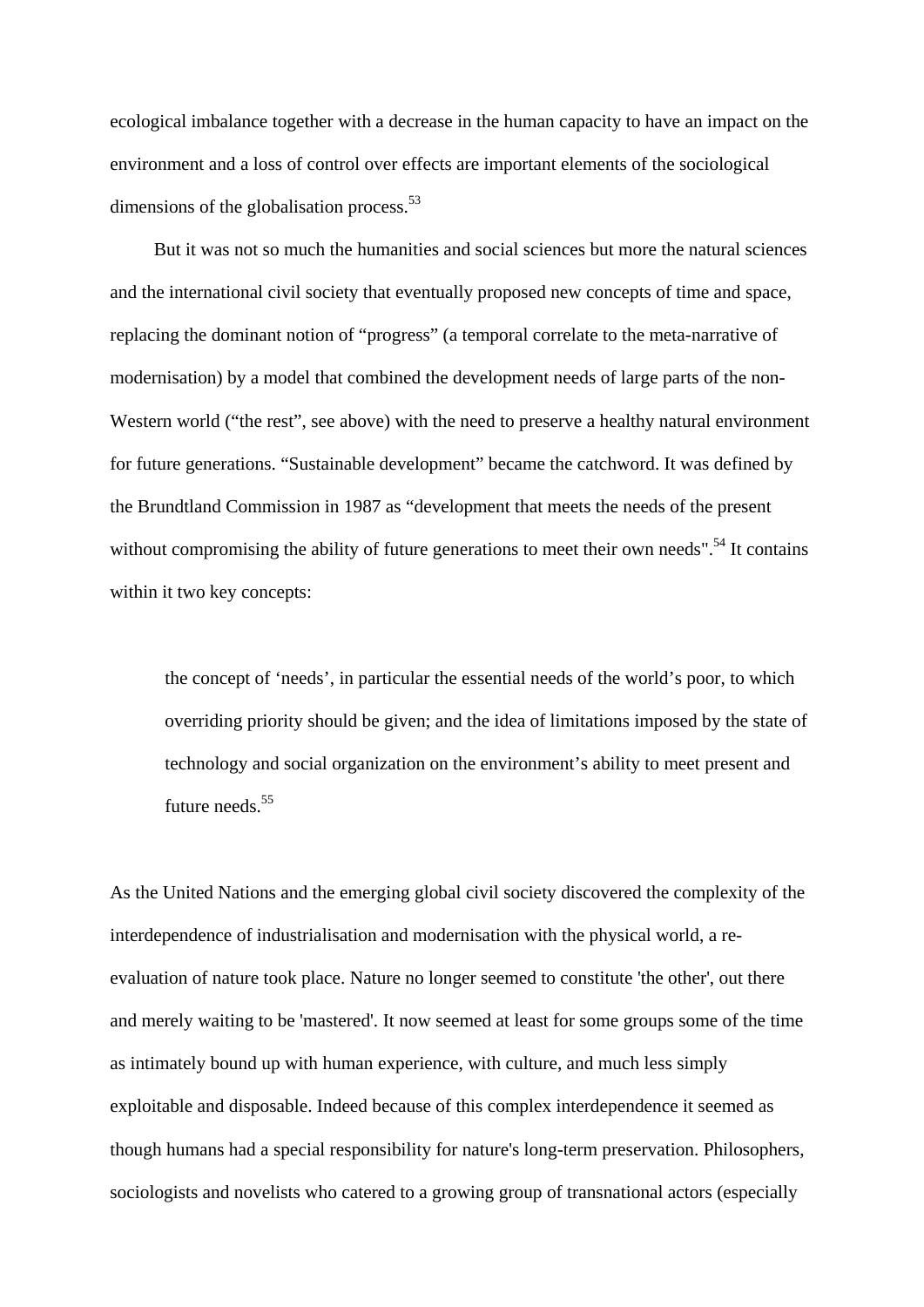the international environmentalist movement and the women's movement) started to claim that people who are as yet unborn should possess extensive rights of inheritance of a particular quality of the environment.<sup>56</sup> As an international scientific community discovered holes in the ozone layer and a possible climate change caused by uncontrolled emissions of carbon dioxide, a community of environmentalists and feminists increased their lobbying for an international responsibility for the preservation of nature for future generations.

The concept of "sustainable development" is based on arguments that are inherently temporal in character: the argument of the *limits of growth* and *the limits of progress* point at the possible *end* of a modernization process whose main characteristics was technological innovation; the ethical argument of our responsibility for *future* generations and the *immediate* need for action because were are *running out of time* since it is already "fünf Minuten vor Zwölf<sup>557</sup> pleads for a re-evaluation of human's attachment to the natural environment, the landscapes and "space" as a prerequisite for developing an environmental consciousness.

"Sustainable development" thus became the focus of green philosophies arguing that not only human beings but also other components of nature, such as rain forests, have extensive rights.<sup>58</sup> These philosophies introduced a concept of nature that goes well beyond the dialectic concept developed by the sciences during the first half of the  $20<sup>th</sup>$  century described above. Green philosophies view nature not as an object or as part of a dialectic structure of nature and culture but as the *subject* of development and change. This ascription of subject functions was paralleled by the introduction of new time concepts which Macnaghten and Urry describe as the "glacial sense of time … in which the relation between humans and nature is very long-term and evolutionary. It moves back out of immediate human history and forward into an unspecifiable future".<sup>59</sup>

Despite the substantial shifts in the idea of nature in recent years from an independent reality external to and different from the human and the cultural to a domain that is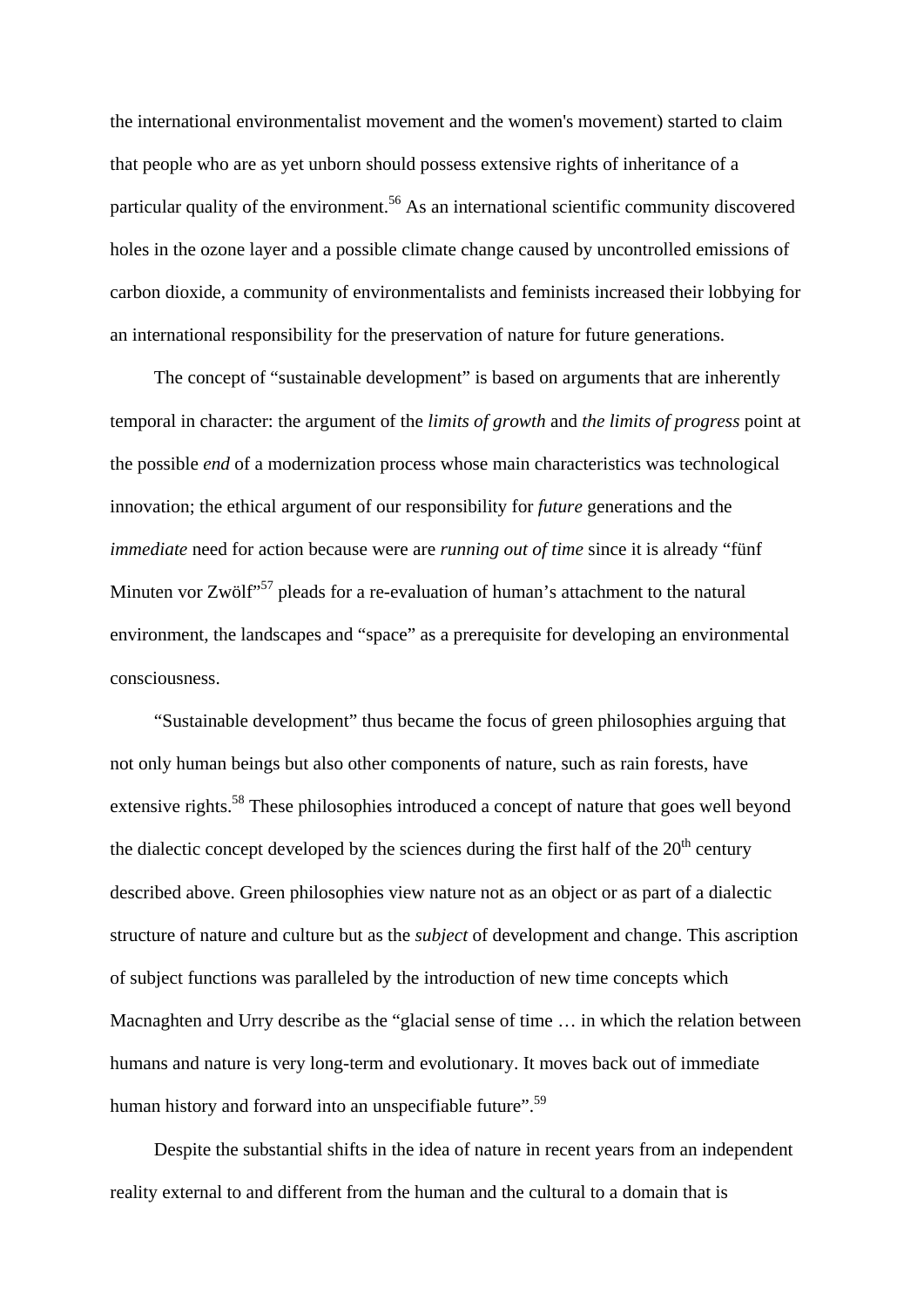increasingly dependent on and shaped by the operation of a global human society, to eventually a concept of nature in which nature itself becomes a subject of history and a historical actor, the public discussion about environmental problems and how to solve them remains anthropocentric. It focuses on human beings and their capacity to change their way of living and to adapt to changed circumstances. Whether this will lead to the emergence of new civilizations – as was the case in ancient North Africa, Egypt and Mesopotania (see Toynbee) – or whether the whole rhetoric about 'the environment' and 'the environmental crisis' are another in a continuous series of human realisations or constructions of nature, as Franklin claims, $60$  will be the subject of analysis for future generations of environmental historians.

### **The history of environmental historiography**

To a certain extent paralleling the described developments and paradigm shifts in the humanities and sciences, the development of environmental historiography<sup>61</sup> can roughly be subdivided into three periods: *first* the period of proto-environmentalism ca. 1890 to 1960 and the discovery of the "longue durée"; the writings of Frederick Jackson Turner (1861-1932) and the frontier school<sup>62</sup> and of Fernand Braudel (1902-1985) and the Annales School very much shaped the scholarly treatment of space, landscapes and nature during this period. Their studies together with the publications of scientists like Aldo Leopold (1887-1948) who graduated from Yale forestry school and joined the US Forest Service in 1912 laid the foundation of the scholarly field of modern environmental history emerging in the 1960s and 1970s. In his cornerstone book "Game Management"  $(1933)^{63}$  Aldo Leopold, who is considered the father of wildlife ecology, defined the fundamental skills and techniques for managing and restoring wildlife population. This landmark work created a new science that intertwined forestry, agriculture, biology, zoology, ecology, education and communication. Leopold's significance as a pivotal figure in intellectual history, and philosophy in particular,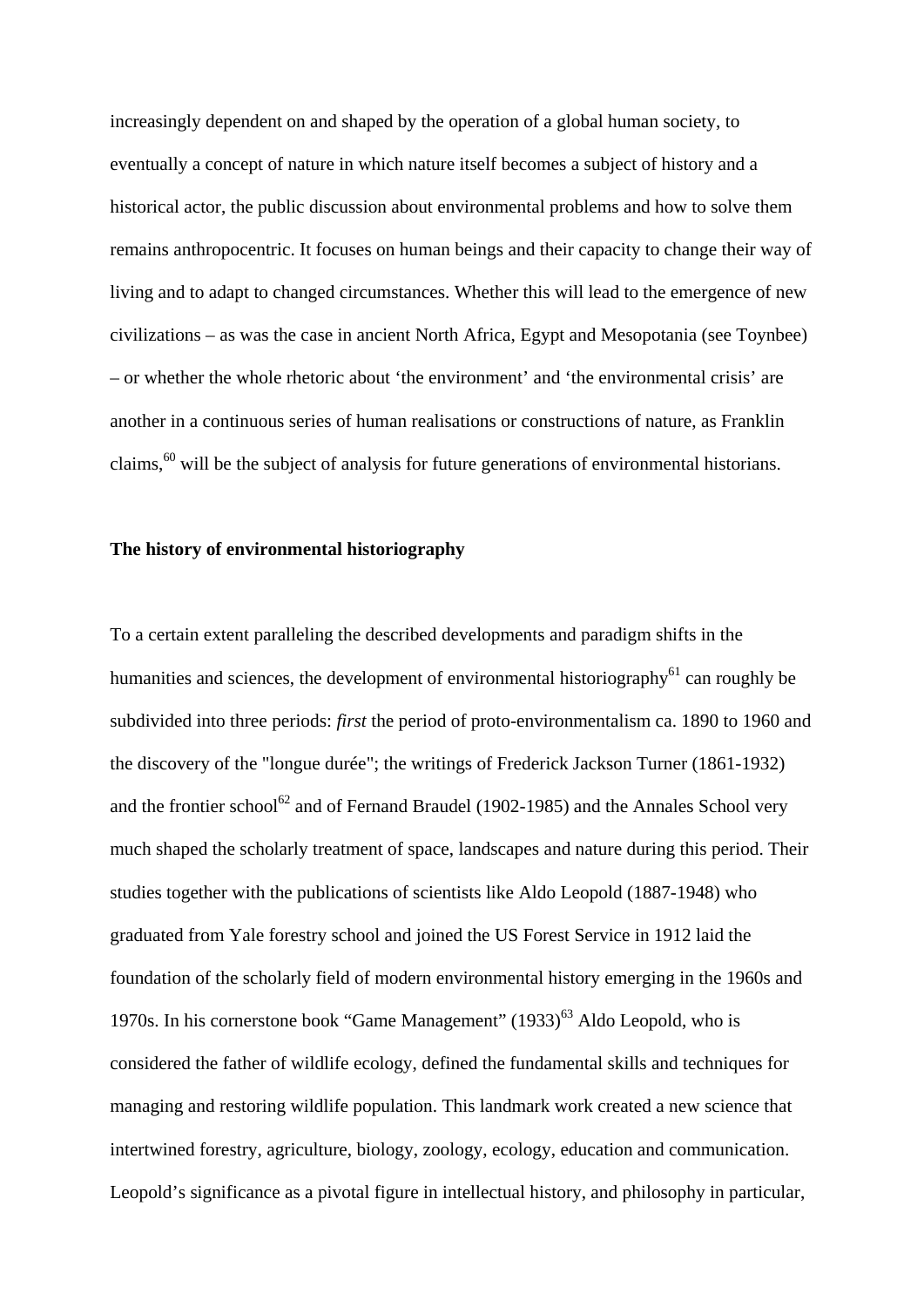lies in his unique attempt to devise an ethic from a foundation of ecological science. His book "A Sand County Almanac"<sup>64</sup> introduced the concept of "land ethic", the fundamental tenets of which are 1) "land" (which we would now call an "ecosystem") is a system of interdependent parts: best regarded as a "community," not a "commodity"; 2) *Homo Sapiens* is a member, not the master, of the land community; 3) "The whole informs the part" – that is, we can only understand and appreciate our place in nature, and the place of our fellow creatures, in the context of an understanding of the whole, and 4) man's duty is to preserve the integrity, stability and beauty of the biotic community. Leopold saw "the land" as a living organism closely intertwined with the concept of community. "All ethics", he explained, "so far evolved rest upon a single premise that the individual is a member of a community of interdependent parts. His instincts prompt him to compete for his place in that community, but his ethics prompt him also to co-operate (perhaps in order that there may be a place to compete for)."<sup>65</sup> The land ethic enlarges the boundaries of the community to include soils, waters, plants, and animals, or collectively: the land.<sup>66</sup>

The emergence of political environmentalism had a deep impact on environmental history in the 1960s and 1970s. During this period the sub-field more and more focused on local developments, hence shifting the scholarly interest from regional studies to local studies thereby introducing a new, a narrower spatial concept of the environment. The period of political environmentalism in the 1960s and 1970s was particularly shaped by the writings of Donald Worster, William Cronon and Alfred W. Crosby.<sup>67</sup> In the tradition of Aldo Leopold Donald Worster, e.g. approached problems of environmental history from the perspective of science and broached the complexities of the relationship between science and environmentalism. Using the conventions of intellectual history, he attempted to show how ecological thought reflected not just discoveries about nature but also the specific cultural conditions in which those discoveries arose.68 Like Aldo Leopold Donald Worster addressed the problem of trying to extract ethical standards from studies of nature. And like the New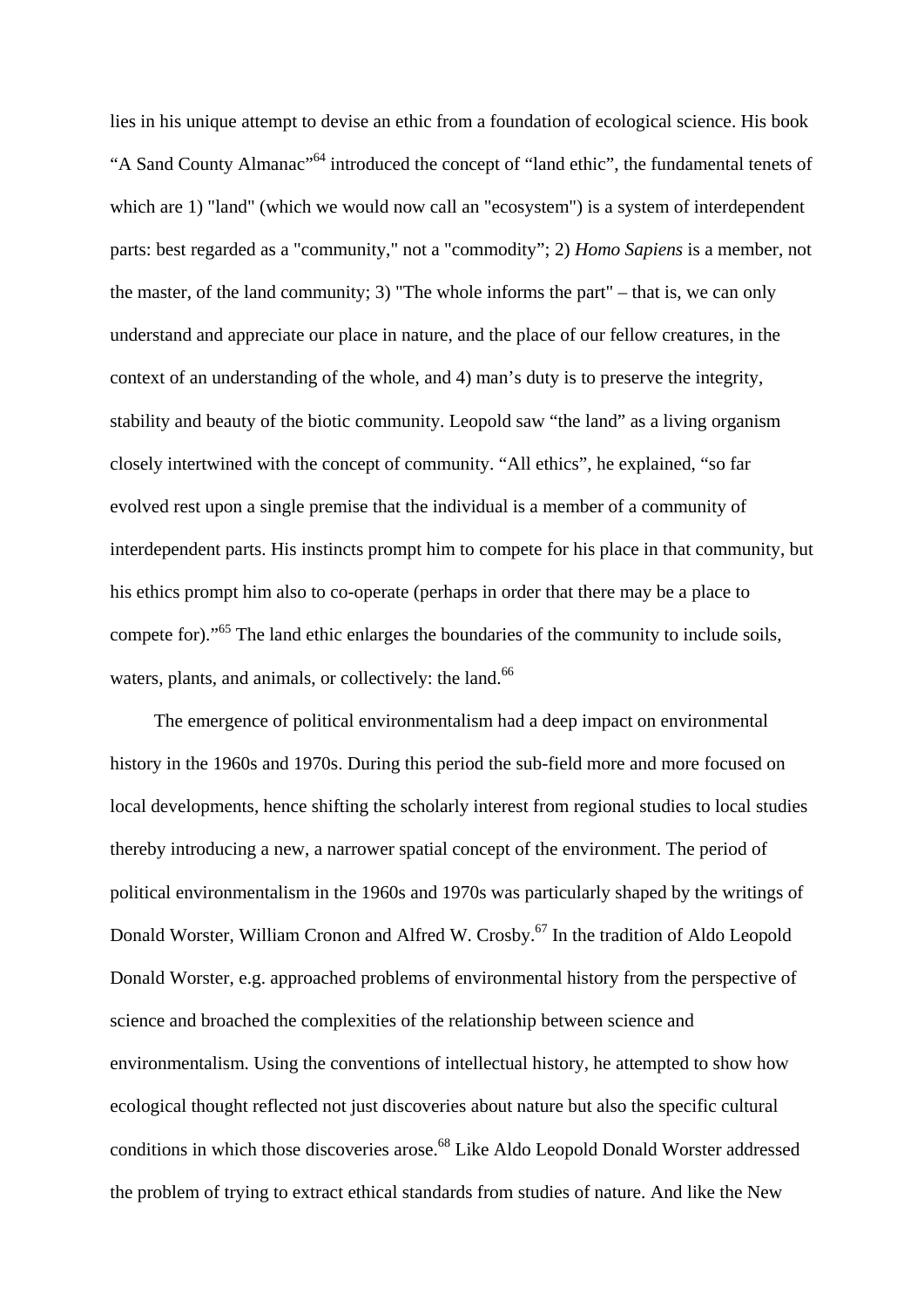Left History he stressed the role of the economy and he criticized capitalism. In his essay "Doing Environmental History" Worster states:

Environmental history was ... born out of a moral purpose, with strong political commitments behind it, but also became, as it matured, a scholarly enterprise that had neither any simple, nor any single, moral or political agenda to promote. Its principal goal became one of deepening our understanding of how humans have been affected by their natural environment through time and, conversely, how they have affected that environment and with what results.<sup>69</sup>

Worster's work is based on the assumption that "we are interdependent with all of nature and that our sense of community must take in the whole of creation."<sup>70</sup> He insists that environmental historians "… have got to go … down to the earth itself as an agent and presence in history."<sup>71</sup> Building on the work of historical ecologists, like James Malin,<sup>72</sup> Worster moved the field of studies of the environment from the American studies concerns of American views of nature (prominent in such works as Henry Nash Smith's "Virgin Land" and Roderick Nash's "The Wilderness in the American mind"<sup>73</sup>) to more ecologicallycentered studies of human interactions with the environment. In Worster's studies – and in those of the environmental historians who have followed his footsteps, like William Cronon and Richard White – the environment is an historical actor which both shapes and is shaped by human actions upon it.

The focus on the interaction between nature and culture very much shaped the scholarly work of a third period of environmental historiography facing the challenges of scientific ecology and the "spatial turn" of the late 1980s and 1990s. During this period two sets of different historiography developed: One following the path of the critical perspective developed in the late 1960s and 1970s focusing on questions of pollution, of city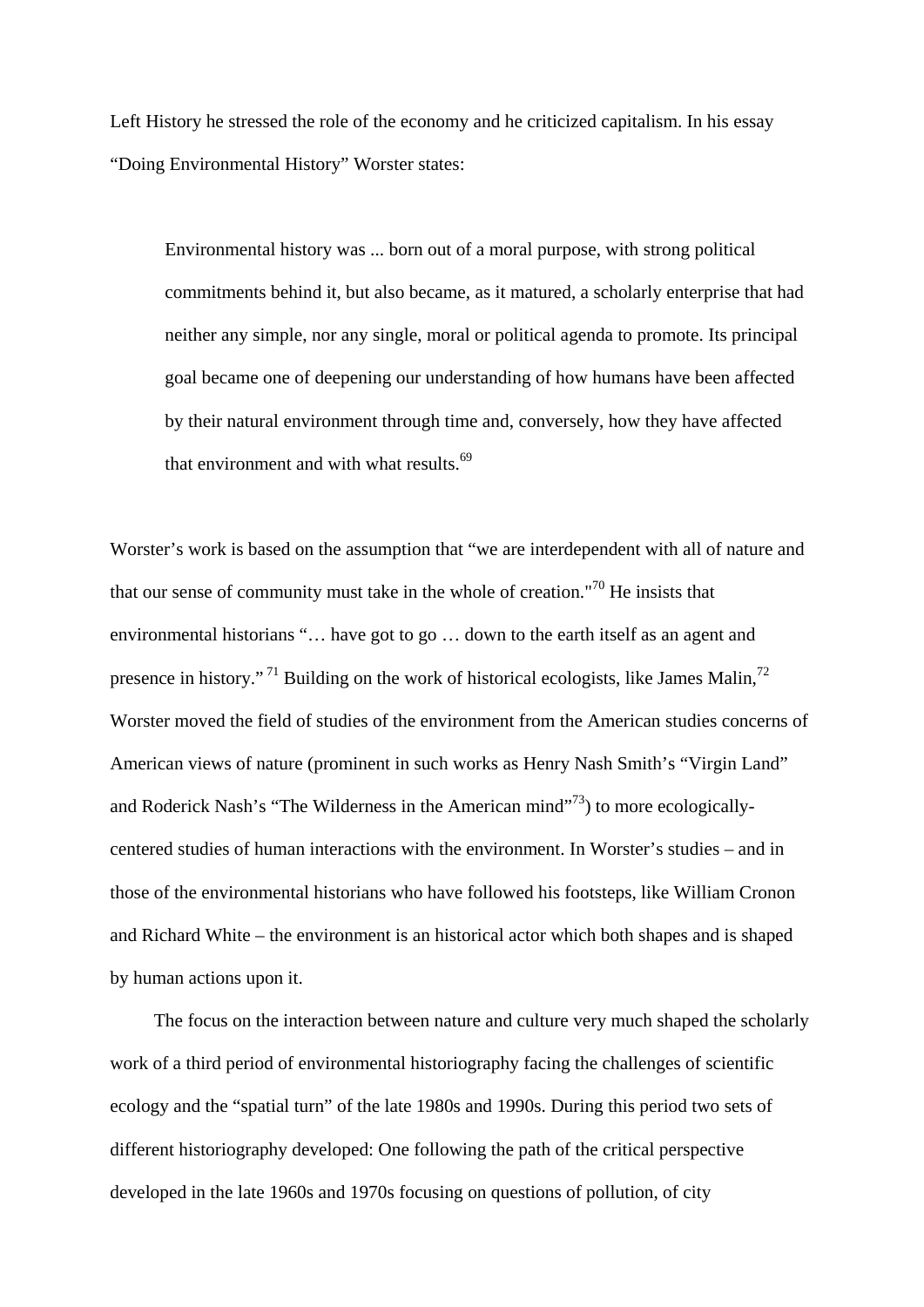development, and the interrelation of consumer culture and environmental consciousness. This strand was very much urban or social history with "ecology" attached to it. And this is where German and American historiography met and started a scholarly interchange. German environmental history emerged as a historical sub-field in the 1980s and 1990s with a focus on the history of industrialisation and pollution. Environmental history was very much the social history of the era of heavy industrialisation und urbanisation. It was this social and economic perspective on environment and its history that opened the field of urban studies for problems of nature and environment.

As a critical reflection of the urban and social history approach in environmental historiography a revisionist school of environmental history emerged in the 1990s, of which Andrew Isenberg's study of the destruction of the bison stands out as a paradigmatic contribution.74 This revisionist school refocused its analysis away from the "imperialist" perspective of Europeans conquering the continent and thus not only destroying indigenous cultures and people with the germs they imported from Europe, but also destroying the ecological system of the native people<sup>75</sup> towards a multi-factorial analysis of ecological change. Andrew Isenberg e.g. developed his history of the destruction of the bison by using the factor triangle of economy, ecology and culture as a heuristic model.

The development of the historical sub-discipline environmental history demonstrates that environmental history is no exception to the rule that the most distinctive problem all historians have to face is temporality itself. The impulse to tell new stories or to tell old stories differently demonstrates that time itself is a perspective. The past as an object will be read differently from one generation to another. Lived experience alters the questions historians ask, foreclosing some research agendas while inspiring new ones. More than in other historical sub-fields space and place characterize contents, research questions and the localities scrutinized by environmental historians. The spatial bias of environmental history becomes especially obvious in a comparative perspective. German and American historians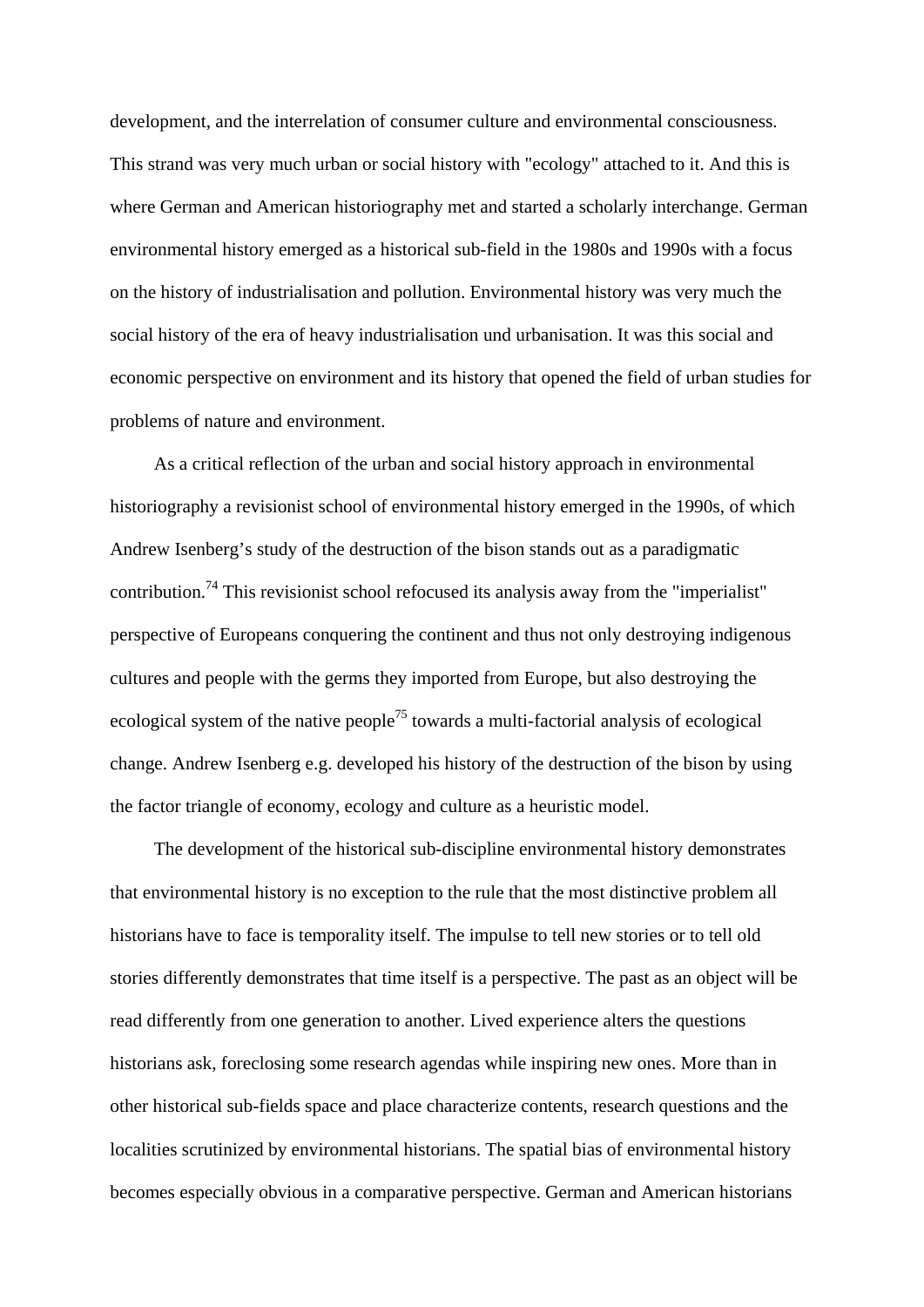do not only live in different "social and cultural spaces" but also in different physical environments. As environmental historians they explore different material remains of the past located in very distinct natural spaces. European environments and landscapes differ considerably from American ones. In contrast to ideas, commercial goods or people, physical environments and geographical spaces do not travel across the Atlantic (except in the form of plants, animals, and microbes). Nature and the environment are much more locally bound than other historical artefacts. The entanglement of human experience and the non-human environment prohibits to a certain extent the travelling of these experiences beyond the spatial confines of a certain region. Historians of environmental history who want to reconstruct and interpret the past of environments and nature have to take into account the locality of historical developments and with it the singularity of these entanglements. In order to discover and appreciate the more fundamental forces in history, Worster argues, "we must now and then get out of parliamentary chambers, out of birthing rooms and factories, get out of doors altogether, and ramble into fields, woods, and the open air. It is time we bought a good set of walking shoes, and we cannot avoid getting some mud on them."<sup>76</sup>

### **Time, Space and nature in German and American environmental historiography**

The individuality and singularity of the entanglements of human experience and the nonhuman environment may be one reason why the topic the Krefeld Historical Symposium 2005 resists the comparative method much more than former ones. German and American historians do treat the environment's past in very distinct ways reflecting major developments and the specific spatial character of Europe and America in the respective national histories, but also the locality of the experience with their physical environment.

In Germany environmental history emerged out of the history of industrialisation that discovered pollution and the destruction of nature as observable facts going hand in hand with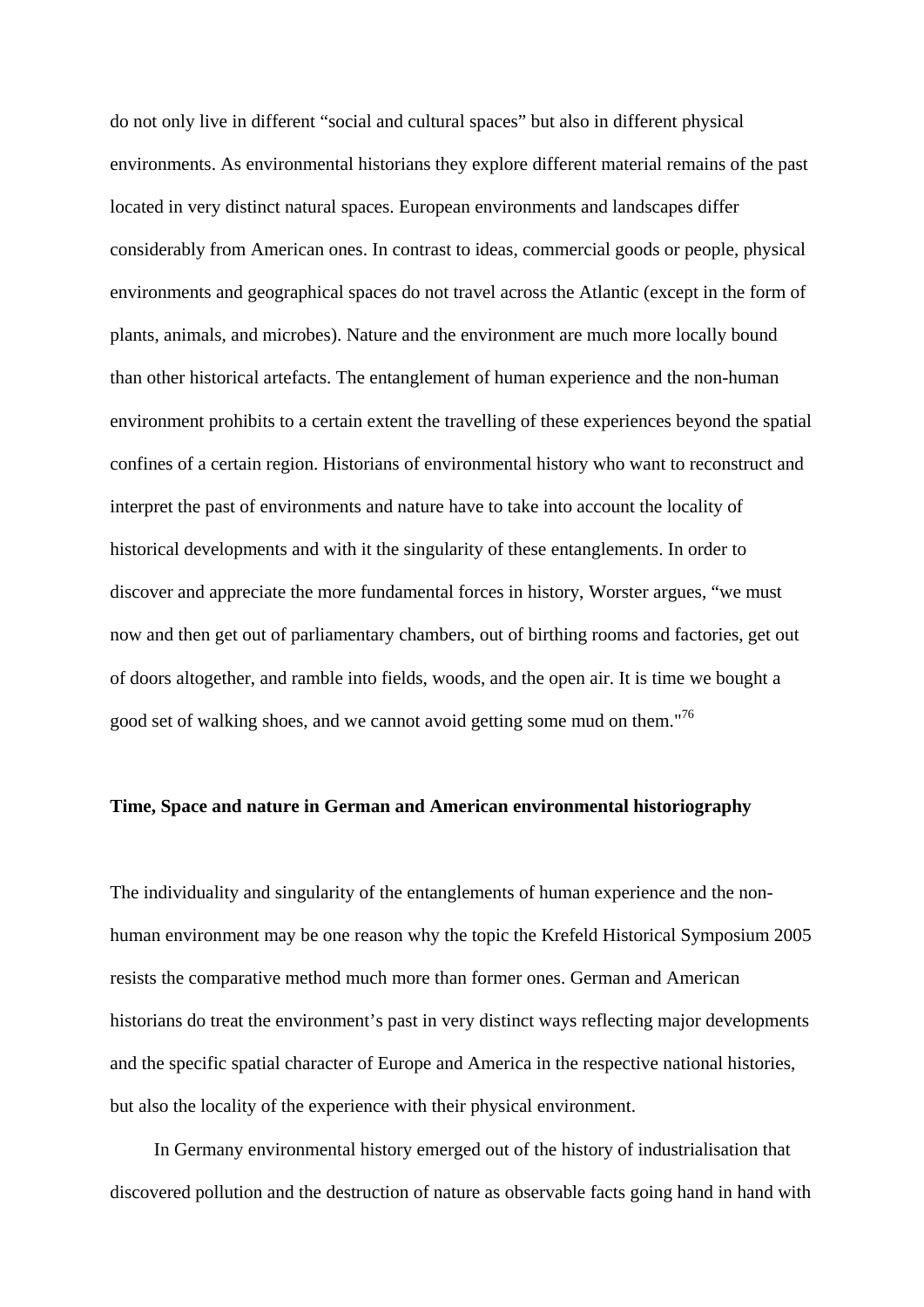the industrial development of certain regions. It very much focuses on the late  $19<sup>th</sup>$  and  $20<sup>th</sup>$ centuries. In the United States environmental history resulted to a large extent from the historical analysis of the settlement process, the history of the West and the history of Indian-White relations since the colonial era. Hence a comparison of German and American historiography using a topical approach is next to impossible. In order to comply with the comparative approach of the Krefeld symposia the German and American historiographical traditions will be compared on a non-topical level using the focus of this paper on time and space as guidelines for comparison. German and American scholarly treatment of nature and the environment, the interaction of man and nature and of nature as a historical actor can be compared with regard to (1) the temporal embeddedness of historical research, the contexts of and the contextualization of environment, (2) regarding the time frame used in German and American environmental narratives, and (3) with regard to the spatial framing of the analysis.

(1) For historians the notion of context is a way of both comprehending past plenitude and portraying it through 'thick description'. Human activities and institutions are to be understood in relations to the larger network of behavior or social organization and structure of which they are said to be part. Social, political, religious, economic, family, philanthropic, and other institutional practices make sense only when placed in their proper social and cultural contexts. Contextualisation is usually based on texts: Words and sentences must be read in the context of the document, and the document as part of its community of discourse or of the ideological and belief system that gave it meaning at the time. Discourses and worldviews in turn demand the context of their cultures and times.<sup>77</sup> In environmental history, more than in other historical sub-disciplines, the research topic tends to dictate the approach, source materials, and research methods used. Therefore the source materials utilized in environmental history vary from traditional written documents to data provided by modern science, such as pollen and sediment studies, dendrochronological findings, and carbon datings. Methodologies employed by the natural sciences provide information on past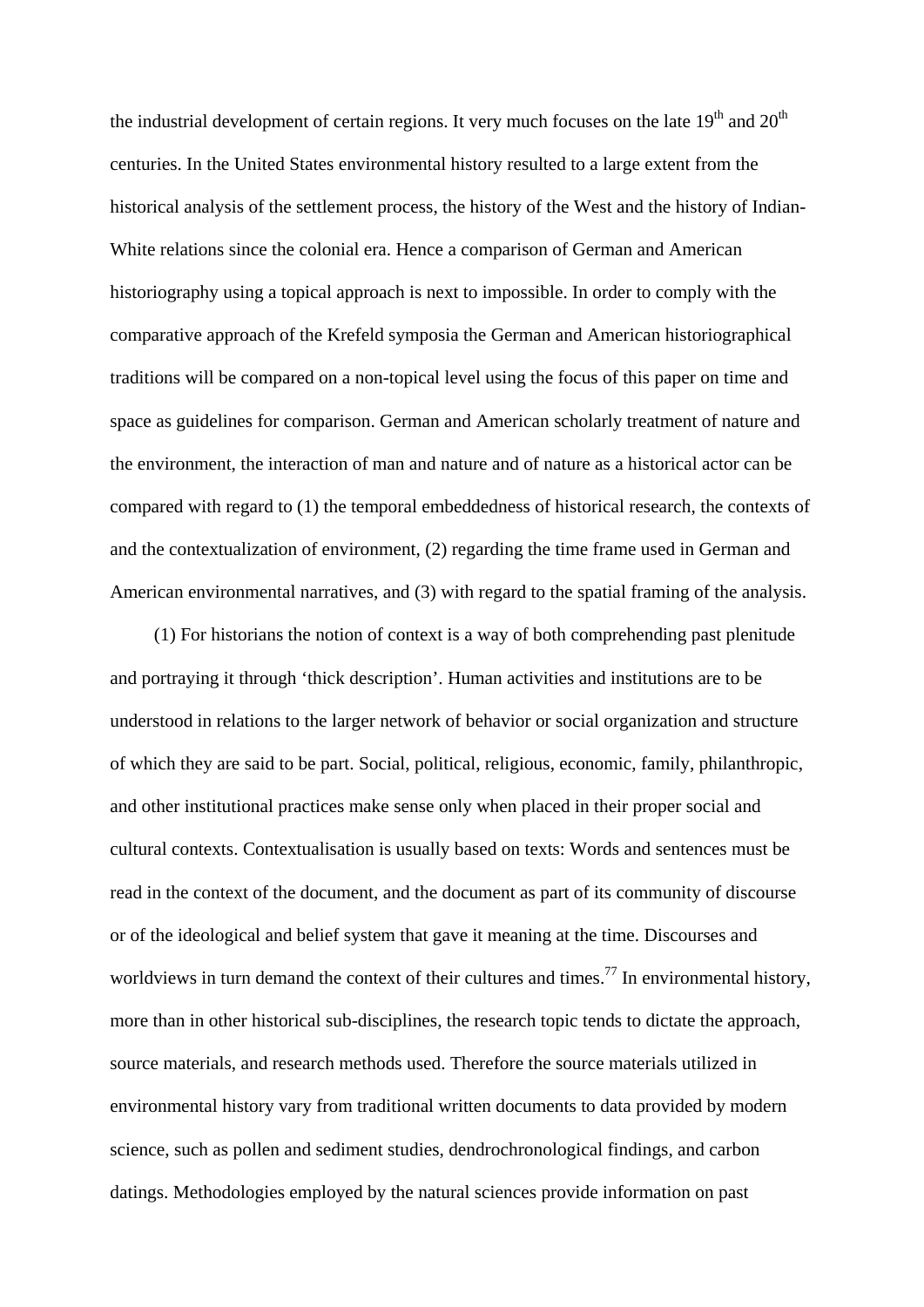environmental change, whether natural or human-induced. Methodologies, source material and accordingly the practices and strategies of contextualization differ in the German and American historiographical tradition. Indeed two approaches can be distinguished: the scientific and ethical approach to contextualisation combined with a strong inclusion of the sciences in an interdisciplinary setting in the American case and the socio-economic and cultural approach tending more towards including cultural studies or intellectual history in the German case.

(2) German and American environmental historiography also differ with regard to the narratives they present and the temporal structure of these narratives reflected in the periodization schemes used to organize historical research. Siemann, for example, explains that German environmental historiography uses the "thermo-industrielle Revolution" as a perspective for periodization. As a consequence German environmental historiography very much focuses on the analysis of the usage of energy as a fundamental factor for historical development during the  $19<sup>th</sup>$  and  $20<sup>th</sup>$  century.<sup>78</sup> In the United States the processes of colonization and the settlement of the West and its impact on the environment very much structure the time frame of historical narratives. Both traditions, however, use a functionalist approach to explain the interrelation between the quality of "space" and the time dimension analysed. Historical causalities are constructed on a set of variables encompassing the topic analysed, the disciplinary background of the historian (intellectual history, social history, political or diplomatic history, the history of mentalities or cultural history), the specific character of the interdisciplinary approach used and the political and ethical goal of the historian. It is this functional perspective that gives environmental history a distinct character. In both cases – the German and the American one – environmental narratives are reembedding Western culture into the natural world. Thereby environmental historians get to parts of the past that other historians cannot reach.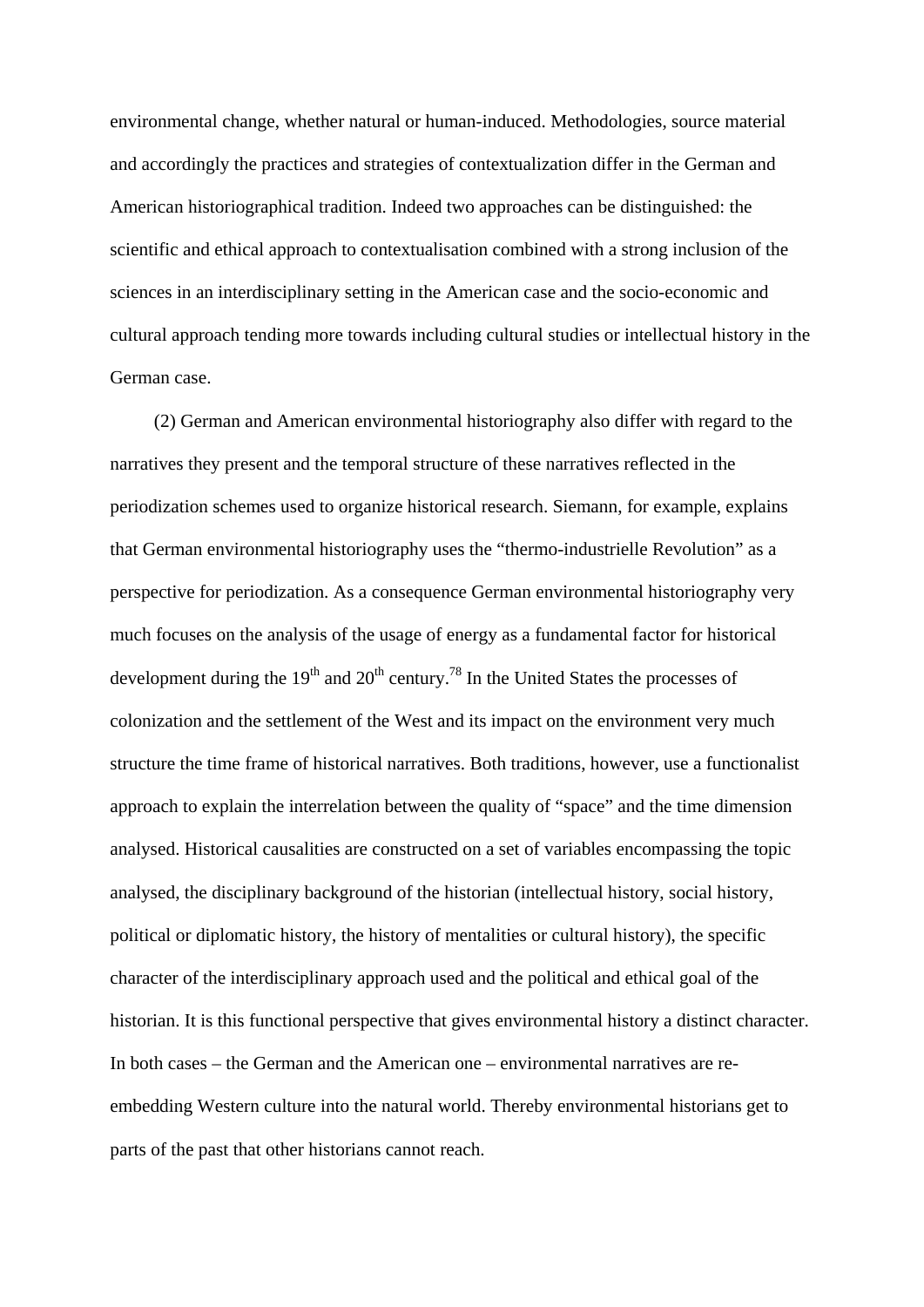(3) German and American environmental historiography is based on different conceptions of land and landscape. These can be classified as culturalist in the German or European context and naturalist in the American one. In Europe the concept of "géohistoire" as developed by the *Annales* school established the empirical tradition of regional studies with a focus either on micro-regions [e.g. la Franche-Comté, Lorraine-Alsace<sup>79</sup>, the moorlands of England and Wales<sup>80</sup>, the Ruhr area<sup>81</sup>, the Rhine area<sup>82</sup> or on macro-regions [e.g. the Mediterranean<sup>83</sup>]. Interest in these regions or landscapes emerged because of their cultural, social and economic meanings. The analysis of these landscapes or regions were linked to questions of social, cultural or economic history and based on the assumption that certain developments in the social and economic history of the region analysed was linked directly to the character of the landscape. This tradition of a culturalist interpretation of landscapes and regions is closely connected to the political idea of region and regionalism that influences and nurtures the current debate about European identity. In the United States, however, a more geographical, or "naturalist" perspective on landscapes dominates which emanated from the early works on the environment clustered around Western History, e.g. Walter Prescott Webb's "The Great Plains"<sup>84</sup> or Aldo Leopold's "A Sand County Almanac"<sup>85</sup>. In these works the physical environment itself and not so much its "meaning" was central to the analysis.

Hence it is not surprising that William Cronon's attempt to introduce a cultural perspective in arguing that "the nature we carry in our heads is as important as the nature that is all around us" <sup>86</sup> was heavily disputed by Donald Worster. Worster accused Cronon and other environmental historians from the intellectual history tradition, of attempting to turn environmental history into anthropocentric cultural history. Embracing the causal arguments and moral concerns of social history would redefine environment as cultural landscape. Worster feared that in writing about those cultural landscapes environmental historians would concentrate "on telling how each social group, and finally each individual, living in that landscape saw it or felt about it" and that they would "forget about the forest as an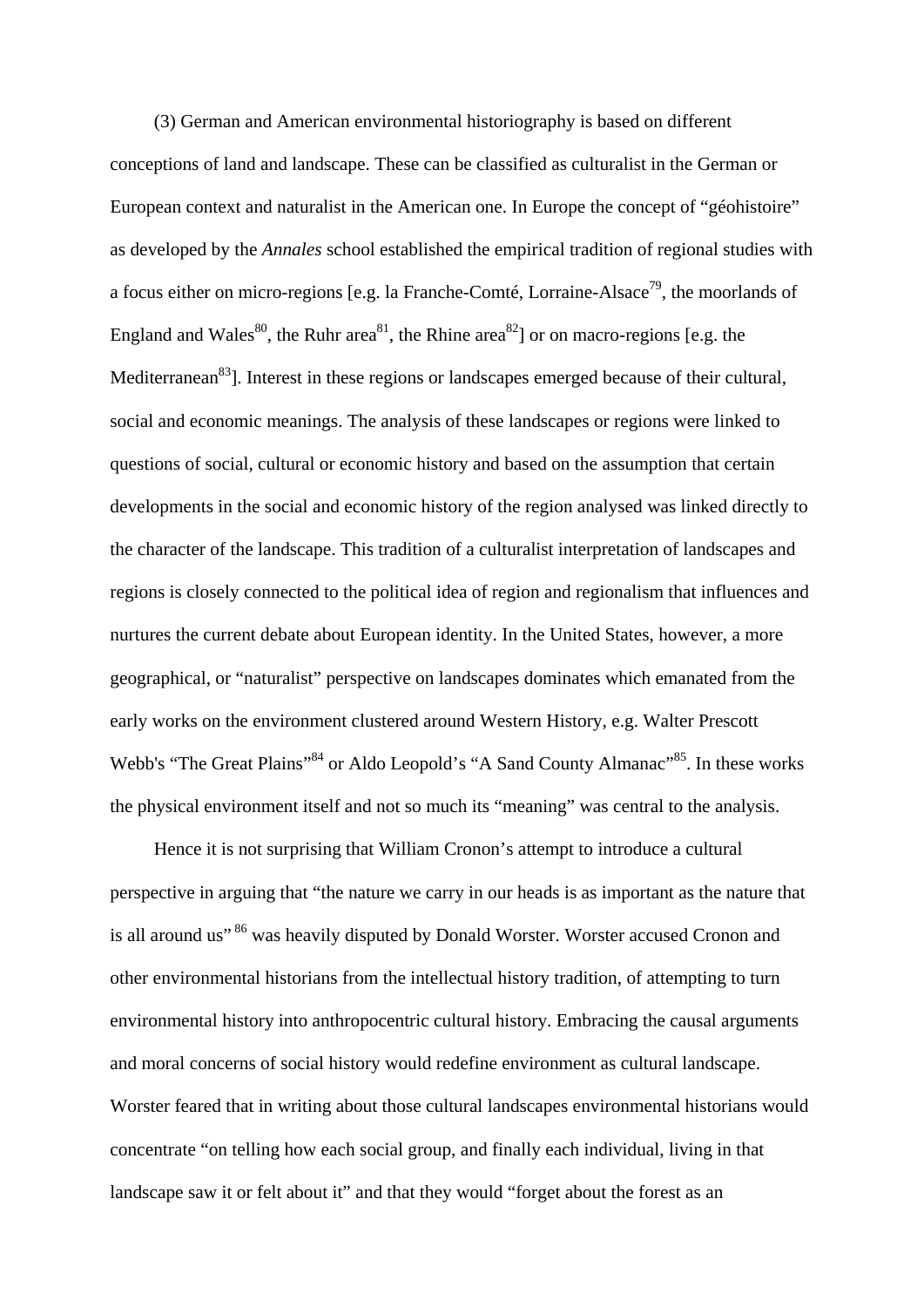independent entity". Defending the scientific approach Worster argued that "no landscape is completely cultural" and that "[a]ll landscapes are the result of interactions between nature and culture". 87

The culturalist and naturalist view of landscape converge, however, in the so-called 'dwelling perspective on landscape' introduced by the anthropologist Tim Ingold.<sup>88</sup> He pleads for replacing the opposition between the naturalistic view of the landscape as a neutral, external backdrop to human activities, and the culturalist view that every landscape is a particular cognitive or symbolic ordering of space by using the concept of "dwelling". Dwelling in this case describes the historically layered nature of the relationships between humans and their environment. According to the 'dwelling perspective', "landscape is constituted as an enduring record of – and testimony to – the lives and works of past generations who have dwelt within it, and in doing so have left something of themselves there".89 The 'dwelling perspective' concurs with the dialectic view on nature and culture and the inherent temporality of space. Like the German or European concepts of regionalism and *Landschaft*, Ingold's perspective shows that anthropologists and historians alike have to deal with cultures that make and are in turn made through landscapes.

### **Conclusion**

Environmental history can be described as an attempt to study the interaction between humans and nature in the past. Its aim is to deepen our understanding of how humans have been influenced by their natural environment through time and, conversely, how they have affected their surroundings and with what results. This relatively new field of historical study rejects the traditional assumption that human experience has been exempt from natural constraints or that the ecological consequences of past human activity can be ignored. In comparison with traditional historiography, environmental history emphasizes the role of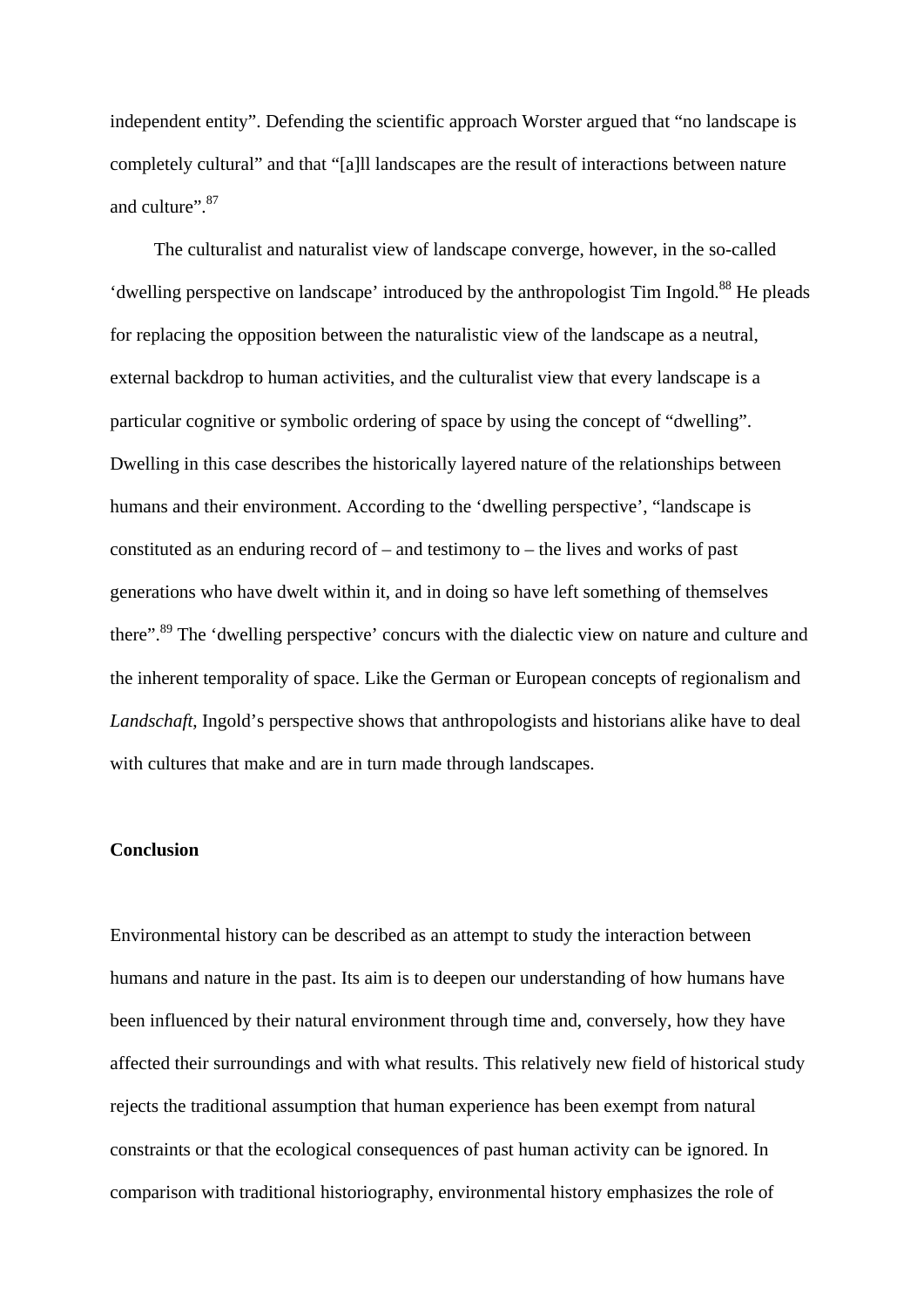humans as an integral part of their natural surroundings. Modern environmental history strives for a fuller understanding of today's environmental issues and, ideally, provides information for contemporary problem solving. What ecological models does history offer us? What have been the adaptive and maladaptive human societies throughout history and how did they function in relation to the natural environment? These questions require empirical answers which environmental history can provide. Even as current environmental problems may differ from former ones, understanding of the past events may prove helpful. $90$ 

The most important questions within the field seem to be the different productive strategies of the human societies, their ideological backgrounds, and their consequences and comparisons across culture and place. What kind of human society and natural environment emerge as a result of the interaction between these forces? Environmental history can be of great importance to the general study of human-nature interaction by phenomenologically identifying various social, economic, and ecological processes in the past and analytically separating relevant patterns from each other. Successful pattern descriptions can identify recurring features of socioecological dynamics and enable enlightened guesses on how they functioned. Detailed description of past events furthermore forces environmental historians to draw analytical distinctions and define criteria for the identification of environmental  $change.<sup>91</sup>$ 

In environmental historiography, the study of human-nature interaction often has to focus on long-term change. Thus environmental history approaches what Fernand Braudel called the *histoire de la longue durée*. Environmental history is also spatially more flexible than traditional historical research; natural entities, such as drainage basins or other geological formations, are often more important than the boundaries created by humans, such as the borders of nation states or other administrative units.<sup>92</sup> Environmental historians should strive for a precise spatial application of Braudel's *histoire de la longue durée:* instead of making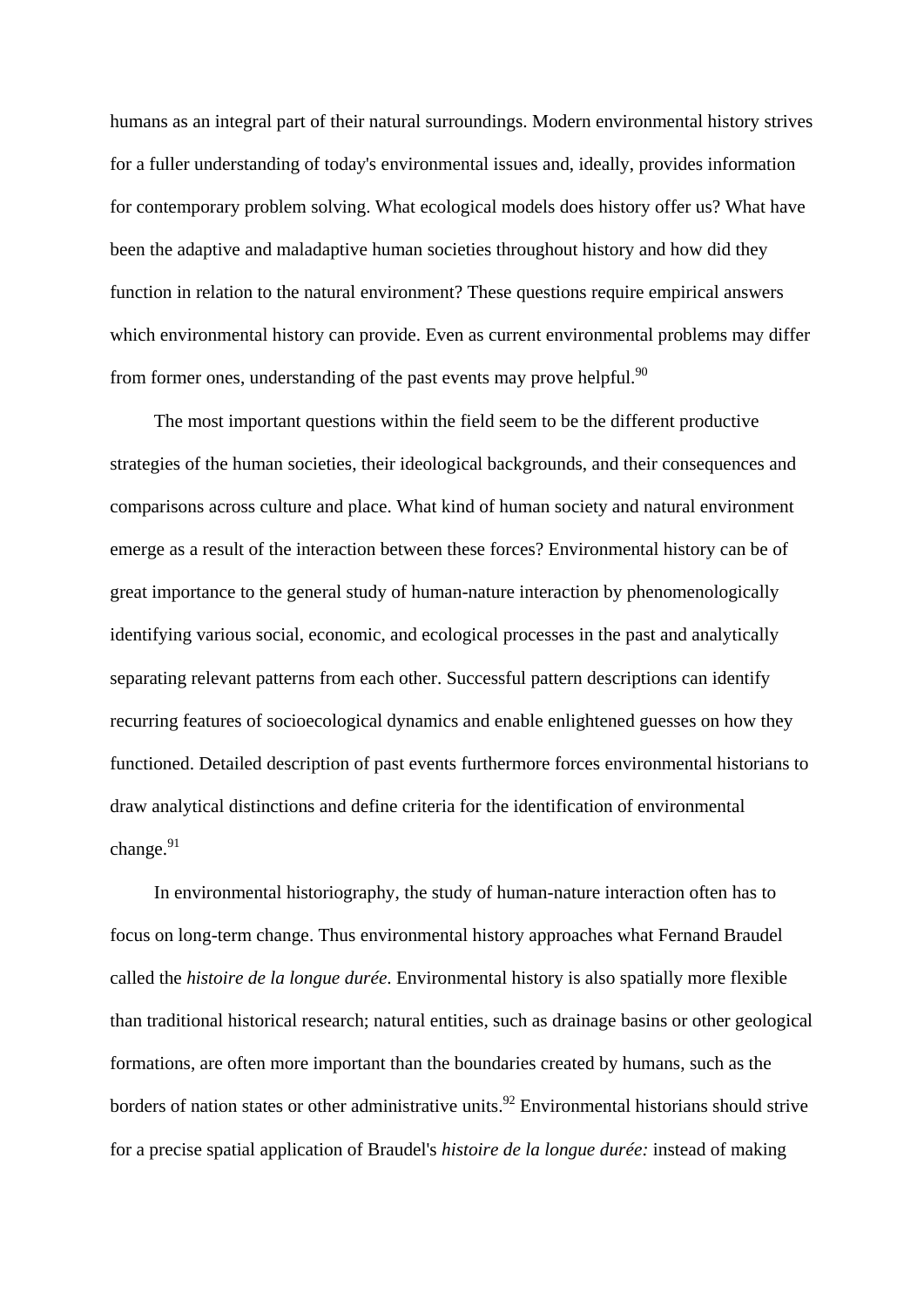wide geographic generalizations in shallow time, deep time should be analyzed in a single locality thus providing insightful environmental histories of place.  $93$ 

Current research in environmental history displays enormous diversity in its selection of approaches and research subjects. It is, however, possible to identify some general orientations within the discipline. Donald Worster has observed that there are three general levels on which environmental history operates. There is nature itself and the human socioeconomic and intellectual realms as they interact with the natural environment. Environmental historians can intertwine these three levels in a myriad of ways.  $^{94}$  As conventional methods of historical research are hardly sufficient, and traditional sources cannot provide enough source material on environmental change, environmental history calls for an interdisciplinary approach. Much of the source materials utilized by current environmental history has been available for generations, and current research attempts to reorganize the data based on recent theoretical advancements: interdisciplinary synthesis can often be achieved by combining existing information from diverse disciplines in a new way.

For these reasons, environmental historians have to employ the findings and methodologies of ecology, zoology, botany, geology, meteorology, and many other natural sciences. Environmental historians should furthermore interpret the history of technology in a new way: the development of technical equipment has had an enormous impact on the way humans utilize natural resources.<sup>95</sup> It can be argued that the skills of an environmental historian are weighed by the researcher's degree of sophistication in interweaving the different approaches and source materials. There is no one accepted paradigm for this task, but research on as many levels as possible can, nevertheless, be regarded as the ideal for environmental history.

#### **Literature:**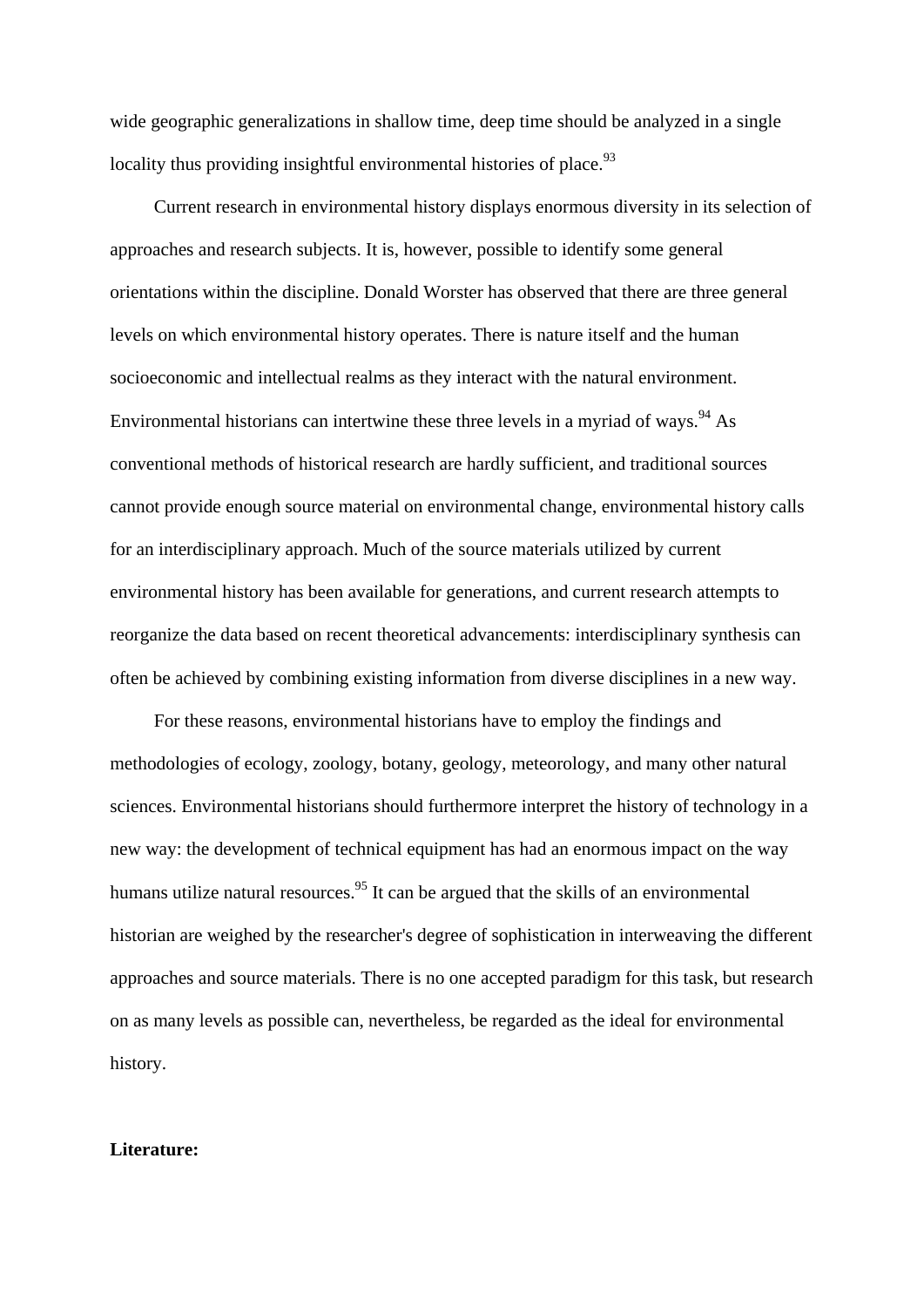Abelshauser, Werner, Wolfgang Köllmann, and Franz-Josef Brüggemeier. *Das Ruhrgebiet im Industriezeitalter: Geschichte und Entwicklung*. 1. Aufl. ed. 2 vols. Düsseldorf: Schwann im Patmos Verlag, 1990.

Appleby, Joyce Oldham, Lynn Avery Hunt, and Margaret C. Jacob. *Telling the truth about history*. New York: Norton, 1994.

Backhaus, Gary, and John Murungi, eds *Lived Topographies: and their Mediational Forces*. Lanham, MD: Lexington Books, 2005.

Balch, Si, and Society of American Foresters. *The land ethic: meeting human needs for the land and its resources*, *Forestry forum*. Bethesda, Md.: Society of American Foresters, 1998. Beck, Ulrich. *Risk society: towards a new modernity*. London; Newbury Park, Calif.: Sage Publications, 1992.

Benjamin, Walter. "Der Erzähler. Betrachtungen zum Werk Nikolai Lesskows." In *Gesammelte Schriften*, edited by Walter Benjamin, 438-465. Frankfurt a.M., 1977. Benjamin, Walter, and Rolf Tiedemann. *The arcades project*. Cambridge, Mass.: Belknap Press, 1999.

———. *Das Passagen-Werk*. 1. Aufl. ed. Frankfurt am Main: Suhrkamp, 1983. Berkhofer, Robert F. *Beyond the great story: history as text and discourse*. Cambridge, Mass.: Belknap Press of Harvard University Press, 1995.

Braudel, Fernand, and Richard Lawrence Ollard. *The Mediterranean and the Mediterranean world in the age of Philip II*. Abridged ed. New York, NY: HarperCollins, 1992.

Callicott, J. Baird. *Beyond the land ethic: more essays in environmental philosophy*, *SUNY series in philosophy and biology*. Albany, NY: State University of New York Press, 1999.

———. *In defense of the land ethic: essays in environmental philosophy*, *SUNY series in philosophy and biology*. Albany, NY: State University of New York Press, 1989.

Clark, N. "Panic ecology - nature in the age of superconductivity." *Theory, Culture and Society* 14, no. 1 (1997): 77-96.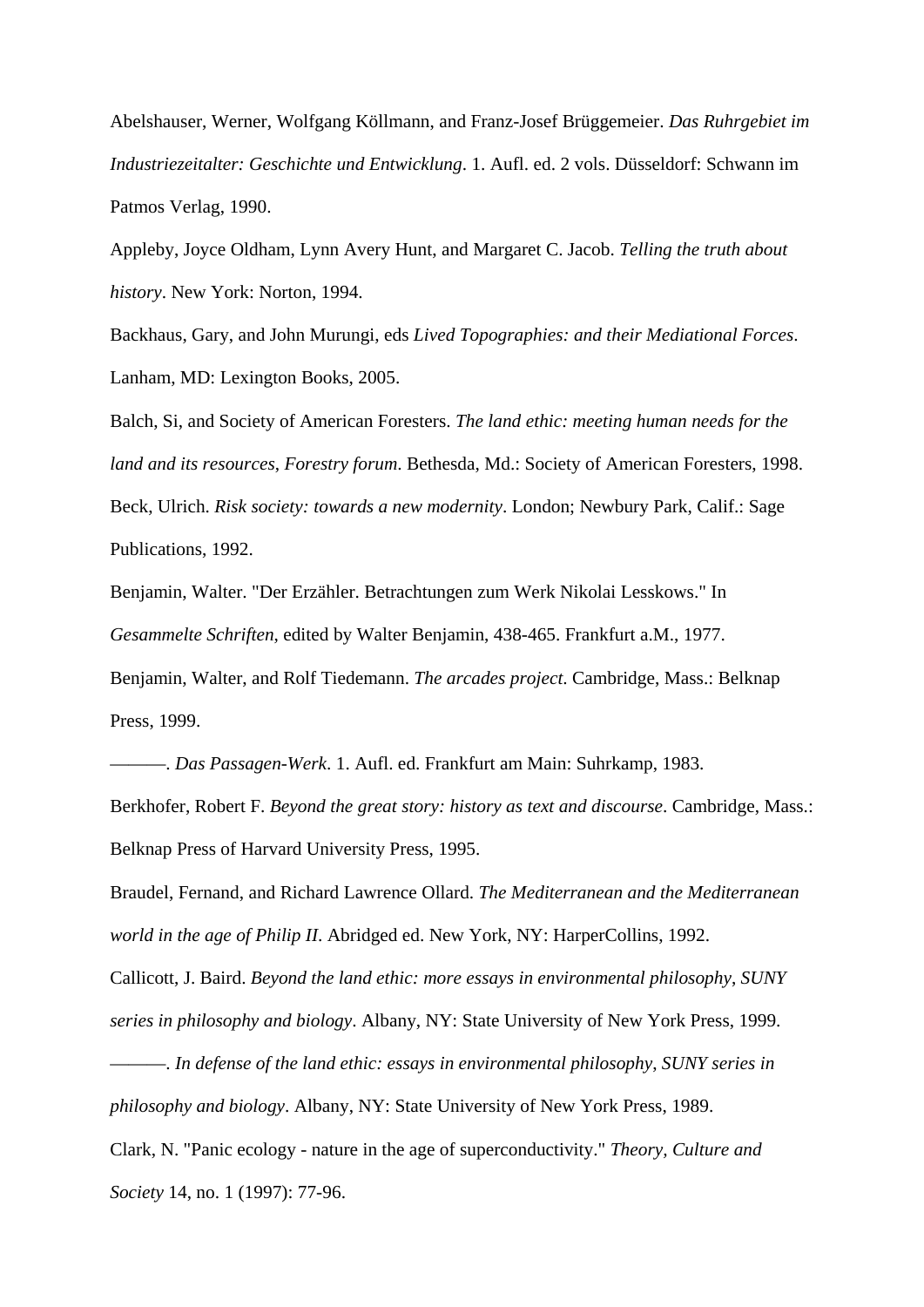Conzen, Michael P., Carl A. Zimring, and Amy D. Alberts. *Looking for Lemont: place & people in an Illinois canal town*, *Studies on the Illinois & Michigan canal corridor; no. 7*. Chicago: Committee on Geographical Studies, University of Chicago, 1994.

Cosgrove, Denis. "Landscape and landschaft." *Bulletin of the German Historical Institute* 35, no. Fall (2004): 57-71.

Cronon, William. *Changes in the land: Indians, colonists, and the ecology of New England*. 1st ed. New York: Hill and Wang, 1983.

———. *Nature's metropolis: Chicago and the Great West*. 1st ed. New York: W. W. Norton, 1991.

———. "A Place for Stories: Nature, History, and Narratives." *Journal of American History* 78, no. 4 (1992): 1347-1376.

———. "The Trouble with Wilderness: Or, Getting Back to the Wrong Nature."

*Environmental History* 1, no. 1 (1996): 7-28.

Cronon, William, George A. Miles, and Jay Gitlin. *Under an open sky: rethinking America's* 

*Western past*. 1st ed. New York: W.W. Norton, 1992.

Crosby, Alfred W. *America's forgotten pandemic: the influenza of 1918*. Cambridge

[England]; New York: Cambridge University Press, 1989.

———. *The Columbian exchange: biological and cultural consequences of 1492*. 30th anniversary ed. Westport, Conn.: Praeger, 2003.

———. *The Columbian exchange; biological and cultural consequences of 1492*. Westport, Conn.: Greenwood Pub. Co., 1972.

———. *Ecological imperialism: the biological expansion of Europe, 900-1900*. 2nd ed, *Studies in environment and history*. Cambridge; New York: Cambridge University Press, 2004.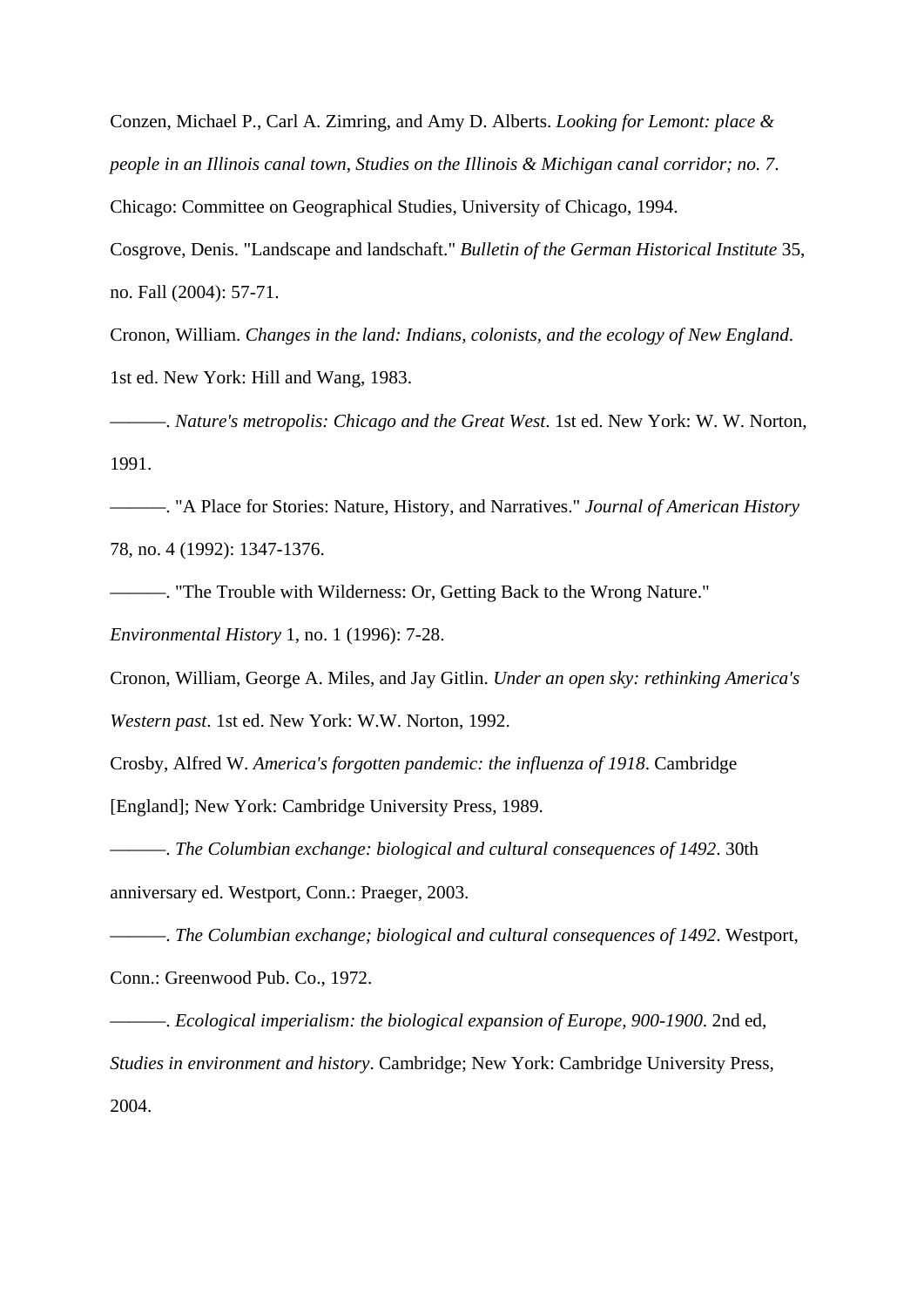———. *Ecological imperialism: the biological expansion of Europe, 900-1900*, *Studies in environment and history*. Cambridge [Cambridgeshire]; New York: Cambridge University Press, 1986.

———. *Epidemic and peace, 1918*. Westport, Conn.: Greenwood Press, 1976.

———. *Germs, seeds & animals: studies in ecological history*, *Sources and studies in world history*. Armonk, NY: M.E. Sharpe, 1994.

Development, World Commission on Environment and. *Our Common Future*. Oxford New York: Oxford University Press, 1987.

Durkheim, Emile. *Les formes élémentaires de la vie religieuse: le système totémique en* 

*Australie*. 5. éd. ed. Paris: Presses Universitaires de France, 1968.

Febvre, Lucien Paul Victor. *Histoire de Franche-Comté*. Marseille: Laffitte Reprints, 1983.

Febvre, Lucien Paul Victor, and Lionel Bataillon. *A geographical introduction to history*.

New York: Barnes & Noble, 1966.

———. *La terre et l'évolution humaine: introduction géographique à l'histoire*. Paris: A. Michel, 1970.

Febvre, Lucien Paul Victor, and Peter Schöttler. *Le Rhin: histoire, mythes et réalités*. Nouv. âed. / ed. Paris: Perrin, 1997.

Fishman, Robert. *The American planning tradition: culture and policy*. Washington, D.C.

Baltimore: Woodrow Wilson Centre Press;

Johns Hopkins University Press, 2000.

Flores, Dan. "Place: An Argument for Bioregional History." *Environmental History Review* 18, no. 4 (1994): 1-18.

Franklin, Adrian. *Nature and social theory*. London; Thousand Oaks: Sage, 2002.

Haila, Yrjö, and Richard Levins. *Humanity and Nature: Ecology, Science and Society*. London: Pluto, 1992.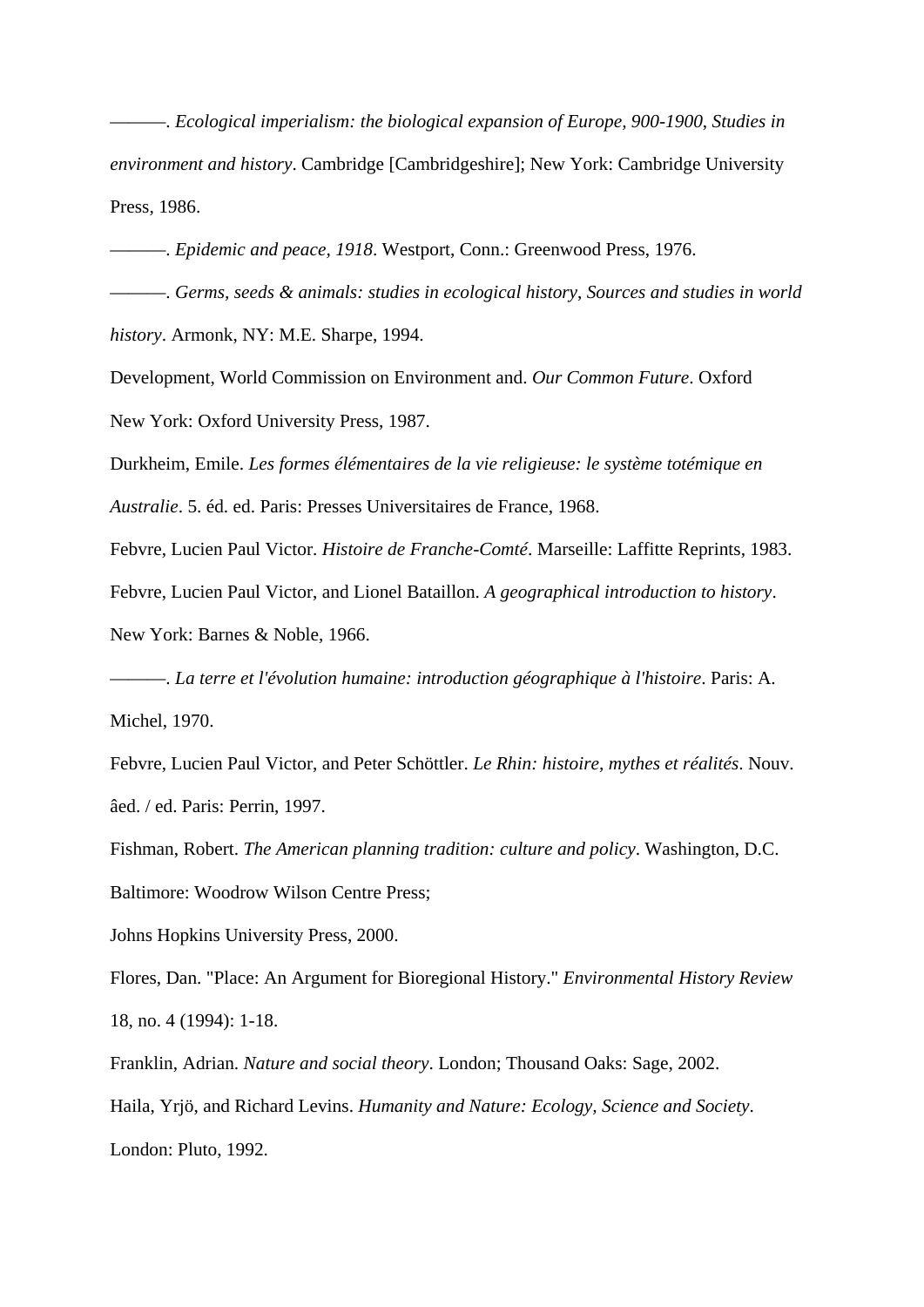Hall, Peter, and Rosemary C. Taylor. "Political Science and the Three New Institutionalisms." *Political Studies* 44, no. 5 (1996): 936-957.

Ingold, Tim. "Building, dwelling, living." In *Shifting Contexts: Transformations in Anthropological Knowledge*, edited by Marilyn Strathern. London: Routledge, 1995.

———. "The Temporality of the Landscape." *World Archeology* 25, no. 2 (1993): 152-74. Isenberg, Andrew C. *The destruction of the bison: an environmental history, 1750-1920*, *Studies in environment and history*. Cambridge; New York: Cambridge University Press, 2000.

———. *Mining California: an ecological history*. 1st ed. New York: Hill and Wang, 2005. Knight, Richard L., and Suzanne Riedel. *Aldo Leopold and the ecological conscience*. Oxford; New York: Oxford University Press, 2002.

Kronsteiner, Barbara. *Zeit Raum Struktur. Fernand Braudel und die Geschichtsschreibung in Frankreich*. Wien: Geyer Edition, 1989.

Latour, Bruno. *La fabrique du droit: Une ethnographie du conseil d'état*, *Armillaire*. Paris: Découverte, 2002.

———. *Pandora's hope: essays on the reality of science studies*. Cambridge, Mass.: Harvard University Press, 1999.

———. *Politiques de la nature: comment faire entrer les sciences en démocratie*. Paris: Découverte, 1999.

———. *We have never been modern*. Cambridge, Mass.: Harvard University Press, 1993. Lefebvre, Henri. *The production of space*. Oxford, OX, UK; Cambridge, Mass., USA: Blackwell, 1991.

Leopold, Aldo. *A Sand County almanac, and Sketches here and there*. New York: Oxford Univ. Press, 1949.

Leopold, Aldo, and Allan Brooks. *Game management*. New York, London: C. Scribner's Sons, 1933.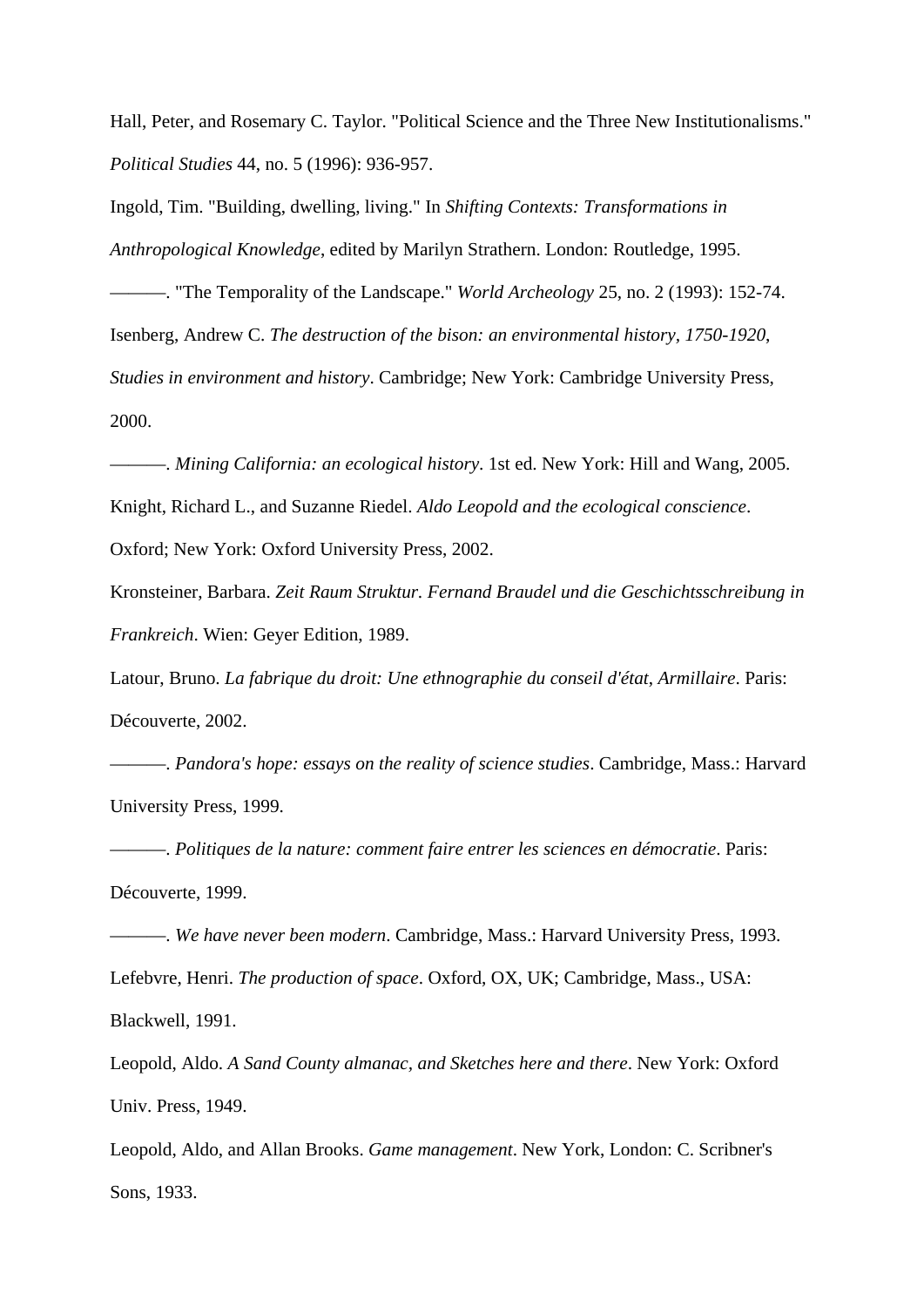Leuchtenburg, William E., ed. *American Places: Encounters With History*. Oxford: Oxford University Press, 2000.

Macnaghten, Phil, and John Urry. *Contested natures*. London; Thousand Oaks, Calif.: SAGE Publications, 1998.

Malin, James Claude. *Dust storms, 1850-1900*. [Topeka, Kan.?]: Kansas Historical Quarterly, 1946. microform.

———. *The grassland of North America: prolegomena to its history*. Lawrence, Kan.: James C. Malin, 1947.

———. *Winter wheat in the golden belt of Kansas; a study in adaption to subhumid geographical environment*. Lawrence: University of Kansas press, 1944.

Malin, James Claude, and Robert P. Swierenga. *History & ecology: studies of the Grassland*. Lincoln: University of Nebraska Press, 1984.

Meadows, Dennis L., Siegfrid Fred Singer, and David Periman. *The limits to growth; a debate*. Washington: American Association for the Advancement of Science, 1973. Sound recording.

Meadows, Donella H., and Club of Rome. *The Limits to growth; a report for the Club of Rome's project on the predicament of mankind*. New York: Universe Books, 1972.

Meadows, Donella H., J²rgen Randers, and Dennis L. Meadows. *The limits to growth: the 30 year update*. White River Junction, Vt: Chelsea Green Publishing Company, 2004.

Müller, Gerhard H. *Friedrich Ratzel (1844-1904): Naturwissenschaftler, Geograph,* 

*Gelehrter: neue Studien zu Leben und Werk und sein Konzept der "Allgemeinen* 

*Biogeographie"*. Stuttgart: Verlag für Geschichte der Naturwissenschaften und der Technik, 1996.

Myllyntaus, Timo. "Environment in Explaining History." In *Encountering the Past in Nature: Essays in Environmental History*, edited by Timo Myllyntaus and Mikko Saikku. Helsinki: Helsinki University Press, 1999.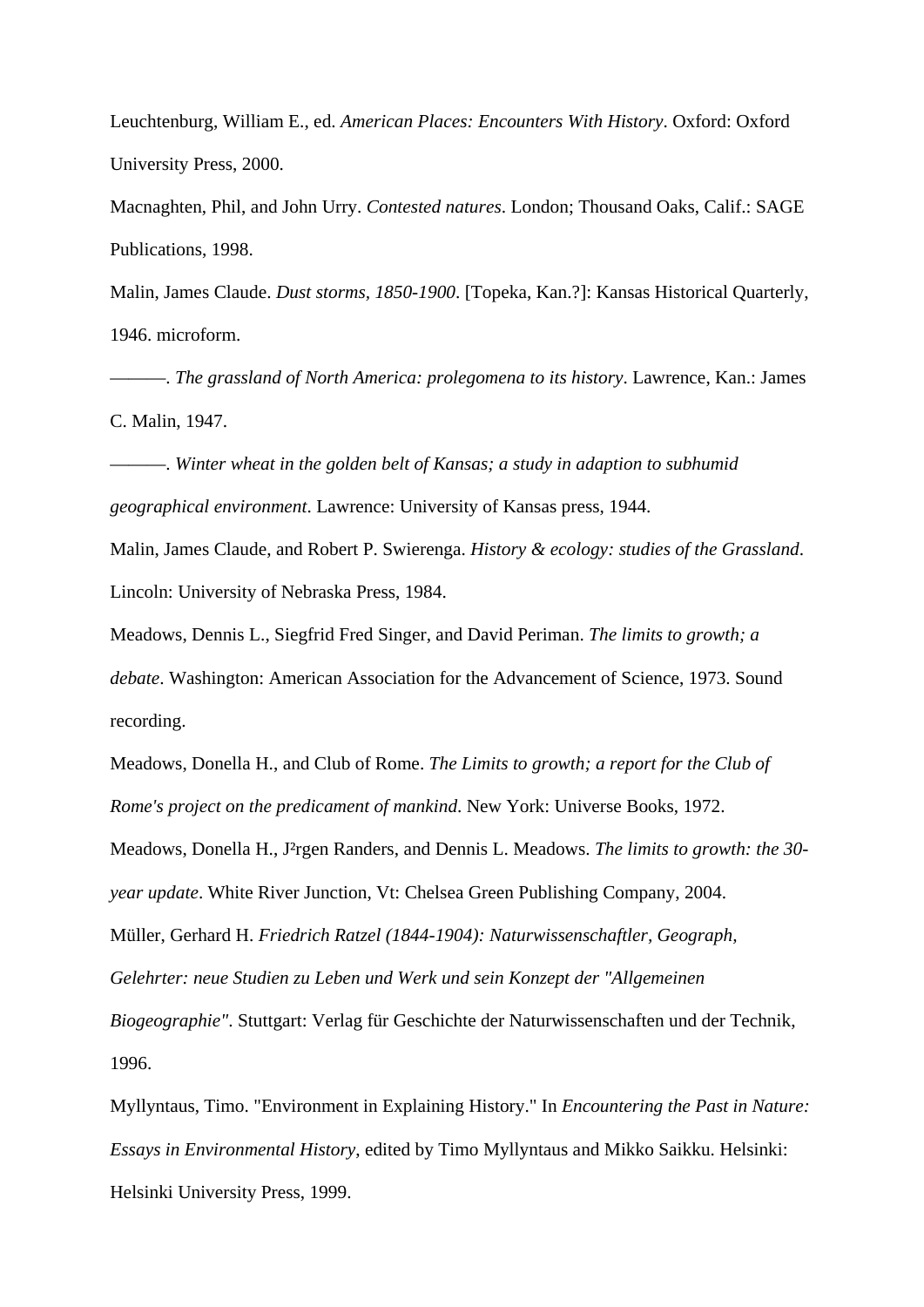Nash, Roderick. *Wilderness and the American mind*. New Haven: Yale University Press, 1967.

Ortner, Sherry B. "Theory in Anthropology since the Sixties." In *Culture/Power/History: A Reader in Contemporary Social Theory*, edited by Nicholas B. Dirks, Eley Geoff and Sherry

B. Ortner, 372-411. Princeton N.J.: Princeton University Press, 1994.

Ratzel, Friedrich. *Anthropogeographie*. 2. Aufl. ed. Stuttgart: J. Engelhorn, 1899.

———. *Völkerkunde*. 2., gèanzlich neubearb. aufl. ed. Leipzig, Wien: Bibliographisches Institut, 1894.

Ricœur, Paul. *Time and narrative*. 3 vols Chicago: University of Chicago Press, 1984.

Rüsen, Jörn. *Historische Vernunft: Grundzüge einer Historik*. Göttingen: Vandenhoeck & Ruprecht, 1983.

Siemann, Wolfram, and Nils Freytag. *Umweltgeschichte: Themen und Perspektiven*. Originalausg. ed. München: C.H. Beck, 2003.

Simmons, I. G. *An environmental history of Great Britain: from 10,000 years ago to the present*. Edinburgh: Edinburgh University Press, 2001.

———. *The moorlands of England and Wales: an environmental history 8000 BC to AD 2000*. Edinburgh: Edinburgh University Press, 2003.

Sinha, Amresh. "The Intertwining of Remembering and Forgetting in Walter Benjamin." *Connecticut Review* 20, no. 2 (1998): 99-110.

Smith, Henry Nash. *Virgin land; the American West as symbol and myth*. Cambridge: Harvard University Press, 1950.

Stoffel, Mathis. *"Die Grenzen des Wachstums," Beurteilung der Kritik*. Bern; Frankfurt am Main; Las Vegas: Lang, 1978.

Taylor, Alan. "'Wasty Ways': Stories of American Settlement." In *American Environmental History*, edited by Louis S. Warren, 102-118. Oxford: Blackwell Publishing, 2003.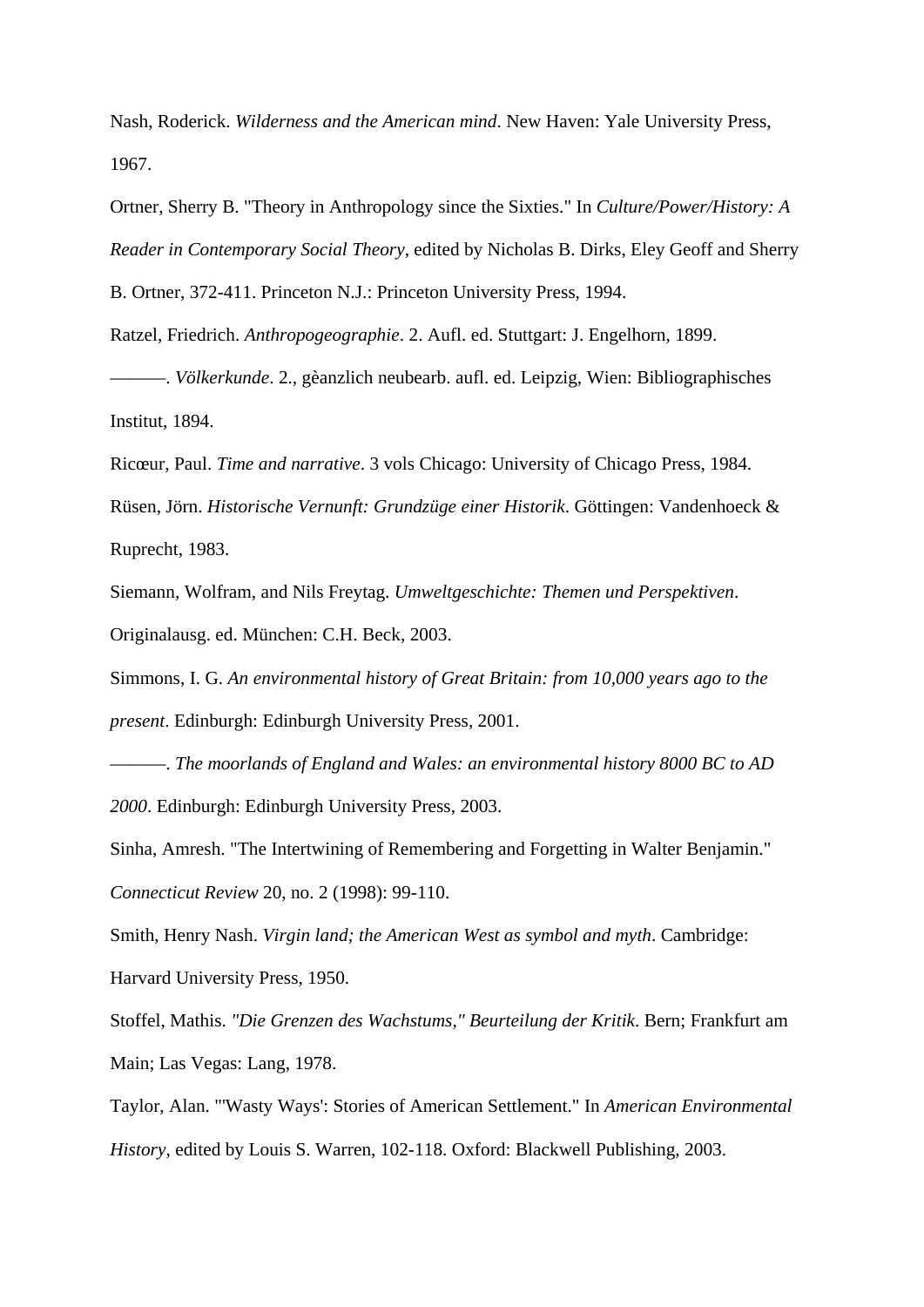Toynbee, Arnold Joseph, and Edward D. Myers. *A study of history*. London, New York: Oxford University Press, 1948.

Trimble, Stanley W. "Nature's Continent." In *The Making of the American Landscape*, edited by Michael P. Conzen, 9-26. Boston: Unwin Hyman, 1990.

Tuan, Yi-Fu. *Space and Place: The Perspective of Experience*. Minneapolis: University of Minnesota Press, 1977.

Turner, Frederick Jackson. *The significance of the frontier in American history*, 1894.

Vidal de La Blache, Paul. *La France de l'Est (Lorraine-Alsace)*. Paris: A. Colin, 1917.

Vidal de La Blache, Paul, and H. J. Fleure. *La personnalité géographique de la France*. Manchester,

London: The University press;

Hachette, 1941.

Vidal de La Blache, Paul, Emmanuel de Martonne, and Millicent Todd Bingham. *Principles of human geography*. New York: H. Holt and company, 1926.

Warren, Louis S. *American environmental history*, *Blackwell readers in American social and cultural history*. Malden, MA: Blackwell Pub., 2003.

Webb, Walter Prescott. *The Great Frontier*. Boston: Houghton Mifflin, 1952.

———. *The Great Plains*. [Boston]: Ginn and company, 1931.

White, Richard. "American Environmental History: the development of a new historical

field." *Pacific Historical Review* 65 (1985): 297-335.

———. *The middle ground: Indians, empires, and republics in the Great Lakes region, 1650- 1815*, *Cambridge studies in North American Indian history*. Cambridge; New York: Cambridge University Press, 1991.

Wilson, Alexander. *The culture of nature: North American landscape from Disney to the Exxon Valdez*. Cambridge, MA: Blackwell, 1992.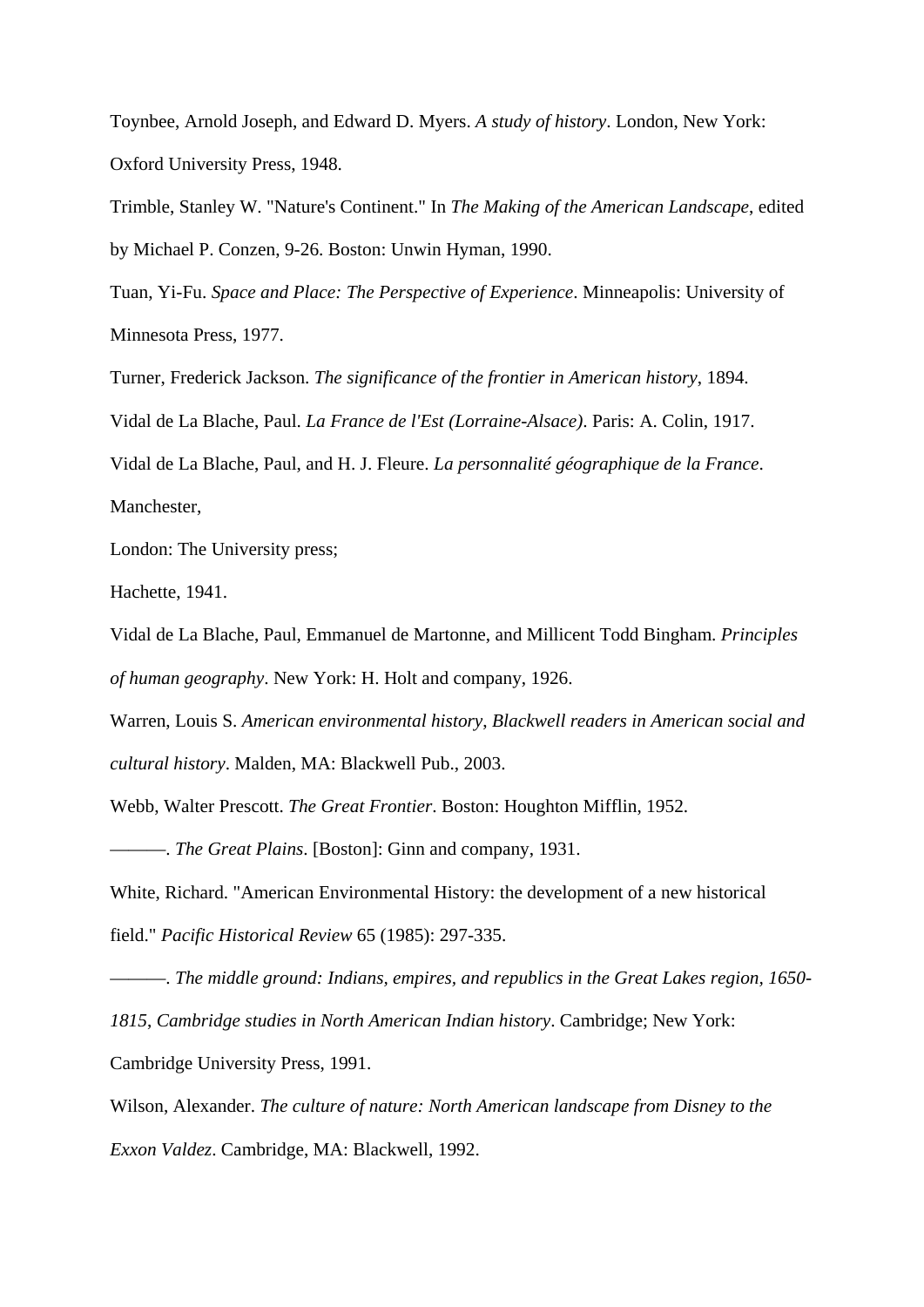Worster, Donald. *American environmentalism; the formative period, 1860-1915*, *Wiley sourcebooks in American social thought*. New York: Wiley, 1973.

———. "Appendix: Doing Environmental History." In *The End of the Earth: Perspectives on Modern Environmental History (Studies in Environment & History)*, edited by Donald

Worster and Alfred W. Crosby. Cambridge: Cambridge University Press, 1988.

———. *Dust Bowl: the southern plains in the 1930s*. New York: Oxford University Press, 1979.

———. "History as a Natural History: An Essay on Theory and Method." *Pacific Historical Review* LIII (1984): 1-19.

———. *Nature's economy: a history of ecological ideas*. 2nd ed, *Studies in environment and history*. Cambridge; New York, NY, USA: Cambridge University Press, 1994.

———. *A river running west: the life of John Wesley Powell*. Oxford; New York: Oxford University Press, 2000.

———. *Rivers of empire: water, aridity, and the growth of the American West*. 1st ed. New York: Pantheon Books, 1985.

———. "Seeing Beyond Culture." *Journal of American History* 76 (1990): 1142-47. ———. "The Vulnerable Earth." In *The Ends of the Earth*, edited by Donald Worster. New York: Cambridge University Press, 1989.

 $1$  I. G. Simmons, An environmental history of Great Britain: from 10,000 years ago to the present (Edinburgh: Edinburgh University Press, 2001), 2.

<sup>2</sup> Louis S. Warren, American environmental history, Blackwell readers in American social and cultural history (Malden, MA: Blackwell Pub., 2003), 1.

<sup>3</sup> Sherry B. Ortner, "Theory in Anthropology since the Sixties," in Culture/Power/History: A Reader in Contemporary Social Theory, ed. Nicholas B. Dirks, Eley Geoff, and Sherry B. Ortner (Princeton N.J.: Princeton University Press, 1994), 372-411, here 402.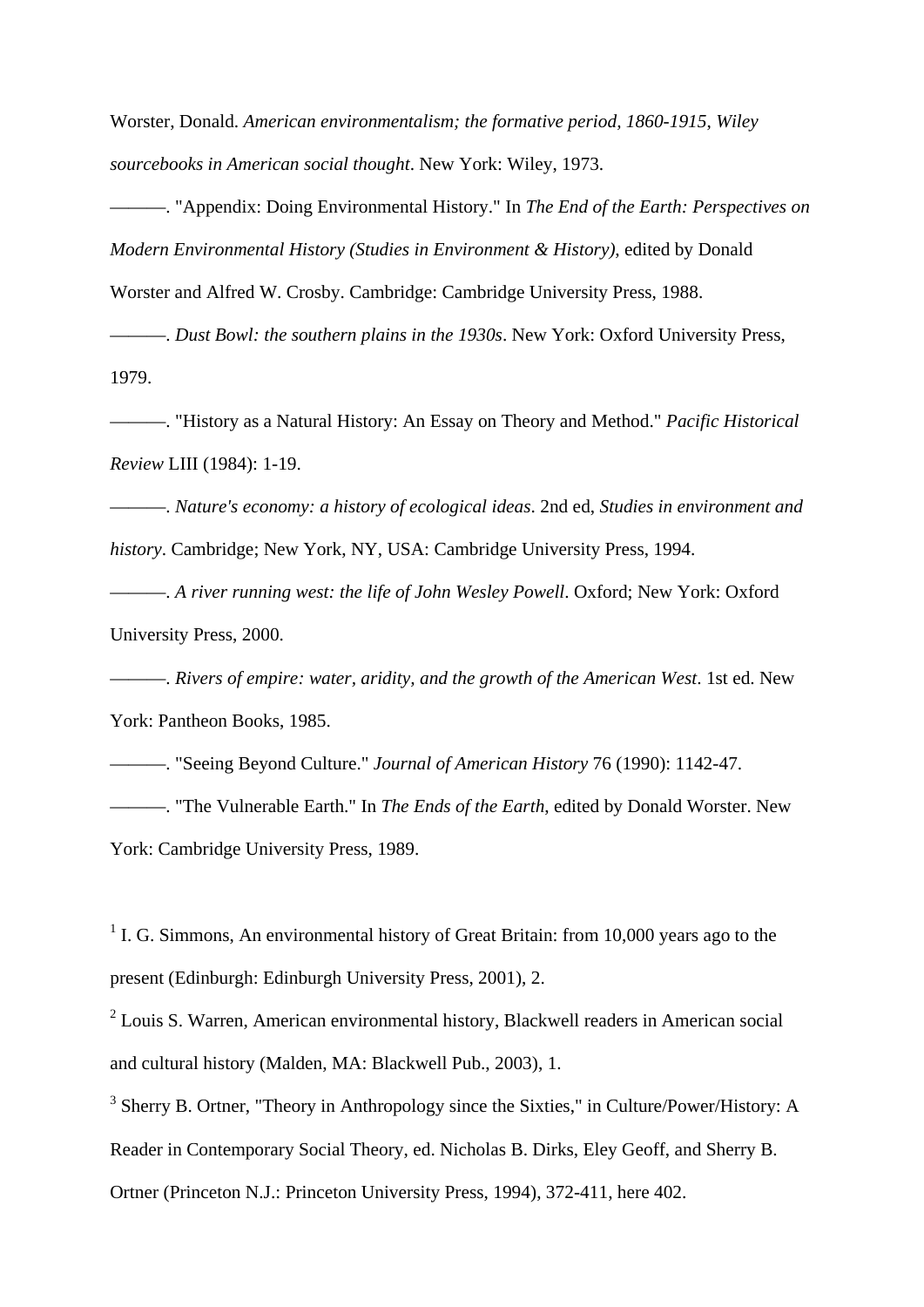<sup>4</sup> Adrian Franklin, Nature and social theory (London; Thousand Oaks: Sage, 2002).

<sup>5</sup> Emile Durkheim, Les formes élémentaires de la vie religieuse: le système totémique en

Australie, 5. éd. (Paris: Presses Universitaires de France, 1968).

<sup>6</sup> Walter Benjamin, "Der Erzähler. Betrachtungen zum Werk Nikolai Lesskows," in

Gesammelte Schriften, ed. Walter Benjamin (Frankfurt a.M.: 1977), 438-465. Paul Ricœur,

Time and narrative, 3 vols (Chicago: University of Chicago Press, 1984).

<sup>7</sup> See Robert F. Berkhofer, Beyond the great story: history as text and discourse (Cambridge, Mass.: Belknap Press of Harvard University Press, 1995).

<sup>8</sup> In the following I will use 'History' with a capital H if I am referring to the academic discipline. The same applies to geography, ecology, etc. In contract 'history' with "h" refers to past experiences.

<sup>9</sup> Joyce Oldham Appleby, Lynn Avery Hunt, and Margaret C. Jacob, Telling the truth about history (New York: Norton, 1994), 55.

 $10$  Berkhofer. Beyond the great story: history as text and discourse.

<sup>11</sup> Walter Benjamin and Rolf Tiedemann, The arcades project (Cambridge, Mass.: Belknap) Press, 1999); Walter Benjamin and Rolf Tiedemann, Das Passagen-Werk, 1. Aufl. ed. (Frankfurt am Main: Suhrkamp, 1983).

<sup>12</sup> Walter Benjamin, The Image of Proust, quoted in: Amresh Sinha, "The Intertwining of Remembering and Forgetting in Walter Benjamin," Connecticut Review 20, no. 2 (1998): 99- 110.

<sup>13</sup> Jörn Rüsen, Historische Vernunft: Grundzüge einer Historik (Göttingen: Vandenhoeck & Ruprecht, 1983), 116-121.

<sup>14</sup> Peter Hall and Rosemary C. Taylor, "Political Science and the Three New

Institutionalisms," Political Studies 44, no. 5 (1996): 936-957.

<sup>15</sup> See quote in the introduction.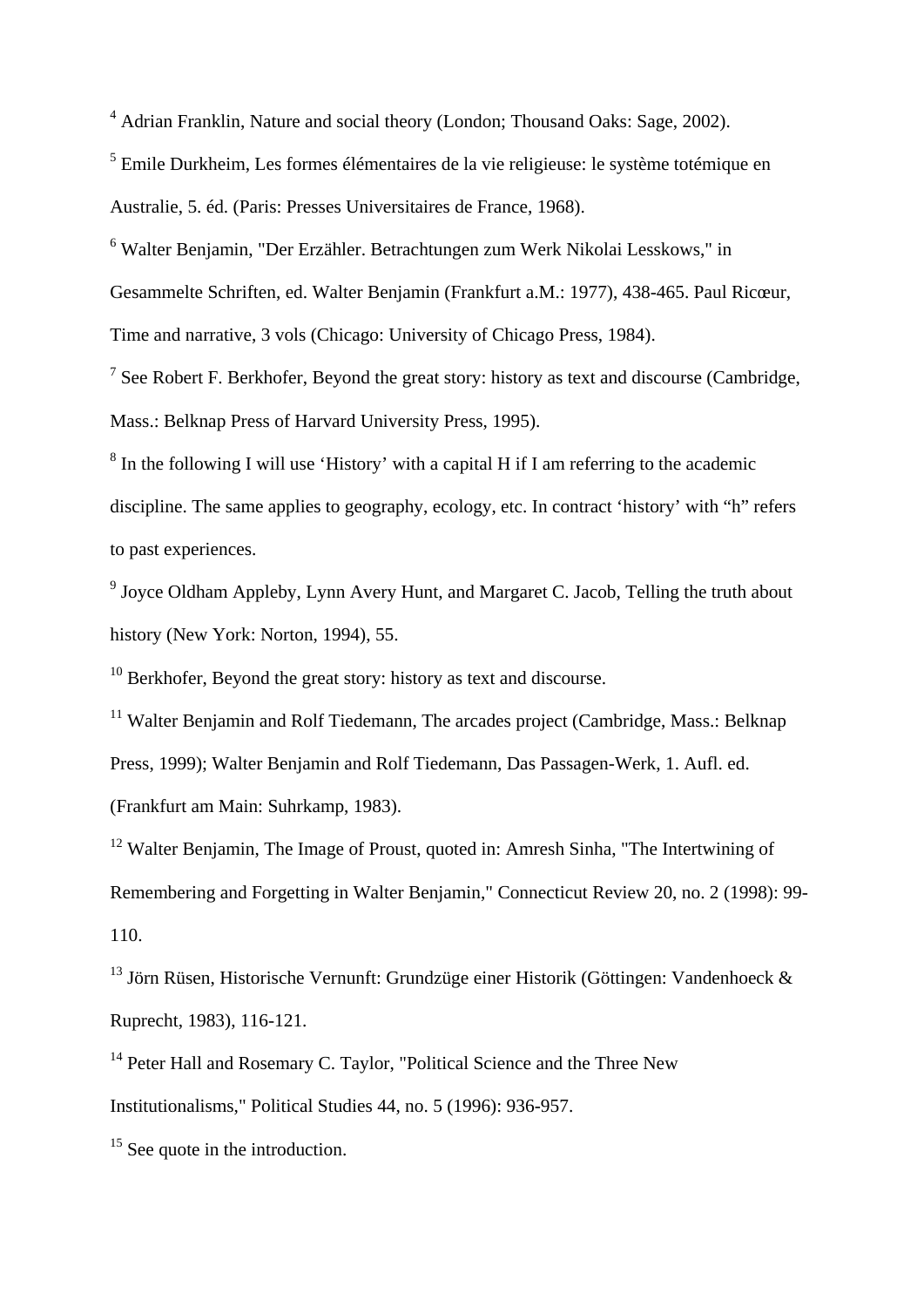<sup>16</sup> Phil Macnaghten and John Urry, Contested natures (London; Thousand Oaks, Calif.: SAGE Publications, 1998), 135.

<sup>17</sup> Henri Lefebvre, The production of space (Oxford, OX, UK; Cambridge, Mass., USA: Blackwell, 1991).

 $18$  Ibid. 64.

<sup>19</sup> See Michael P. Conzen, Carl A. Zimring, and Amy D. Alberts, Looking for Lemont: place & people in an Illinois canal town, Studies on the Illinois & Michigan canal corridor; no. 7 (Chicago: Committee on Geographical Studies, University of Chicago, 1994); William E. Leuchtenburg, ed., American Places: Encounters With History (Oxford: Oxford University Press, 2000); Yi-Fu Tuan, Space and Place: The Perspective of Experience (Minneapolis: University of Minnesota Press, 1977).

<sup>20</sup> Gary Backhaus and John Murungi, eds, Lived Topographies: and their Mediational Forces (Lanham, MD: Lexington Books, 2005); William Cronon, "A Place for Stories: Nature,

History, and Narratives," Journal of American History 78, no. 4 (1992): 1347-1376;

Leuchtenburg, ed., American Places: Encounters With History.

 $21$  Alexander Wilson. The culture of nature: North American landscape from Disney to the Exxon Valdez (Cambridge, MA: Blackwell, 1992), 89.

 $22$  Lefebvre. The production of space, 164.

 $^{23}$  Ibid. 164.

 $24$  Ibid. 165.

 $25$  Ibid. 165.

 $26$  Ibid. 165.

<sup>27</sup> William Cronon, Changes in the land: Indians, colonists, and the ecology of New England, 1st ed. (New York: Hill and Wang, 1983).

<sup>28</sup> Alan Taylor, "'Wasty Ways': Stories of American Settlement," in American Environmental History, ed. Louis S. Warren (Oxford: Blackwell Publishing, 2003), 102-118.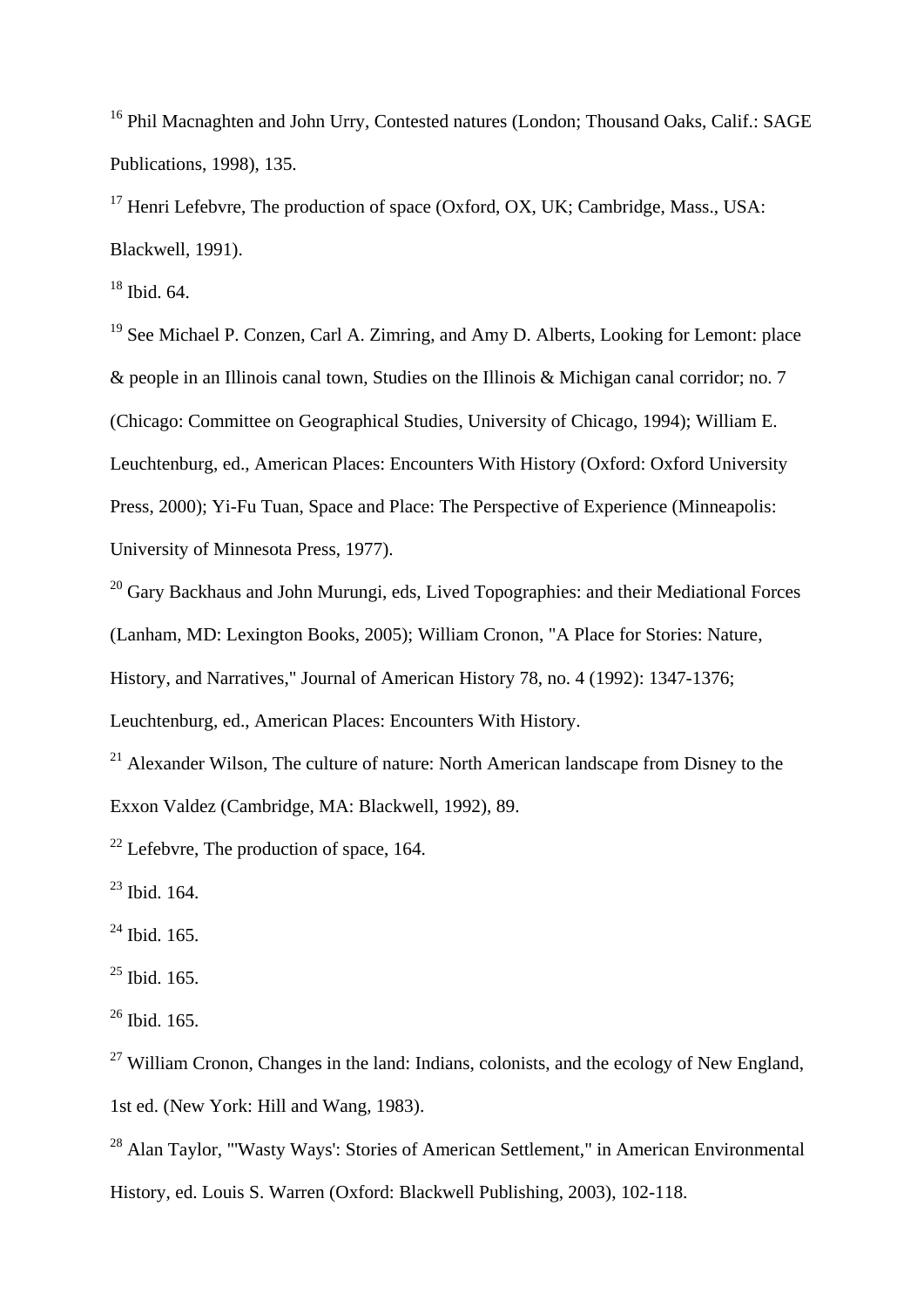<sup>29</sup> Ibid. 103.

 $30$  Ibid. 105.

<sup>31</sup> It was Hanjo Berressem who developed this argument in our discussion.

<sup>32</sup> Susan Strasser and Marc Cioc put forward this argument.

<sup>33</sup> Richard White, "American Environmental History: the development of a new historical field," Pacific Historical Review 65 (1985): 297-335, here 297.

<sup>34</sup> Frederick Jackson Turner, The significance of the frontier in American history (1894), 199-200.

 $35$  For an elaboration of this paradox see Franklin, Nature and social theory; N. Clark, "Panic ecology - nature in the age of superconductivity," Theory, Culture and Society 14, no. 1 (1997): 77-96.

<sup>36</sup> Lefebvre, The production of space, 95, 96.

<sup>37</sup> Paul Vidal de La Blache, Emmanuel de Martonne, and Millicent Todd Bingham, Principles of human geography (New York: H. Holt and company, 1926).

<sup>38</sup> Friedrich Ratzel, Anthropogeographie, 2. Aufl. ed. (Stuttgart: J. Engelhorn, 1899);

Friedrich Ratzel, Völkerkunde, 2., gänzlich neubearb. Aufl. ed. (Leipzig, Wien:

Bibliographisches Institut, 1894); Gerhard H. Müller, Friedrich Ratzel (1844-1904):

Naturwissenschaftler, Geograph, Gelehrter: neue Studien zu Leben und Werk und sein

Konzept der "Allgemeinen Biogeographie" (Stuttgart: Verlag für Geschichte der

Naturwissenschaften und der Technik, 1996).

<sup>39</sup> Paul Vidal de La Blache and H. J. Fleure, La personnalité géographique de la France (Manchester, London: The University press; Hachette, 1941).

<sup>40</sup> Barbara Kronsteiner, Zeit Raum Struktur. Fernand Braudel und die Geschichtsschreibung in Frankreich (Wien: Geyer Edition, 1989), 15.

<sup>41</sup> Fernand Braudel and Richard Lawrence Ollard, The Mediterranean and the Mediterranean world in the age of Philip II, Abridged ed. (New York, NY: HarperCollins, 1992).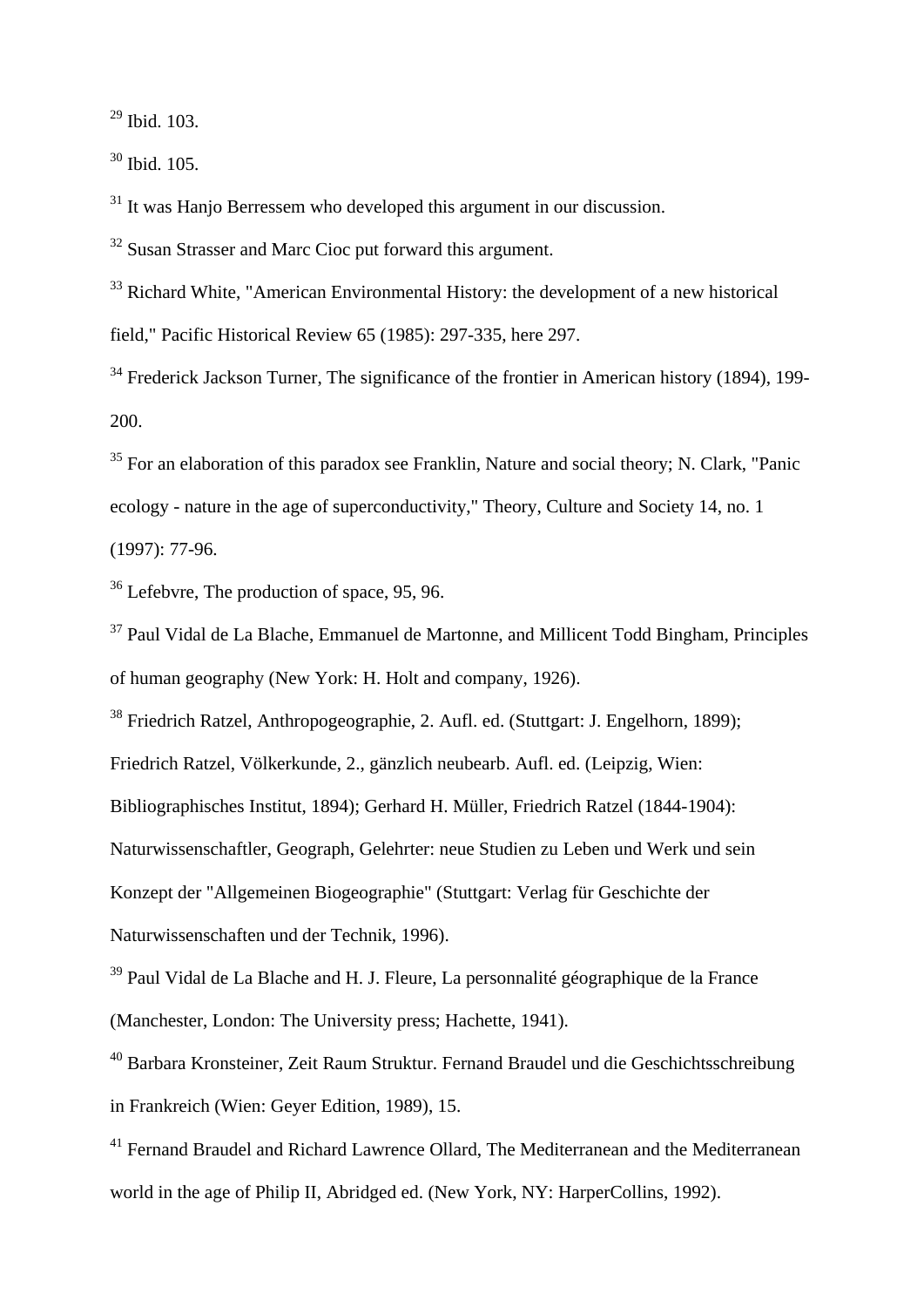<sup>42</sup> Lucien Paul Victor Febvre, Histoire de Franche-Comté (Marseille: Laffitte Reprints, 1983); see also Lucien Paul Victor Febvre and Lionel Bataillon, A geographical introduction to history (New York: Barnes & Noble, 1966); Lucien Paul Victor Febvre and Lionel Bataillon, La terre et l'évolution humaine: introduction géographique à l'histoire (Paris: A. Michel, 1970); Lucien Paul Victor Febvre and Peter Schöttler, Le Rhin: histoire, mythes et réalités, Nouv. âed. / ed. (Paris: Perrin, 1997).

<sup>43</sup> Berkhofer, Beyond the great story: history as text and discourse, 86.

<sup>44</sup> Appleby, Hunt, and Jacob, Telling the truth about history, 303.

<sup>45</sup> Macnaghten and Urry, Contested natures, 145.

<sup>46</sup> Denis Cosgrove, "Landscape and landschaft," Bulletin of the German Historical Institute 35, no. Fall (2004): 57-71, here 58.

 $47$  Ibid. 58-59.

<sup>48</sup> Ibid. 68.

<sup>49</sup> For this argument see Ibid.

<sup>50</sup> Appleby, Hunt, and Jacob, Telling the truth about history, 305.

<sup>51</sup> Arnold Joseph Toynbee and Edward D. Myers, A study of history (London, New York: Oxford University Press, 1948).

 $52$  Donella H. Meadows and Club of Rome., The Limits to growth; a report for the Club of Rome's project on the predicament of mankind (New York: Universe Books, 1972); Donella H. Meadows, Jürgen Randers, and Dennis L. Meadows, The limits to growth: the 30-year update (White River Junction, Vt: Chelsea Green Publishing Company, 2004); Mathis Stoffel, "Die Grenzen des Wachstums," Beurteilung der Kritik (Bern; Frankfurt am Main; Las Vegas: Lang, 1978).

<sup>53</sup> Ulrich Beck, Risk society: towards a new modernity (London; Newbury Park, Calif.: Sage Publications, 1992), 80.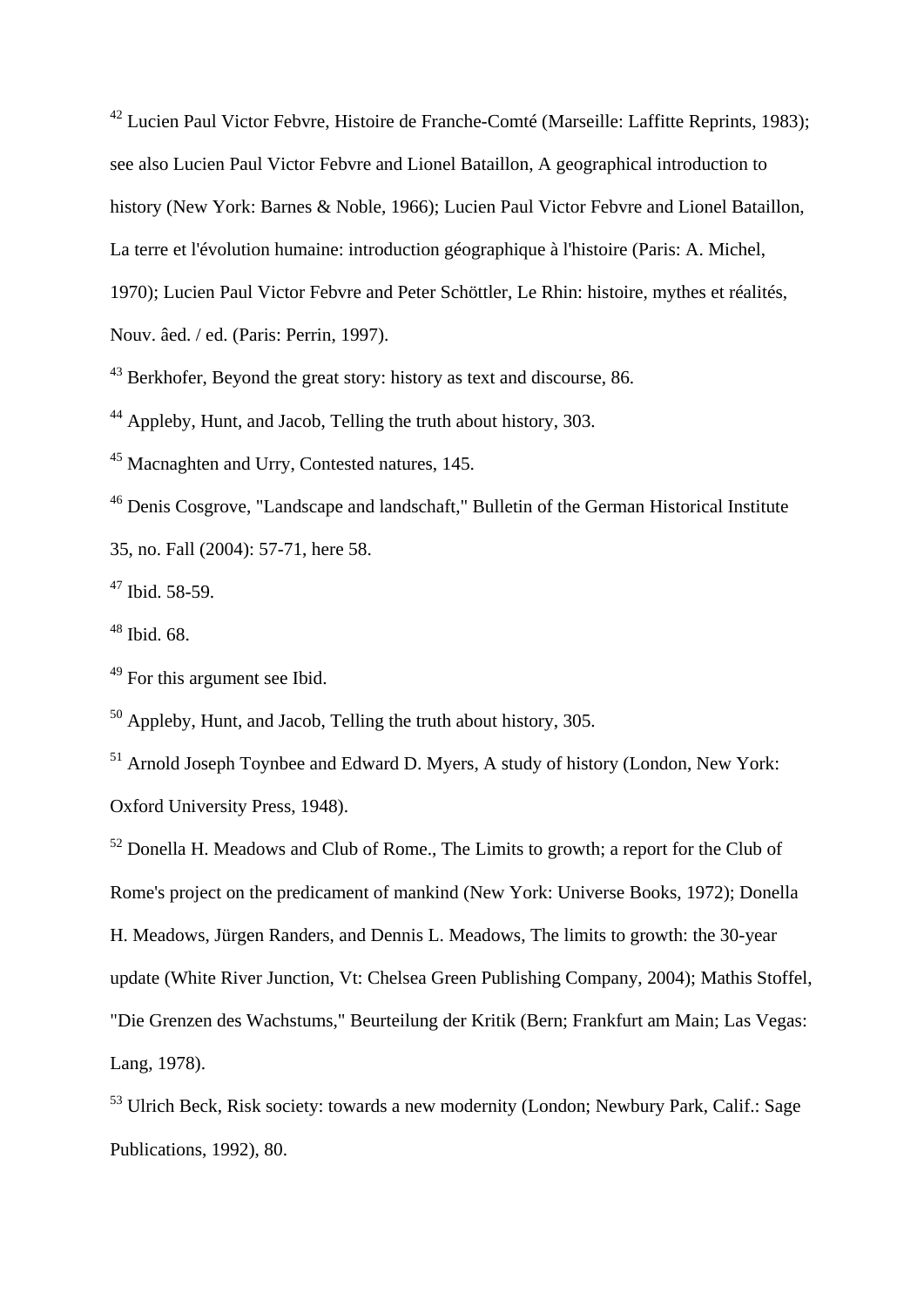<sup>54</sup> World Commission on Environment and Development, Our Common Future (Oxford, New York: Oxford University Press, 1987), 43.

 $55$  Ibid. 43.

<sup>56</sup> Macnaghten and Urry, Contested natures, 153-54.

 $57$  In English: "at the eleventh hour" – another example of the social construction of time and the role of language.

<sup>58</sup> See for example the work of Bruno Latour : Bruno Latour, La fabrique du droit: Une ethnographie du conseil d'état, Armillaire (Paris: Découverte, 2002); Bruno Latour, Pandora's hope: essays on the reality of science studies (Cambridge, Mass.: Harvard University Press, 1999); Bruno Latour, Politiques de la nature: comment faire entrer les sciences en démocratie (Paris: Découverte, 1999); Bruno Latour, We have never been modern (Cambridge, Mass.: Harvard University Press, 1993).

<sup>59</sup> Macnaghten and Urry, Contested natures, 155.

<sup>60</sup> Franklin, Nature and social theory, 19.

 $<sup>61</sup>$  Historians' concern with the environment goes back to the early 19th century. See Donald</sup> Worster, American environmentalism; the formative period, 1860-1915, Wiley sourcebooks in American social thought (New York: Wiley, 1973). I will, however, confine my analysis on the period of "scientific" historical research.

 $62$  See Walter Prescott Webb, The Great Plains ([Boston]: Ginn and company, 1931); James Claude Malin, The grassland of North America: prolegomena to its history (Lawrence, Kan.: James C. Malin, 1947); James Claude Malin, Winter wheat in the golden belt of Kansas; a study in adaption to subhumid geographical environment (Lawrence: University of Kansas press, 1944); Robert Fishman, The American planning tradition: culture and policy (Washington, D.C., Baltimore: Woodrow Wilson Centre Press; Johns Hopkins University Press, 2000); Walter Prescott Webb, The Great Frontier (Boston: Houghton Mifflin, 1952); Webb, The Great Plains; White, "American Environmental History: the development of a new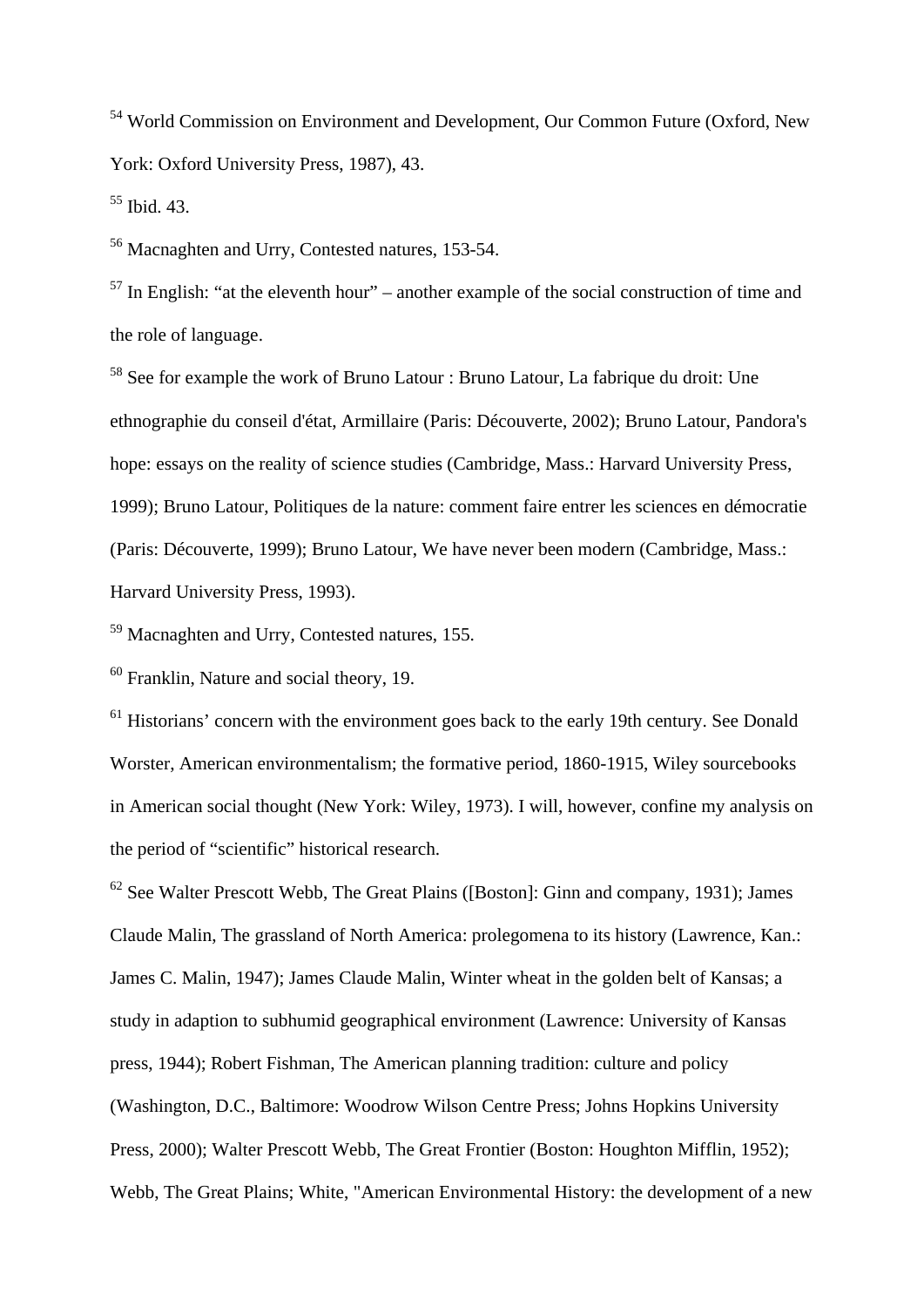historical field."; Richard White, The middle ground: Indians, empires, and republics in the Great Lakes region, 1650-1815, Cambridge studies in North American Indian history (Cambridge; New York: Cambridge University Press, 1991).

<sup>63</sup> Aldo Leopold and Allan Brooks, Game management (New York, London: C. Scribner's Sons, 1933).

<sup>64</sup> Aldo Leopold, A Sand County almanac, and Sketches here and there (New York: Oxford Univ. Press, 1949).

 $65$  Ibid.

<sup>66</sup> Ibid. 204. See also Si Balch and Society of American Foresters, The land ethic: meeting human needs for the land and its resources, Forestry forum (Bethesda, Md.: Society of American Foresters, 1998); J. Baird Callicott, Beyond the land ethic: more essays in environmental philosophy, SUNY series in philosophy and biology (Albany, NY: State University of New York Press, 1999); J. Baird Callicott, In defense of the land ethic: essays in environmental philosophy, SUNY series in philosophy and biology (Albany, NY: State University of New York Press, 1989); Richard L. Knight and Suzanne Riedel, Aldo Leopold and the ecological conscience (Oxford; New York: Oxford University Press, 2002); Worster, American environmentalism; the formative period, 1860-1915.

 $67$  Cronon, Changes in the land: Indians, colonists, and the ecology of New England; William Cronon, Nature's metropolis: Chicago and the Great West, 1st ed. (New York: W. W. Norton, 1991); William Cronon, George A. Miles, and Jay Gitlin, Under an open sky: rethinking America's Western past, 1st ed. (New York: W.W. Norton, 1992); Alfred W. Crosby, America's forgotten pandemic: the influenza of 1918 (Cambridge [England]; New York: Cambridge University Press, 1989); Alfred W. Crosby, The Columbian exchange; biological and cultural consequences of 1492 (Westport, Conn.: Greenwood Pub. Co., 1972); Alfred W. Crosby, Ecological imperialism: the biological expansion of Europe, 900-1900, Studies in environment and history (Cambridge [Cambridgeshire]; New York: Cambridge University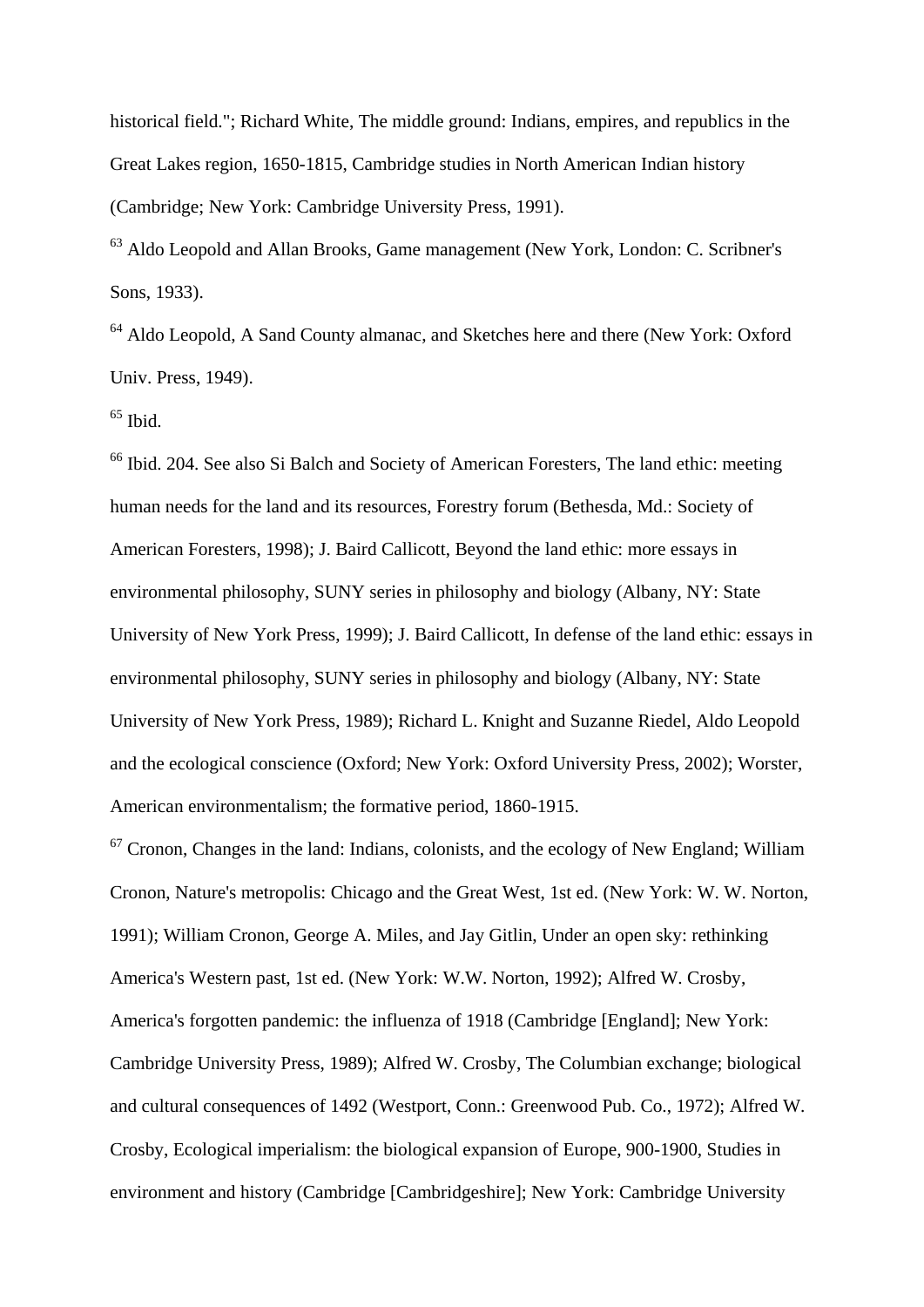Press, 1986); Alfred W. Crosby, Epidemic and peace, 1918 (Westport, Conn.: Greenwood Press, 1976); Worster, American environmentalism; the formative period, 1860-1915; Donald Worster, Dust Bowl: the southern plains in the 1930s (New York: Oxford University Press, 1979); Donald Worster, Nature's economy: a history of ecological ideas, 2nd ed., Studies in environment and history (Cambridge; New York, NY, USA: Cambridge University Press, 1994); Donald Worster, A river running west: the life of John Wesley Powell (Oxford; New York: Oxford University Press, 2000); Donald Worster, Rivers of empire: water, aridity, and the growth of the American West, 1st ed. (New York: Pantheon Books, 1985).

<sup>68</sup> This view points for one at the close relationship between intellectual history and environmental history; secondly it reflects the opening of the historical profession to methods and questions of natural science, especially biology and chemistry. White, "American Environmental History: the development of a new historical field." 313f.

<sup>69</sup> Donald Worster, "Appendix: Doing Environmental History," in The End of the Earth: Perspectives on Modern Environmental History (Studies in Environment & History), ed. Donald Worster and Alfred W. Crosby (Cambridge: Cambridge University Press, 1988), 290. <sup>70</sup> Donald Worster, "The Vulnerable Earth," in The Ends of the Earth, ed. Donald Worster (New York: Cambridge University Press, 1989), 20.

<sup>71</sup> Worster, "Appendix: Doing Environmental History," 289.

<sup>72</sup> James Claude Malin, Dust storms, 1850-1900 (Kansas Historical Quarterly: Kansas Historical Quarterly), microform; Malin, The grassland of North America: prolegomena to its history; Malin, Winter wheat in the golden belt of Kansas; a study in adaption to subhumid geographical environment; James Claude Malin and Robert P. Swierenga, History & ecology: studies of the Grassland (Lincoln: University of Nebraska Press, 1984).

<sup>73</sup> Henry Nash Smith, Virgin land; the American West as symbol and myth (Cambridge: Harvard University Press, 1950); Roderick Nash, Wilderness and the American mind (New Haven: Yale University Press, 1967).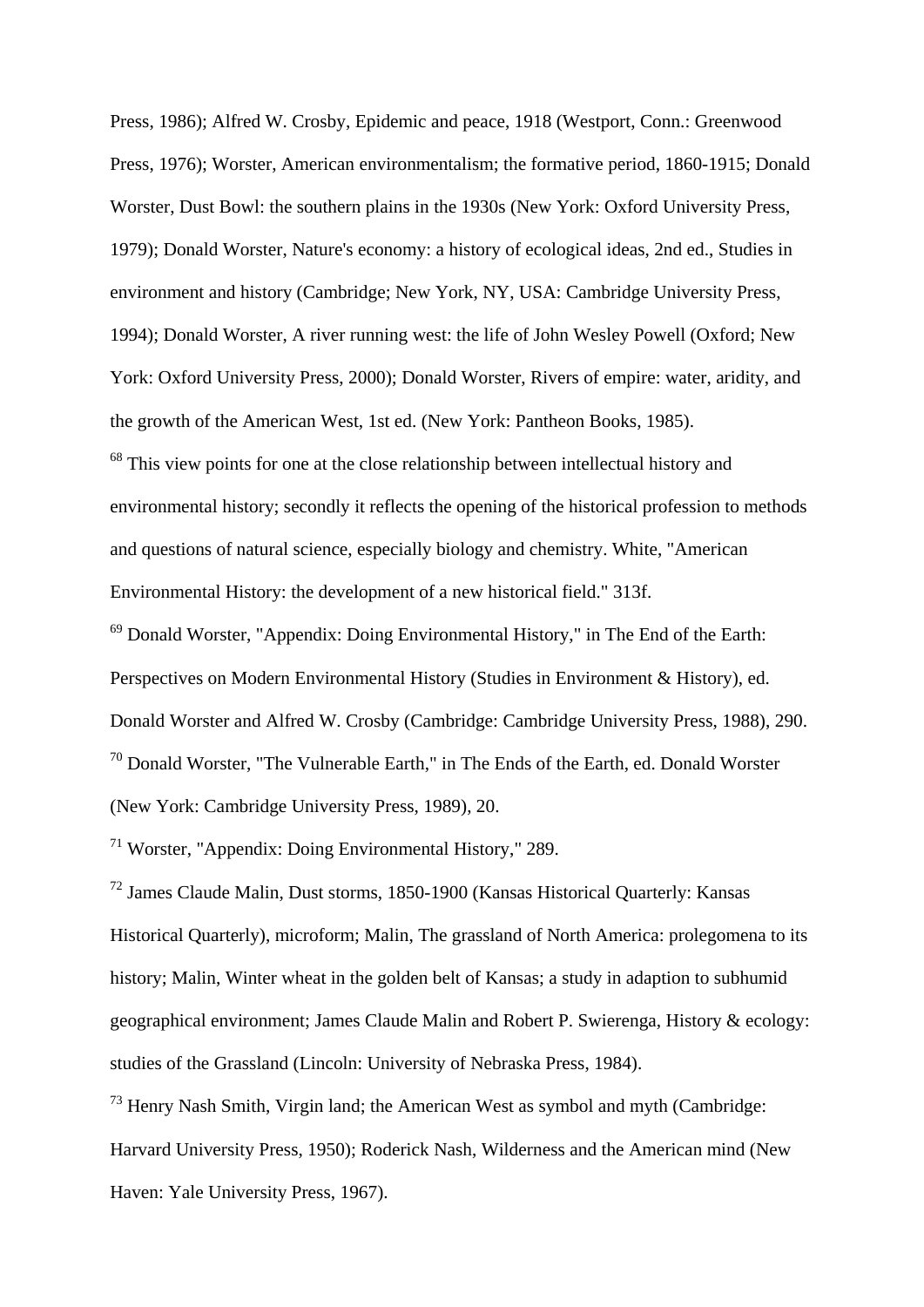$74$  Andrew C. Isenberg, The destruction of the bison: an environmental history, 1750-1920, Studies in environment and history (Cambridge; New York: Cambridge University Press, 2000).

<sup>75</sup> Alfred W. Crosby, The Columbian exchange: biological and cultural consequences of 1492, 30th anniversary ed. (Westport, Conn.: Praeger, 2003); Alfred W. Crosby, Ecological imperialism: the biological expansion of Europe, 900-1900, 2nd ed., Studies in environment and history (Cambridge; New York: Cambridge University Press, 2004); Alfred W. Crosby, Germs, seeds & animals: studies in ecological history, Sources and studies in world history (Armonk, NY: M.E. Sharpe, 1994).

<sup>76</sup> Worster, "Appendix: Doing Environmental History," 289.

 $77$  Berkhofer, Beyond the great story: history as text and discourse, 31.

<sup>78</sup> Wolfram Siemann and Nils Freytag, Umweltgeschichte: Themen und Perspektiven,

Originalausg. ed. (München: C.H. Beck, 2003), 11-12.

<sup>79</sup> Febvre, Histoire de Franche-Comté; Paul Vidal de La Blache, La France de l'Est (Lorraine-Alsace) (Paris: A. Colin, 1917).

<sup>80</sup> I. G. Simmons, The moorlands of England and Wales: an environmental history 8000 BC to AD 2000 (Edinburgh: Edinburgh University Press, 2003).

<sup>81</sup> Werner Abelshauser, Wolfgang Köllmann, and Franz-Josef Brüggemeier, Das Ruhrgebiet im Industriezeitalter: Geschichte und Entwicklung, 1. Aufl. ed., 2 vols (Düsseldorf: Schwann im Patmos Verlag, 1990).

 $82$  Febvre and Schöttler, Le Rhin: histoire, mythes et réalités.

<sup>83</sup> Braudel and Ollard, The Mediterranean and the Mediterranean world in the age of Philip II. <sup>84</sup> Webb, The Great Plains.

<sup>85</sup> Leopold, A Sand County almanac, and Sketches here and there.

<sup>86</sup> William Cronon, "The Trouble with Wilderness: Or, Getting Back to the Wrong Nature,"

Environmental History 1, no. 1 (1996): 7-28.